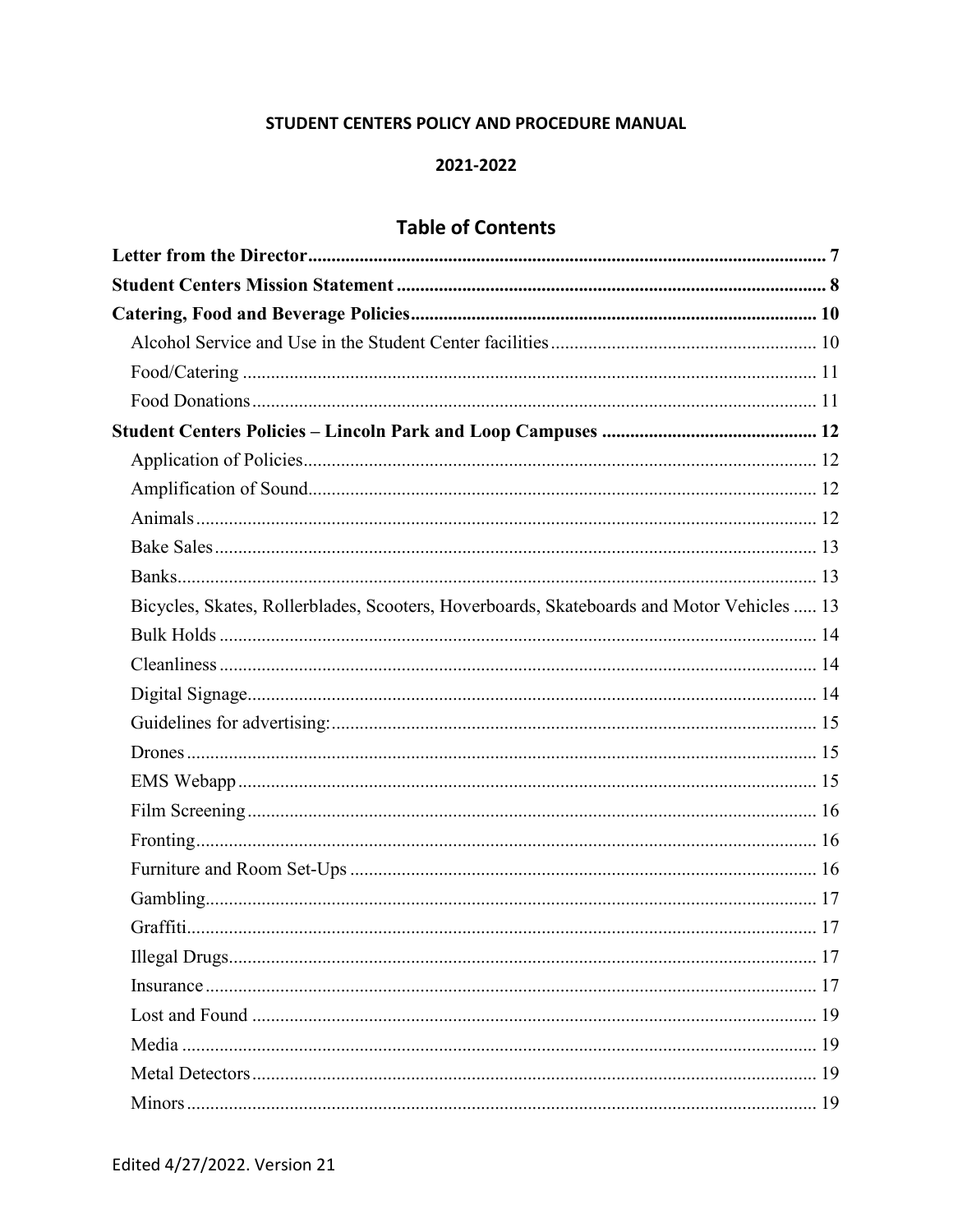| 2. |  |
|----|--|
| 3. |  |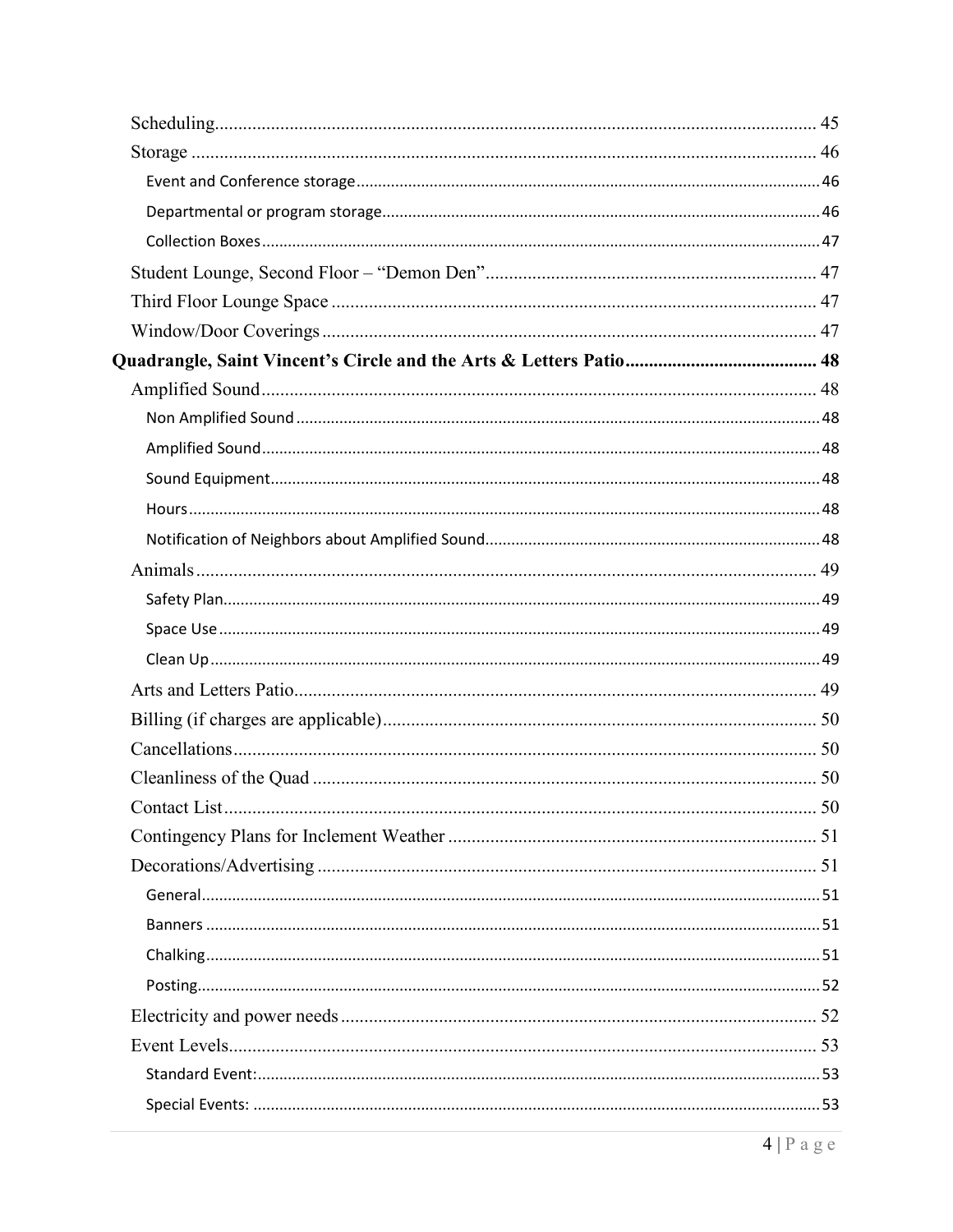| Concourse Performance Space-Lower Level; 1 E Jackson Blvd; DePaul Center 57 |    |
|-----------------------------------------------------------------------------|----|
|                                                                             |    |
|                                                                             |    |
|                                                                             |    |
|                                                                             |    |
|                                                                             |    |
|                                                                             |    |
|                                                                             |    |
|                                                                             |    |
|                                                                             |    |
|                                                                             |    |
|                                                                             |    |
|                                                                             | 59 |
|                                                                             |    |
|                                                                             |    |
|                                                                             |    |
|                                                                             |    |
|                                                                             |    |
|                                                                             |    |
|                                                                             |    |
|                                                                             |    |
|                                                                             |    |
|                                                                             |    |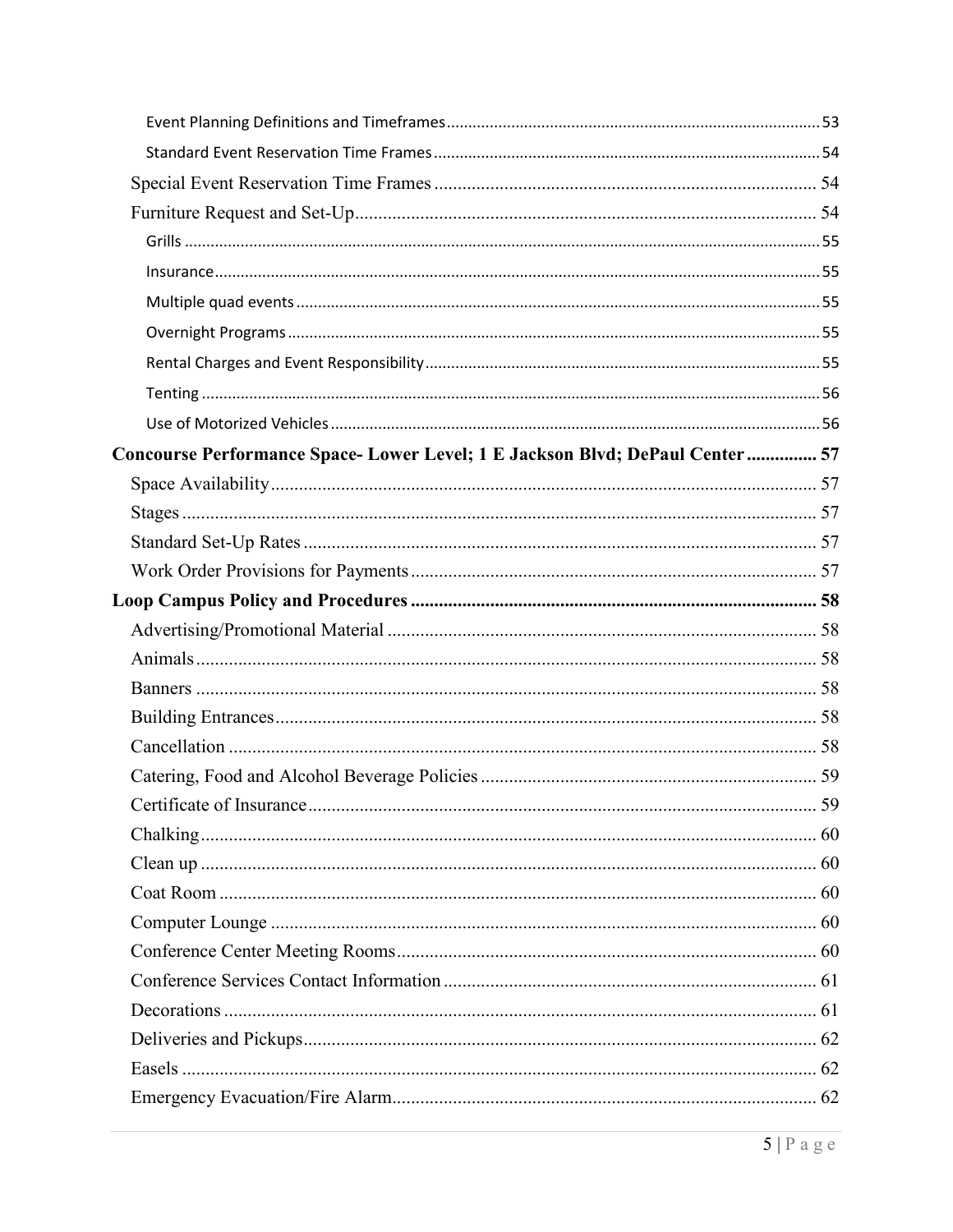| $\bullet$ |  |
|-----------|--|
| $\bullet$ |  |
| $\bullet$ |  |
| $\bullet$ |  |
| $\bullet$ |  |
|           |  |
|           |  |
|           |  |
|           |  |
|           |  |
|           |  |
|           |  |
|           |  |
|           |  |
|           |  |
|           |  |
|           |  |
| Smoking.  |  |
|           |  |
|           |  |
|           |  |
|           |  |
|           |  |
|           |  |
|           |  |
|           |  |
|           |  |
|           |  |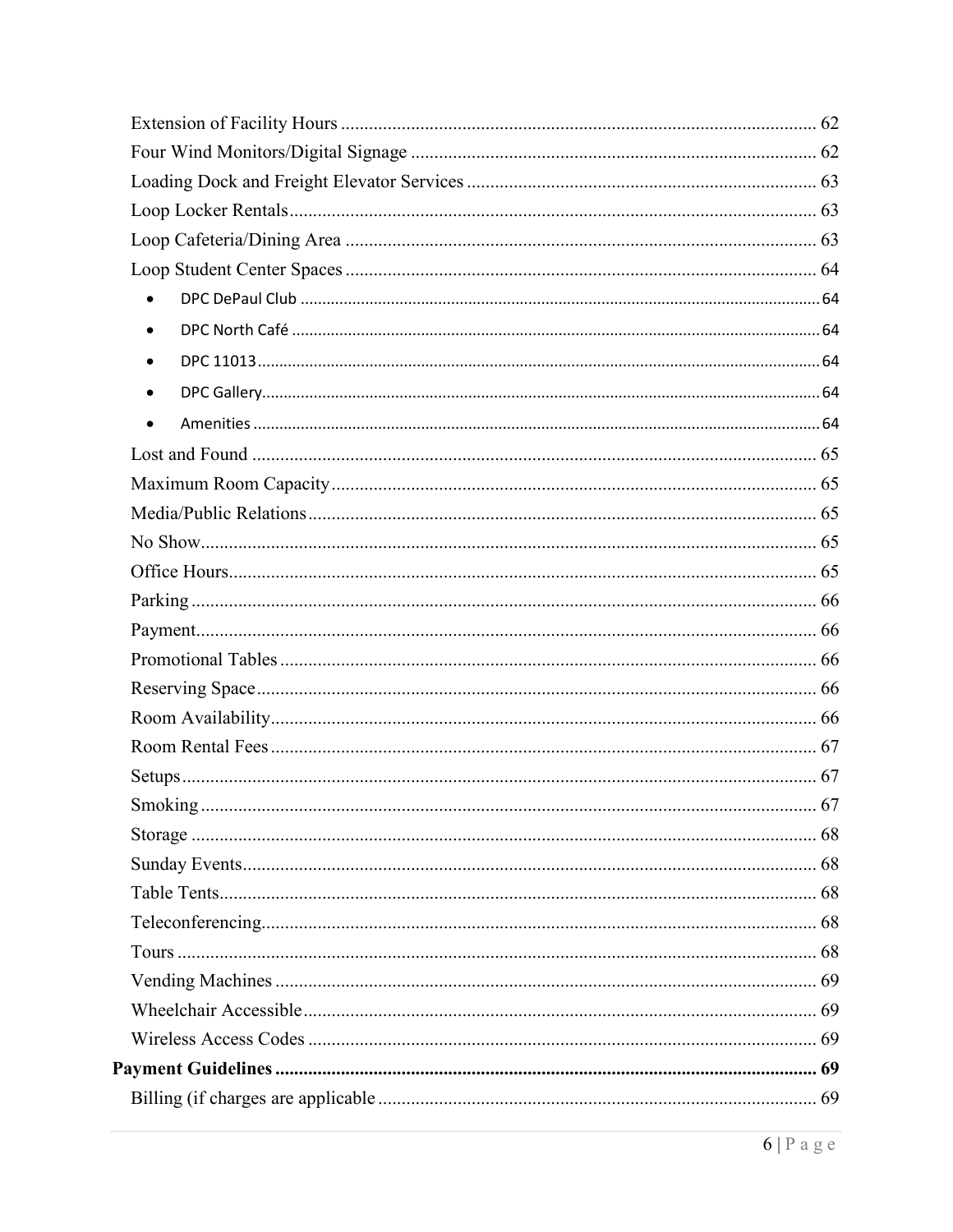| $\bullet$ |  |
|-----------|--|
| $\bullet$ |  |
| $\bullet$ |  |
|           |  |
|           |  |
|           |  |
|           |  |
|           |  |
|           |  |
|           |  |

# Letter from the Director

<span id="page-6-0"></span>September 6<sup>th</sup>, 2021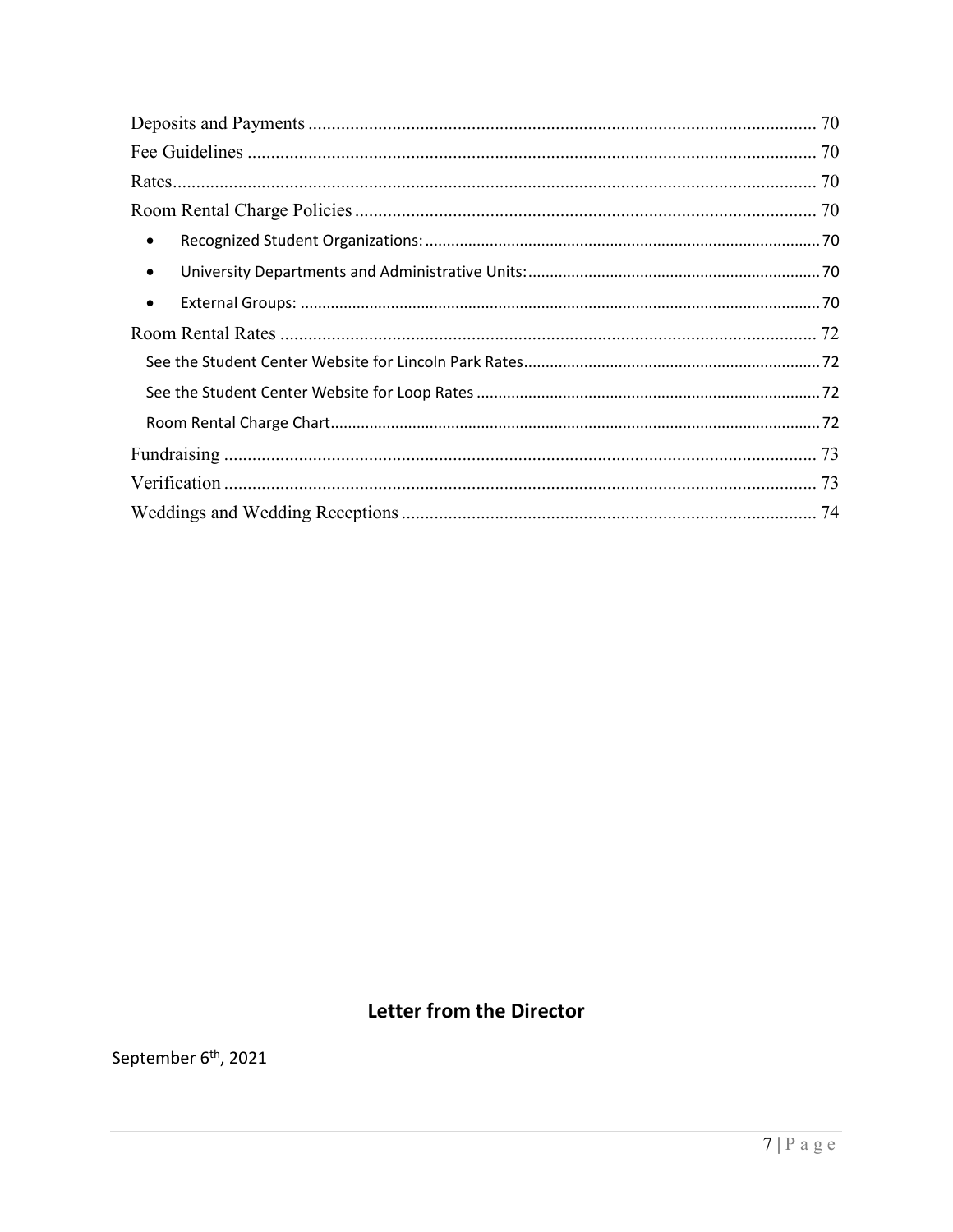Dear Colleagues,

This purpose of the Student Centers Policy and Procedure Manual is to document the parameters and methods of administrating the Student Center facilities and program at DePaul University. This document offers a comprehensive listing divided into event planning and production, general facility use.

These guidelines take into account life/safety and legal aspects of administrating our facility; equal, respectful, and fair treatment to all our constituencies; and protection of our community, its guests, and the facility. We publish this document via our website so as to display openness and transparency in applying University guidelines.

DePaul University Student Centers is primarily a service department. Service to the University community should be the paramount consideration. If we can, we do.

It is preferred you keep this manual nearby and refer to it as necessary. It is advised to review it periodically. The goal of this work is to be comprehensive. If you discover an issue not covered in this work, please document it for the Associate Director so it can be added.

Thank you, I appreciate the quality work you do delivering services to the DePaul University community.

Rick Moreci Director, Department of Housing, Dining and Student Centers

## **Student Centers Mission Statement**

<span id="page-7-0"></span>The Student Centers of DePaul University are the centers of community activity.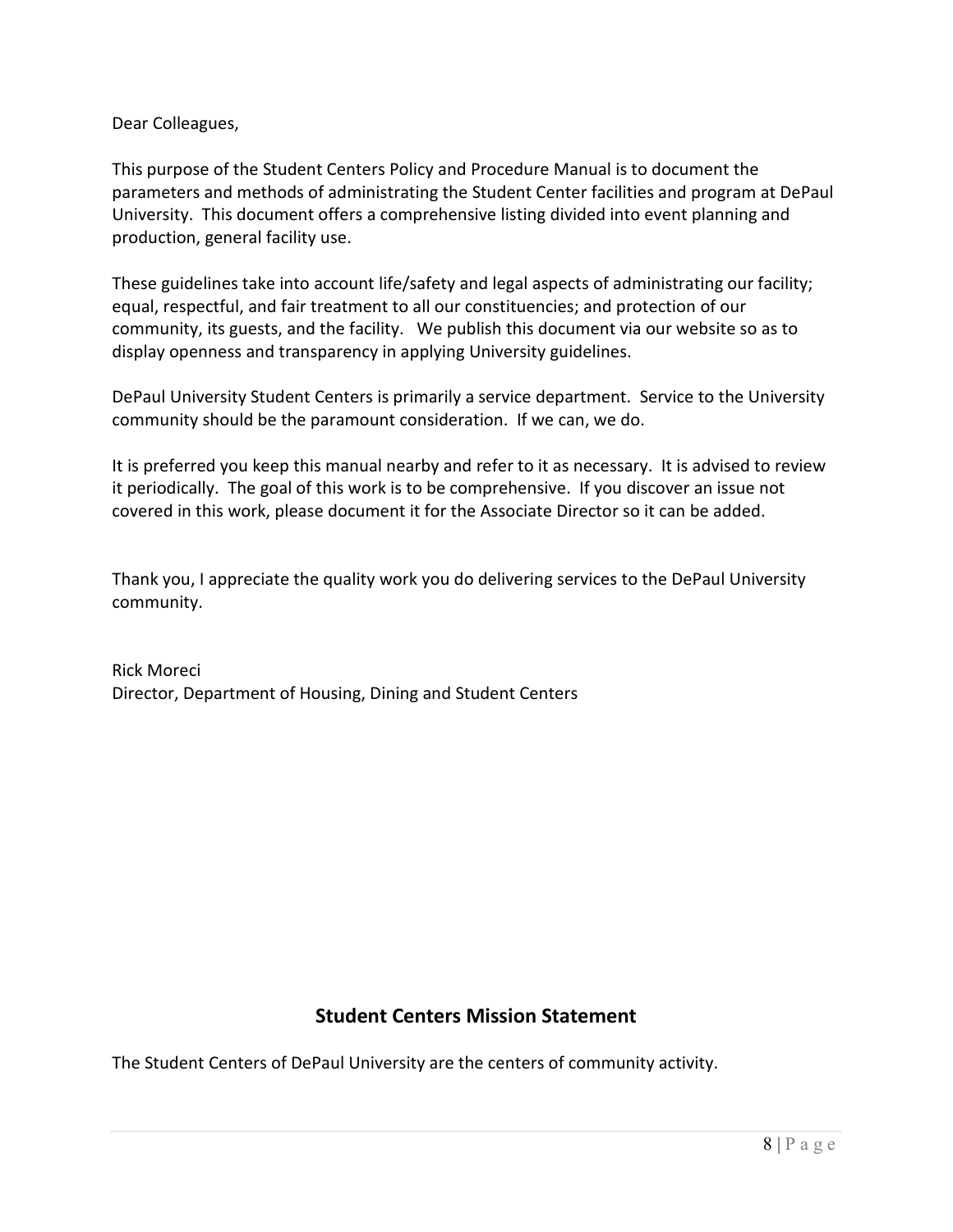The Student Centers are looked to as DePaul's gathering places by providing amenities and services to promote out of classroom interaction between students, faculty and staff. We become the Main Street of DePaul inviting the community into our welcoming and comfortable environments.

Students are free to gather with others, indulge in a variety of dining experiences, meet new friends, and join others through a vast number of student groups and gathering places in the facilities.

With outstanding facilities and services for events, programs, and dining service's needs, the Student Centers facilitate cultural, social, and educational programs.

This support creates a partnership with student organizations, departments and other university community members, which upholds the holistic approach to the DePaul educational mission.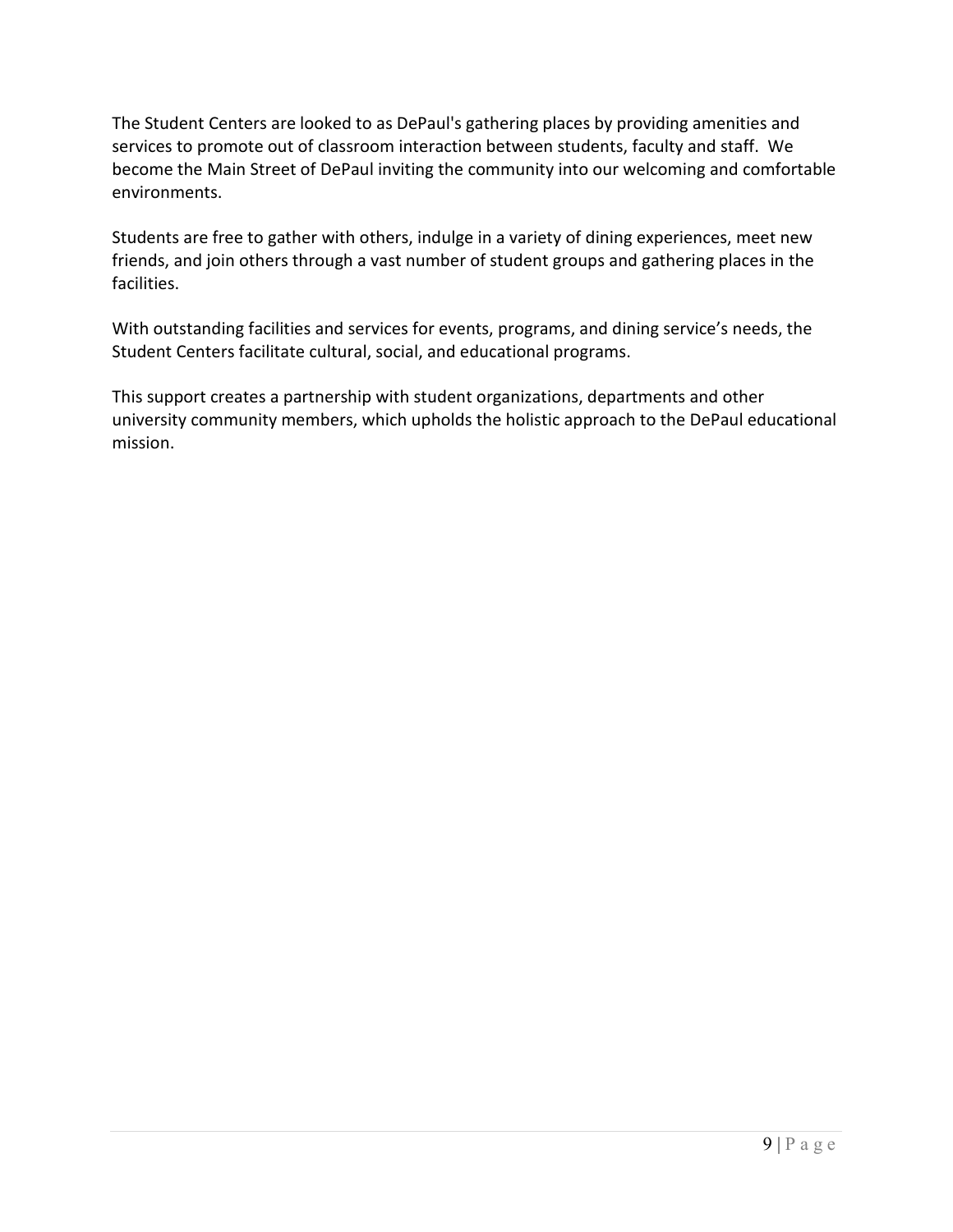## **Catering, Food and Beverage Policies**

#### <span id="page-9-1"></span><span id="page-9-0"></span>**Alcohol Service and Use in the Student Center facilities**

In general, alcohol cannot be consumed in Student Center facilities unless in accordance with the policies and procedures below.

- The use of alcohol at campus events and programs is strictly regulated.
- In accordance with DePaul University guidelines on 'Drug Free Workplace and Legal Drinking Age Compliance' (http://policies.depaul.edu/policy/policy.aspx?print=Y&pid=259), alcohol may not be consumed in Student Center facilities, except for planned programs that meet the criteria below.
- Alcohol for campus meetings, events, and catered programs must be served through DePaul University's caterer, Chartwells.
- Bartenders scheduled through Chartwells must be used. Typically, one bartender is scheduled for each seventy-five (75) guests expected. This is determined on an event to event basis for the particulars of each program. The cost for bartender service is the responsibility of the sponsoring organization.
- Security often needs to be present for programs with alcohol. Final determination is made by Student Centers in consultation with Public Safety. There is a cost for security. The cost for security service is the responsibility of the sponsoring organization.
- Alcohol can only be present in spaces where all attendees are the age of majority or older. In the State of Illinois, the age of majority is 21 years old. If guests may be under the age of majority, the alcohol must be in a defined space, such as a separate room, where only guests 21 and over enter. Alcohol must stay in that designated area. Alcohol is not allowed outside the designated area.
- All attendees will be required to show a valid picture ID card, typically a state driver's license or state issued photo identification card, clearly showing they are 21 years of age to enter the area with alcohol and be served.
- Some programs will require wristbands with tear off tabs to regulate number of drinks. Tear off tabs must be removed by the bartender. Torn off tabs will not be accepted by the bartender.
- A meal, hors d'oeuvres or snacks, and non-alcohol beverage choices in proportion to the number of guests attending, must also be ordered. Food and beverage costs are the responsibility of the sponsoring organization.
- Bartenders are empowered to discontinue service to any individual(s) or the entire group at their discretion. Sponsoring groups are required to support that decision.
- The general limits for alcohol consumption time is 2.5 hours and/or up to 3 drinks per guest. Shorter serving times will result in lesser drink limits.
- Programs with alcohol are not allowed on exterior campus premises.
- If alcohol is found in a Student Center Facility, Public Safety and the Dean of Students will be notified. If alcohol is found as part of a student group event, Student Involvement will be notified as well.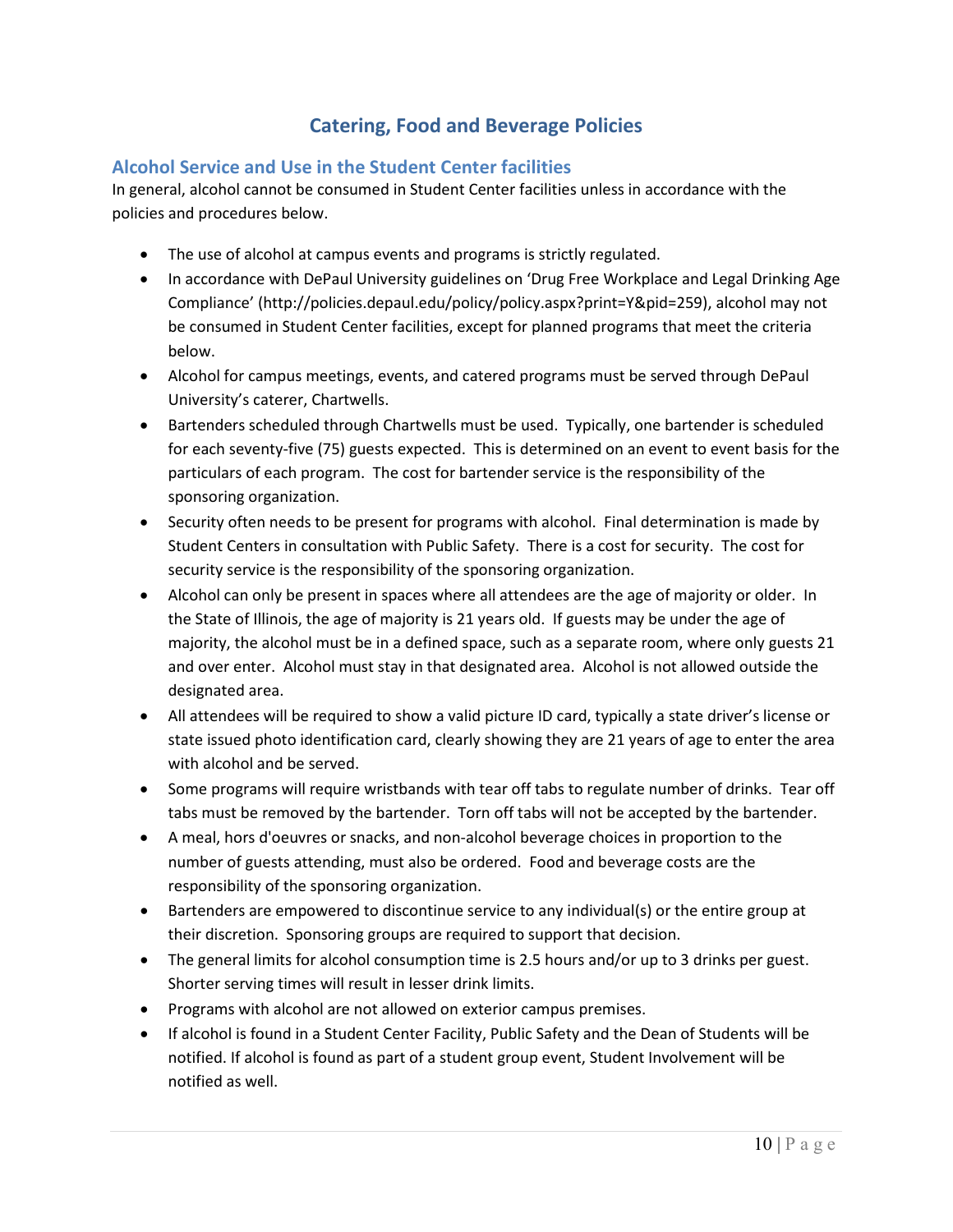- Alcohol possession and/or consumption at an event in the Student Center will result in the loss of reservation privileges of the sponsoring organization for a minimum of ten weeks. In addition, all current reservations will be cancelled.
- Any damages that occur to facilities and furnishings from an event will result in automatic billing to the sponsoring organization at replacement cost. Future reservations may be impacted. For Registered Student Organizations:

• Registered student organizations are those that are registered with the Division of Student

- Affairs' Office of Student Involvement.
- Registered student organizations must have the advance approval of the Associate Vice President for Student Development, Student Affairs. The request process is on Org Sync and takes a minimum of 4 weeks.
- The student organization must read and abide by the Student Code of Responsibility regarding Alcohol Policy, and will ensure that no minor be served alcohol.
- The advisor of the group must be present.
- The advisor of the group and student leaders are asked not to consume alcohol, in order to manage their program.

# <span id="page-10-0"></span>**Food/Catering**

Due to the nature of the contractual relationship of DePaul University and its dining service provider, Chartwells, no outside catered food for meetings, events, or groups may be brought into any DePaul University owned and operated facility.

- Chartwells holds an exclusive contract with DePaul University for catering in DePaul University owned and operated facilities. See the full exclusivity policy for full details http://policies.depaul.edu/policy/policy.aspx?pid=124
- Chartwells must provide all food and beverage service at an event in any Student Center Facility or surrounding outdoor areas. This policy is strictly enforced.
- Recognized Student Organizations are allowed to bring up to \$250 worth of outside food for campus events. The responsibility for cleaning up any remaining food or garbage for this or donated food (see below **"Food Donation"** policy) rests with the student organizations.
- Requests for exemptions for meetings must be submitted for approval of the Director of Student Centers no later than one week prior to the event. Written approval must be granted prior to the date of the meeting.
- Any organization bringing in its own food or beverages in violation of these policies will lose their right to meet in the Student Center for a minimum of one quarter or ten weeks.

# <span id="page-10-1"></span>**Food Donations**

Request for donations of food and beverages by recognized student organizations and departments are to be determined according to the following guidelines:

• All requests for donations of food and beverages by recognized student organizations are to be forwarded to the Director of the DePaul University Student Centers. He or she will review and approve or deny the request with a written communication.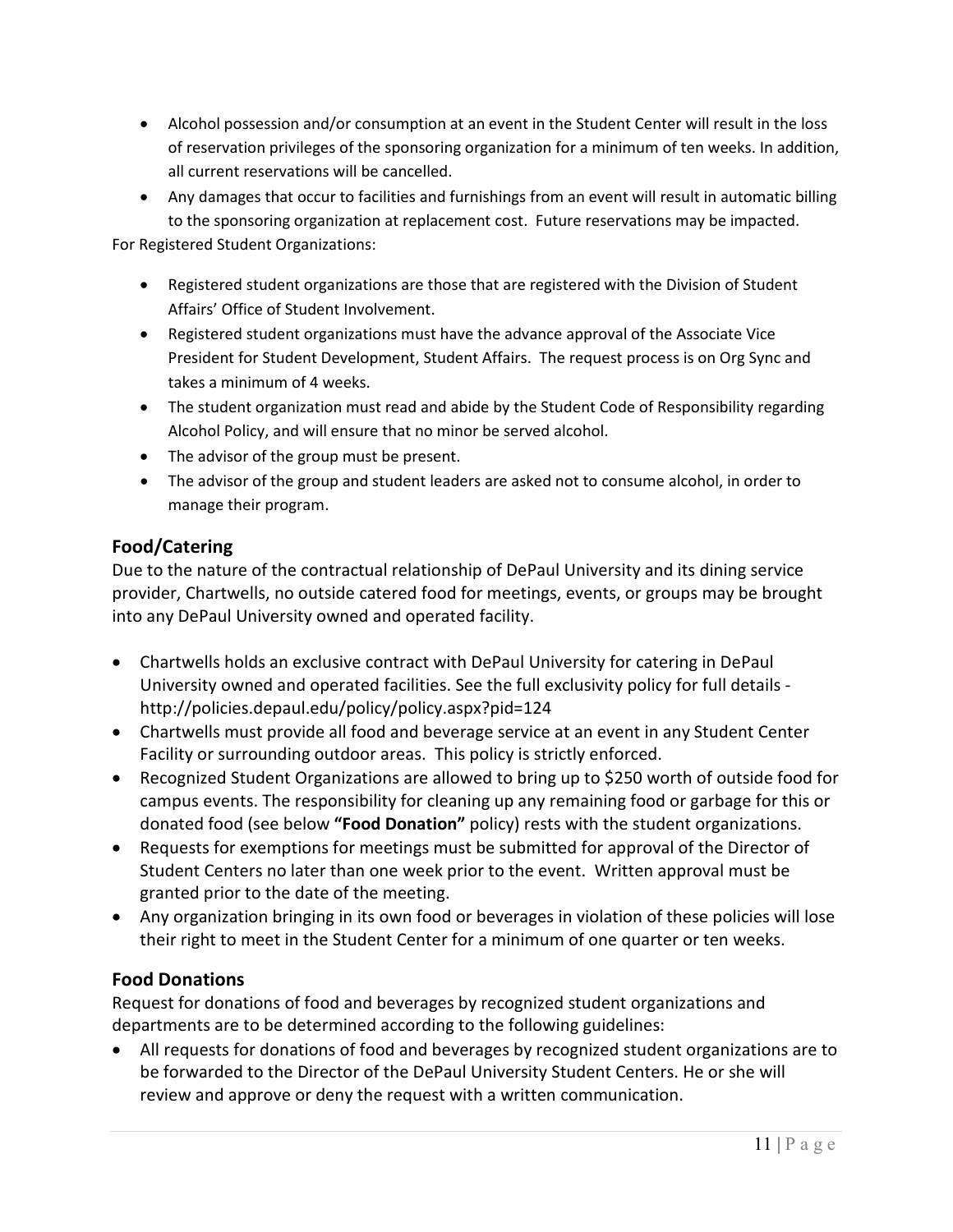- The sponsoring University department or student organization that is receiving the food/beverage donation is asked to complete the 'Catering Request Form' located on the DePaul University Policies and Procedures website<http://policies.depaul.edu/>and send it to the Director of Student Centers no later than two weeks in advance of the event. In addition, the donating restaurant or organization is asked to complete the 'Catering Donations Form' also found on the DePaul University Policies and Procedures website [http://policies.depaul.edu/,](http://policies.depaul.edu/) including information on the handling of prepared foods, and send that no later than two weeks in advance to the Director of Student Centers. A written response will then be given to the sponsoring/student organization department.
- Most donations will be done 'in-kind'. If a restaurateur or donor would like an acknowledgement letter of the donation, the Director of the Student Centers will forward the request to the Development Office. DePaul's Development Office acknowledgement letter does not include a dollar value.
- Please also note that requests that include donations of alcohol may need further approval from the Treasurer's Office and Office of the General Counsel for risk management purposes and will require a minimum of a two week lead time.
- The group receiving the donated food will be responsible for the cleanup of all items associated with the donated food. Failure to do so will result in a minimum cleanup fee of \$50.00 depending on the nature of the event and the extent of the cleanup required.
- <span id="page-11-0"></span>• See the University policies on food donations http://policies.depaul.edu/policy/policy.aspx?pid=254

# **Student Centers Policies – Lincoln Park and Loop Campuses**

### <span id="page-11-1"></span>**Application of Policies**

The following policies and procedures are applicable to all Student Centers spaces on the Lincoln Park and Loop Campuses. Student Center administrated spaces include the Lincoln Park Student Center, Loop Student Center, Conference Center, DPC Concourse, any academic spaces on the Loop Campus scheduled throughthe Conference Services Office, Cortelyou Commons, the Quadrangle, and Munroe Hall Conference Rooms unless specifically noted in this manual.

### <span id="page-11-2"></span>**Amplification of Sound**

- In non-reservable open areas inside the Student Centers the use of loud speakers, play back devices, microphones, bullhorns or other noise making devices that interfere with other activities in the building are not allowed.
- Inside meeting rooms, amplified sound must be kept to acceptable levels.
- The Student Centers reserves the right to ask any group to bring their activity within acceptable sound levels.

#### <span id="page-11-3"></span>**Animals**

- Animals are not allowed in Student Centers.
- Any animals found in the Student Centers will be removed.
- Service animals and approved security dogs with handlers are exempt from this policy.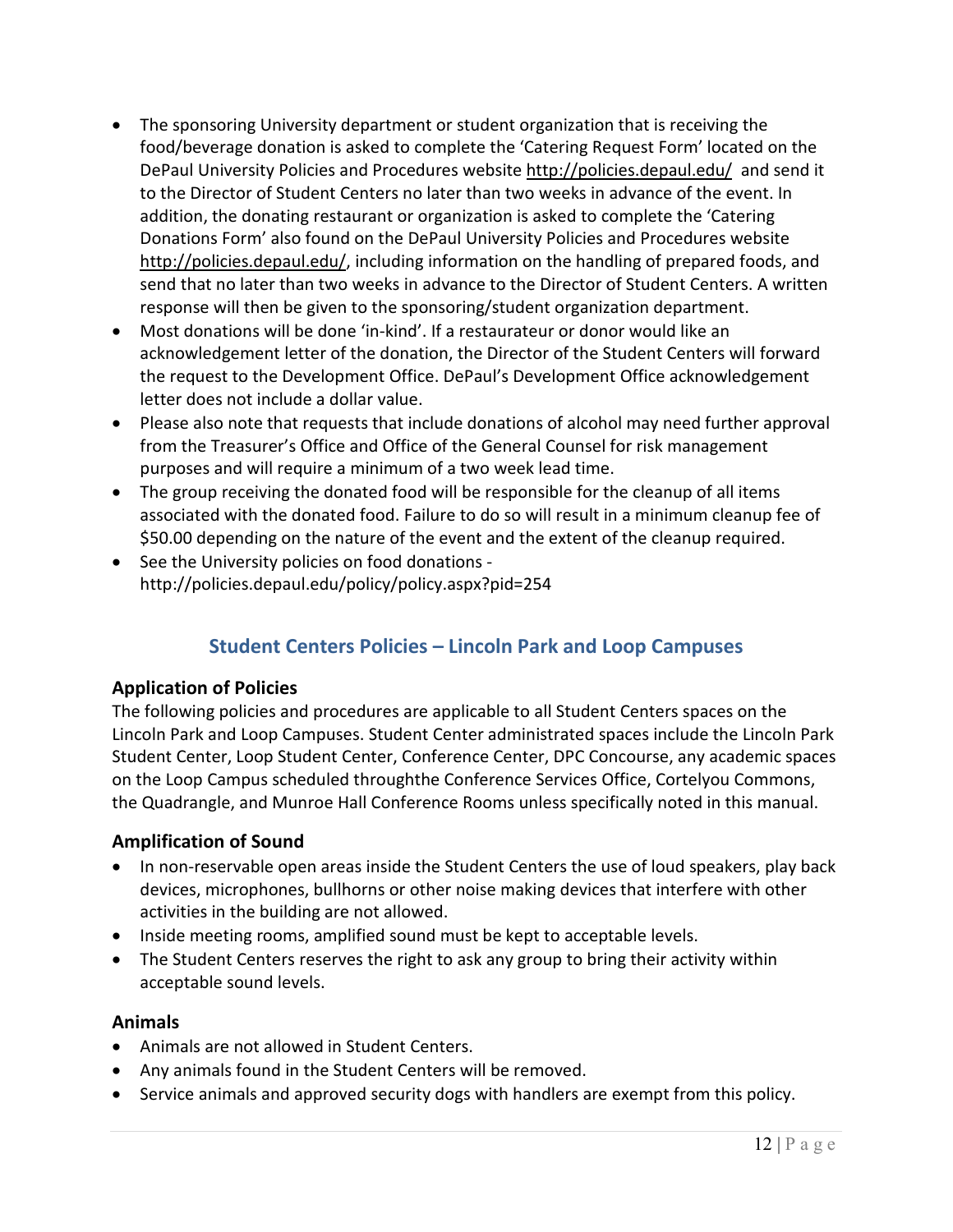• For further information please see the University policy <http://policies.depaul.edu/policy/policy.aspx?pid=305>

#### <span id="page-12-0"></span>**Bake Sales**

Student organizations that request permission to sell baked goods at the Student Centers are guided by the following:

- Student organizations may sell baked goods only at a pre-reserved 'promo tables' on the first or second floor of the Lincoln Park Student Center or Loop Student Union, Monday – Friday, from 9a – 5p.
- An organization may do this for a series of days, but not to exceed one week, or once per quarter.
- Student organizations may sell food items for fundraising purposes, subject to other existing guidelines for student organizations.
- Student organizations are allowed to sell manufactured and individually prepackaged items that need no heating or cooling to safely keep or consume. Frequently used examples include wrapped candies or individually wrapped taffy apples.
- Student organizations may also sell items that are fresh baked at their home to celebrate their culture or heritage during appropriate holidays, but these should also be individually wrapped. Frequently used examples include pastries or cookies.
- Items that need heating or cooling to safely keep or consume may not be given away or sold.
- A list of ingredients posted on the table is preferred, as sensitivity to patrons that may have food allergies.
- Student Organizations should request promo tables for Bake Sales through the Office of Student Involvement.
- All other guidelines for promo tables apply.

### <span id="page-12-1"></span>**Banks**

- Wintrust is the banking partner of DePaul University.
- No other bank may promote, advertise, or reserve promotional tables any time within the first two weeks of any academic quarter, nor during DePaul orientation programs.

### <span id="page-12-2"></span>**Bicycles, Skates, Rollerblades, Scooters, Hoverboards, Skateboards and Motor Vehicles**

- Bicycles, skates, rollerblade, scooters, hoverboards, skateboards and motor vehicles shall remain outside the Student Centers.
- Bicycles, skates, rollerblades, scooters, hoverboards and skateboards should be secured to bicycle racks only.
- The Student Centers are not responsible for any bicycles, rollerblades, scooters, hoverboards, skateboards or motor vehicles that are left outside of the facility.
- Skateboarding, hoverboarding, scootering, rollerblading and/or roller-skating are prohibited inside the building.
- Individuals engaged in such acts shall be requested to discontinue the activity. Failure to do so may result in Public Safety notification.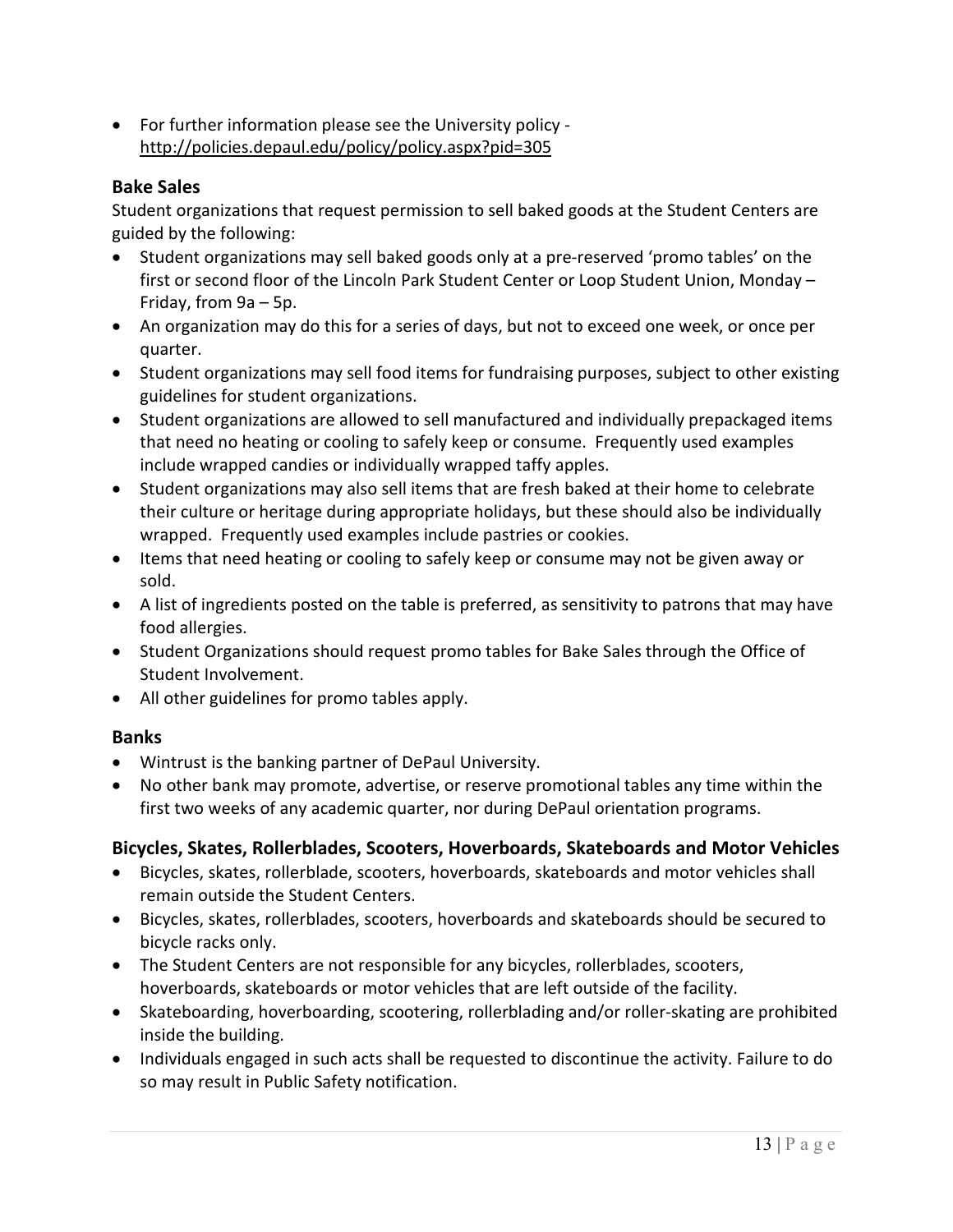- Public Safety may remove bicycles found in the building or chained to places other than bicycle racks from the premises.
- Bicycles, skates, rollerblades, scooters, hoverboards and skateboards may not be used on the base of the statue at the east entrance to the Student Center.

#### <span id="page-13-0"></span>**Bulk Holds**

- Due to the high demand for room reservations and the limited availability of space, the Student Center will not allow multiple dates, times and spaces to be held for a single event. Student Organizations, departments and external clients may request a single preferred date to be reserved under a "Pending Request" status.
- A group may only place 2 more event space reservations beyond the amount of events the organization held the previous quarter, excluding regular weekly meetings.
- A room hold is at the discretion of the Student Center.
- Groups will not be allowed to hold multiple spaces for the same event.
- Reservations event title must be confirmed by the quarter before the event. For example, all reservations in Winter Quarter must have a specific speaker or event connected to it by the start of Fall Quarter.

#### <span id="page-13-1"></span>**Cleanliness**

- Groups using Student Centers facilities are expected to maintain the general cleanliness of the room which they are using.
- All rooms should be left in the condition in which they were set, including the cleanliness of the rooms. This includes removing garbage, papers, and used disposable catering items such as plates and napkins.
- Waste receptacles are available upon request.
- Groups failing to maintain the cleanliness of a room will be assessed a cleaning fee of at least \$150.00.

### <span id="page-13-2"></span>**Digital Signage**

The DePaul University Student Centers department is the administrator of a Digital Signage system comprised of several screens located at the Loop and Lincoln Park campuses. In the Lincoln Park Student Center, the screens are located on the first floor near the Information Desk, outside of Room 120, in the east window of Brownstone's Café , and near each set of elevators on all three floors. At the Loop campus, in the DePaul Center, screens are located in the Loop Student Center on the eleventh floor, in the Conference Center on the eighth floor, and on the first floor near the main elevators.

The screens offer the University community and its guests information on the location of events and programs being held in facilities that are administered by the Student Centers department. In addition, the screens offer advertising and information for events and programs that are of interest to the student and University communities that are sponsored by Student Centers, Conference Services, University departments, recognized student organizations, and DePaul's affiliated partners.

As space and time allows, Student Centers will make space available on the screens for advertising for programs and events. The guidelines for advertising your event are listed below.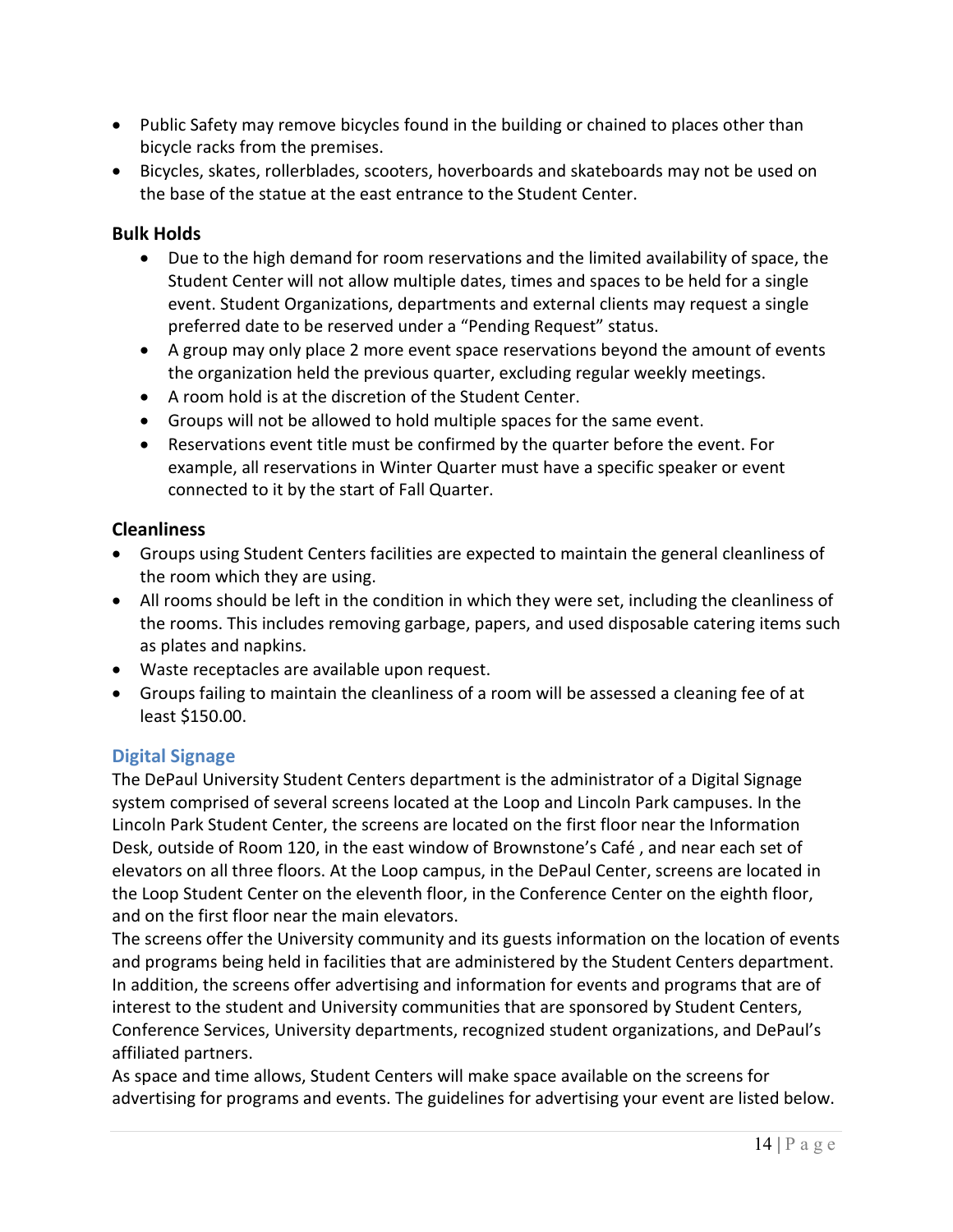Failure to adhere to these policies could affect the playing of your ad. We may not be able to accommodate requests if not given adequate notice.

<span id="page-14-0"></span>Guidelines for advertising**:**

- Digital signage is primarily intended for the advertising of events and programs that are occurring in spaces that are administrated by or sponsored by the Student Centers department. In addition, it is intended for use by DePaul recognized student groups, University departments and partners of DePaul University.
- All ads must focus around DePaul University students. If advertising an event that is taking place outside of a facility administered by the Student Centers department, the main focus of the event must be DePaul University students.
- The Student Centers department has the right to review and approve or deny all advertisements submitted. The Student Centers department may refuse advertisements based on content, language, pictures, images, or references to alcohol.
- Advertisements may not be in conflict with the mission of DePaul University or the Student Centers department.
- All ad submissions must be made to the Student Centers department using the Student Centers Website at least five (5) business days in advance. Failure to give proper time to post the ad may result in the ad not being displayed.
- All ad postings will be based on availability and will be accepted on a first-come-first-served basis.
- All advertisers must design their own ads.
- All ads will be posted as they are submitted. The Student Centers department will not correct spelling, grammar or formatting errors.
- The Student Centers will not be responsible for the storage of any submitted ads beyond their scheduled run dates. All files and ads will be discarded after the last scheduled run date. Groups wishing to re-run the ad or a similar ad will have to resubmit the ad at the later date.
- All ads must be in one of the following file formats: Power Point, Flash, jpeg, Windows Media videos, Quicktime videos, or pdf.
- All other Student Center and University policies apply.

### <span id="page-14-1"></span>**Drones**

• Drones in Student Center managed spaces must follow the University Unmanned Aircraft Systems (Drones) policy -<http://policies.depaul.edu/policy/policy.aspx?pid=335>

### <span id="page-14-2"></span>**EMS Webapp**

- All reservation requests for Lincoln Park Student Center Facilities must be made using EMS Webapp, the online reservations system for Student Center Facilities. The system may be accessed by visiting the following website:<https://ems.is.depaul.edu/>
- A log in and password are required to use this system.
- The use of this system is reserved for DePaul University Faculty, Staff and Student Organizations.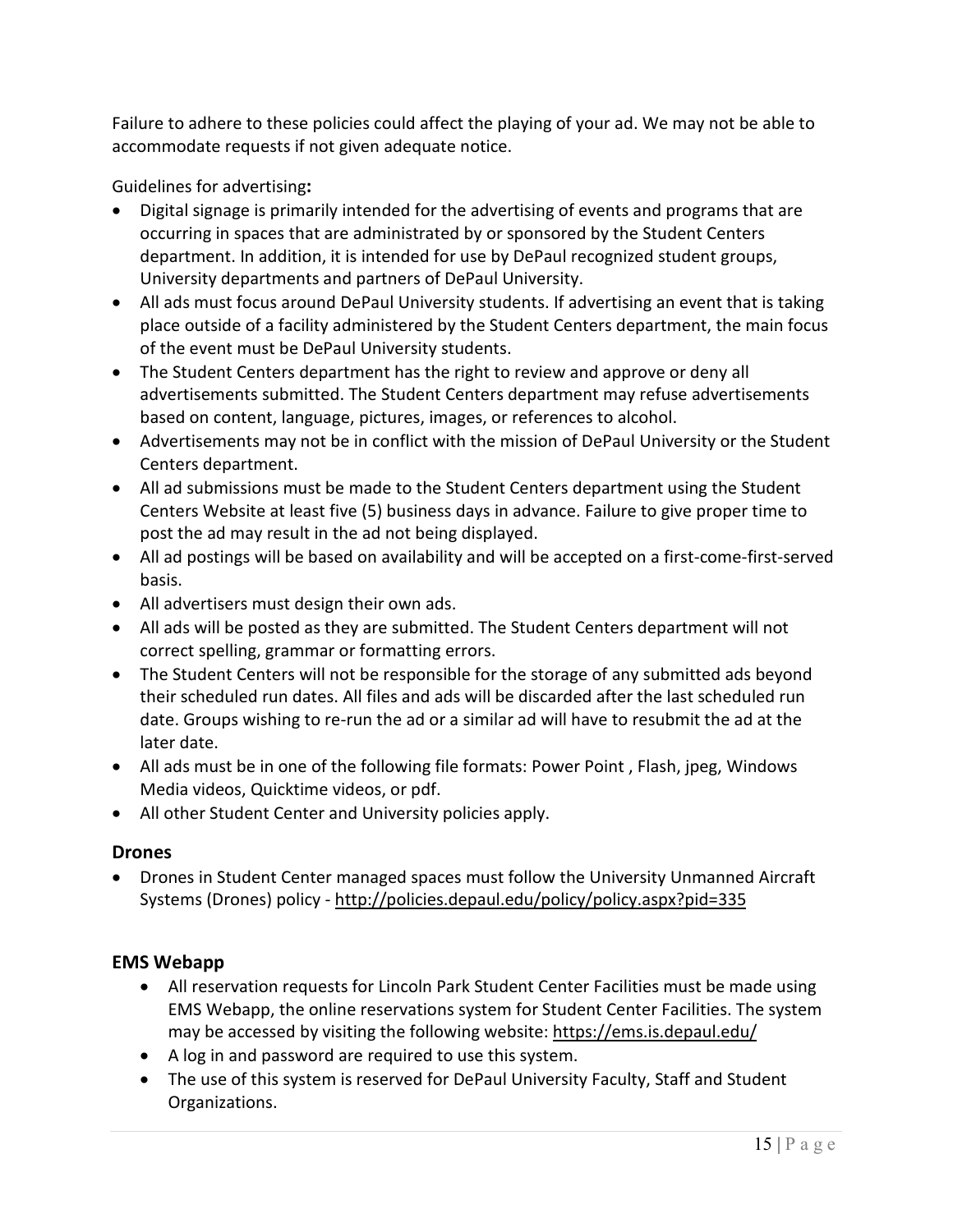- When making a room request using EMS WEBAPP, the online room request system, all requests will be given the status of Web Request until approved by the Student Centers.
- All event planning information must be provided at the time that the request is made.
- If request is not able to be processed due to conflicting events, double booking, lack of event information, violation of policy or any other reason, the request will be sent back to the client with a request for more information.
- Web Requests will be held for two weeks after the date that additional information is requested and then the requested space will be cancelled and a cancellation report will be sent to the client.

#### <span id="page-15-0"></span>**Film Screening**

- The screening of any copyrighted movie is illegal without obtaining the proper licenses.
- When a student group is found to be showing a movie in the Student Center, Student Involvement will be notified.

### <span id="page-15-1"></span>**Fronting**

Student Center spaces are for the exclusive use of department, recognized student organization or contracted external organization that have reserved the space. Groups may not reserve space for a different organization. In addition, any changes to the event topic or description must be communicated to the Student Centers. Failure to do so may result in the immediate cancellation of the event. See also "**Sponsorship."**

### <span id="page-15-2"></span>**Furniture and Room Set-Ups**

- Student Centers equipment may be used at no charge to DePaul University Recognized Student Groups and University Departments.
- Student Centers furniture is not permitted outside the building.
- If additional furniture is needed beyond what the Student Centers has in inventory, it must be rented from an outside vendor. All costs are the responsibility of the sponsoring organization.
- All furniture and equipment must be approved by Student Centers Administration before delivery and use.
- Groups interested in moving to another room location or a different furniture set-up must check with Student Centers Administration for assistance.
- The removal of permanent furniture from a space, such as dining tables and chairs or lounge furniture, may be requested through the Student Centers Administration office. The Student Centers determines if partial or full removal of furniture is necessary. Such requests should be made at least 5 business days prior to the event.
- The furniture in the DePaul Club and Student Center rooms 220, 324, 325, and 380 cannot be removed.
- All load in and load out of rented furniture must take place through the following locations-
	- In Lincoln Park use the Student Center Loading dock on the south side of the building.
	- In the Loop use the loading dock in the alley between the DePaul Center and the Lewis Center and the adjoining freight elevator.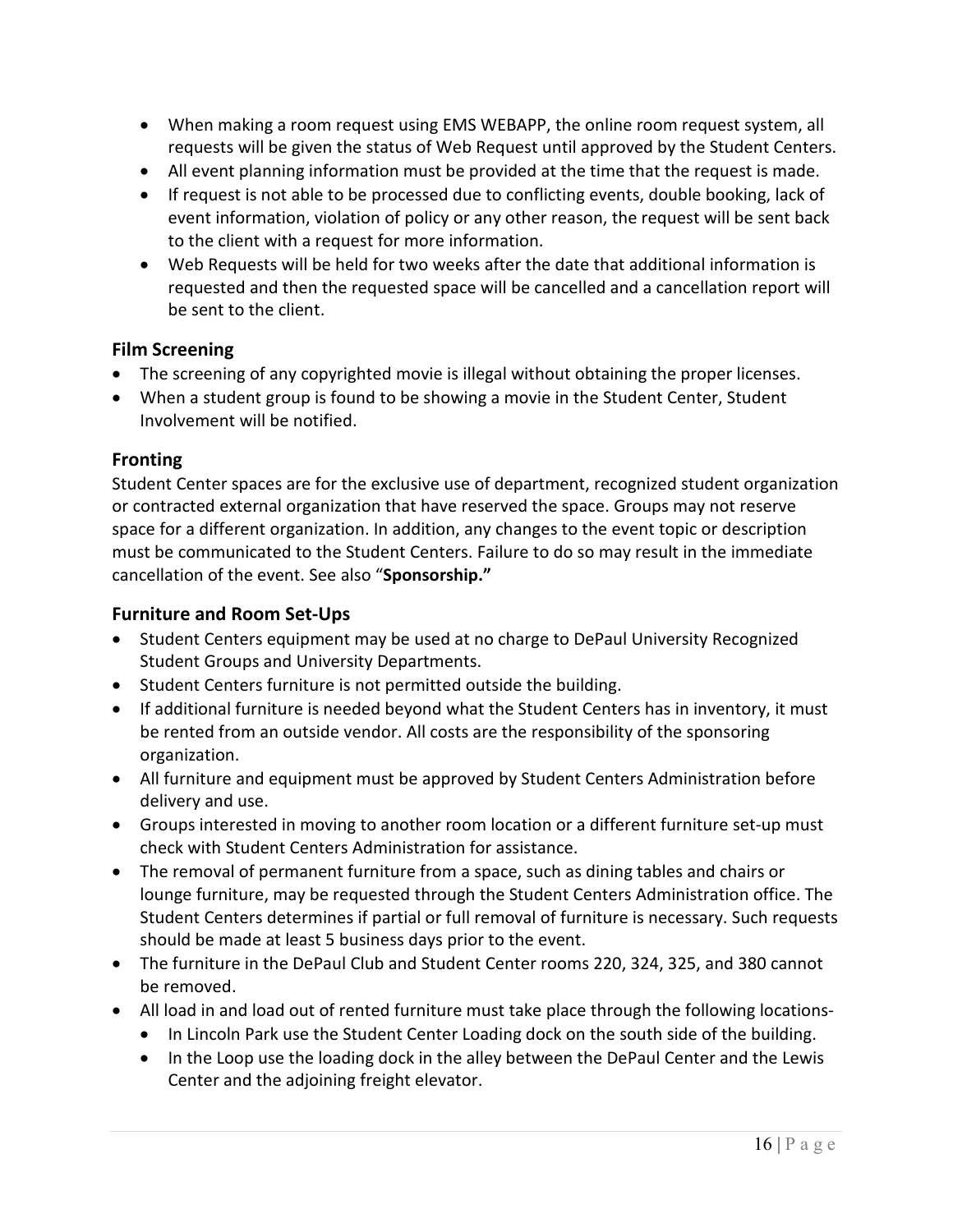### <span id="page-16-0"></span>**Gambling**

- No event taking place in a Student Center Facility that involves gambling, raffles or games of chance may take place unless they have obtained the proper licenses from the State of Illinois**.**
- Student Groups should work with the Office of Student Involvement to host such events.
- Gambling includes but is not limited to poker, card games, games of chance, raffles and betting.

#### <span id="page-16-1"></span>**Graffiti**

• If graffiti is discovered on interior or exterior surfaces if the Student Centers, Public Safety should be called immediately. Student Centers staff should work with Public Safety and Facility Operations to document, photograph and clean the affected area(s) immediately.

### <span id="page-16-2"></span>**Illegal Drugs**

- The manufacture, sale, distribution, possession, or use of narcotic, hallucinogenic, hypnotic, depressant, and/or stimulating drugs by anyone in Student Centers buildings without proper prescription or required license is prohibited. Appropriate civil action will be initiated for violators of this policy.
- If illegal drugs are found, Student Centers will contact Public Safety and the Dean of Students Office.
- See the University Policy on Drug-Free Workplace and Legal Drinking Age Compliance <http://policies.depaul.edu/policy/policy.aspx?pid=259>

### <span id="page-16-3"></span>**Insurance**

Generally the following must be met by groups wishing to rent Student Center facilities within the terms of a contractual agreement. All insurance requirements must satisfy the needs of the Office of Compliance and Risk Management at DePaul University.

[Company] shall procure and maintain during the time of the Conference insurance against claims for injuries to persons or damages to property which may arise from or in connection with the Conference.

*Acceptability of Insurers.* All insurance described below shall be placed with insurance companies licensed to do business in the State of Illinois, and with a minimum rating of A-, VIII from the AM Best Company. DePaul reserves the right to reject insurance written by an insurer it deems unacceptable.

*Evidence of Coverage.* At least two (2) weeks prior to the Conference, [Company] shall furnish DePaul with a certificate(s) of insurance showing compliance with the insurance requirements described herein. Failure of DePaul to demand such certificate(s) or other evidence of compliance with these insurance requirements or failure of DePaul to identify a deficiency from evidence that is provided shall not be construed as a waiver of [Company]'s obligation to maintain such insurance. Failure to provide evidence of coverage by this date or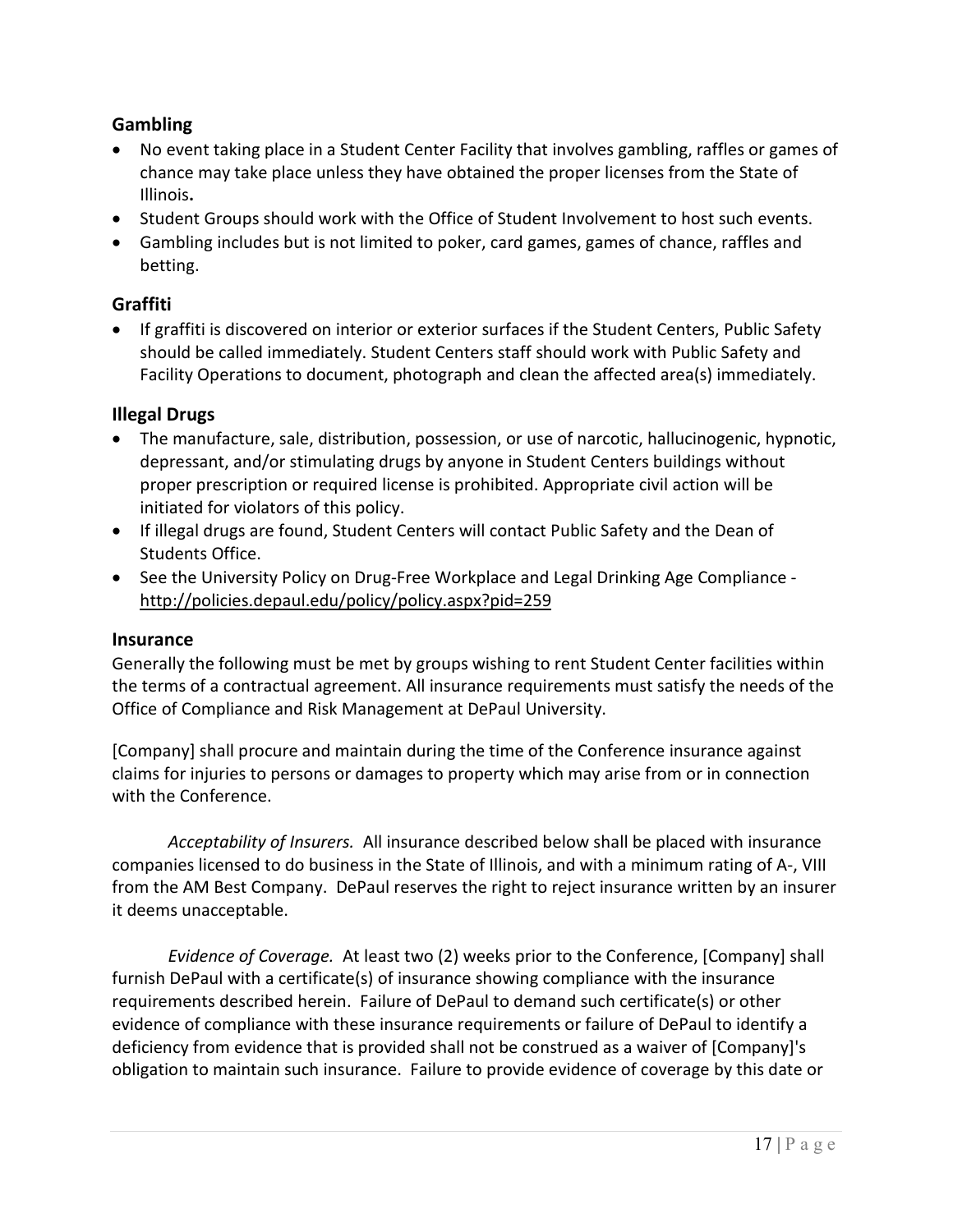to maintain the required insurance may result in the Conference being immediately cancelled at DePaul's option, with no refund of any amounts already due.

*No Representation of Coverage Adequacy.* By requiring insurance herein, DePaul University does not represent that coverage and limits will necessarily be adequate to protect [Company] and such coverage and limits shall not be deemed as a limitation on [Company]'s liability under the indemnities granted to DePaul in this Agreement.

*Waiver of Subrogation.* [Company] waives all rights against DePaul and its officers, directors, trustees, employees, and agents for recovery of damages to the extent these damages are covered by the insurance maintained pursuant to this provision.

*Specific Coverage Requirements.* [Company] shall obtain insurance of the types and in the amounts described below.

*Commercial General and Umbrella Liability Insurance.* [Company] shall maintain commercial general liability (CGL) and, if necessary, commercial umbrella insurance with a limit of not less than \$3,000,000 each occurrence. CGL insurance shall cover liability arising from bodily injury/property damage, personal/advertising injury, contractual liability, completed operations liability and product liability. There shall be no endorsement or modification of the CGL limiting the scope of coverage for liability arising from pollution, explosion, collapse, underground property damage, employment-related practices, or damage to the work.

*Automobile Liability.* If the Conference involves [Company] operating automobiles at DePaul's campus, [Company] must have automobile liability insurance with a combined single limit for bodily injury and property damage of not less than \$1,000,000 per occurrence.

*Workers Compensation.* [Company] must have workers compensation as required by federal and state law, and Employer's Liability Insurance of not less than \$100,000 per accident for injury, and \$100,000 per employee for disease with a \$500,000 policy limit.

*Sexual Abuse/Molestation Liability Insurance.* If the Conference involves participants under the age of 18, [Company] must have sexual abuse/molestation liability insurance with limits of at least \$1,000,000 each occurrence and \$2,000,000 in the aggregate, written on an occurrence basis.

*Liquor Liability (Dram Shop) Insurance.* If alcohol will be served at the [Company], [Company] must have liquor liability (dram shop) insurance with limits of at least \$1,000,000 each occurrence.

All such insurance policies, except Workers' Compensation and Automobile Liability, shall name DePaul, its affiliates, trustees, directors, officers, faculty, employees and agents as additional insureds. Insurance policies issued on a "claims made" basis shall extend for two years past completion of the Conference. [Company]'s insurance must be primary with respect to any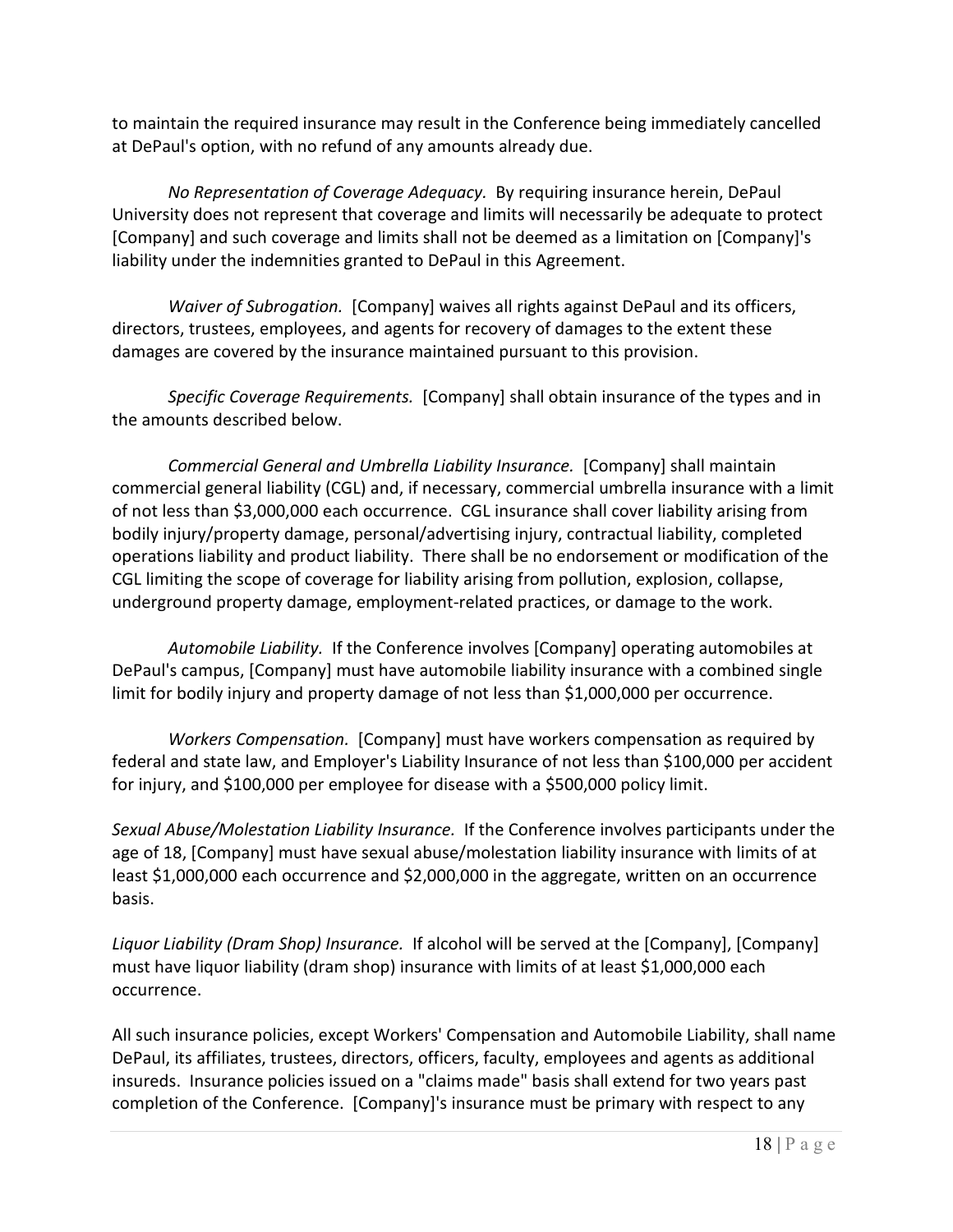insurance or self-insurance maintained by DePaul. [Company] and its insurers waive all rights of subrogation against DePaul, its affiliates, trustees, directors, officers, faculty, employees, and agents.

### <span id="page-18-0"></span>**Lost and Found**

The Student Centers is not responsible for items that are lost or stolen from the facilities.

#### <span id="page-18-1"></span>**Media**

Media are not allowed without advance approval of the Office of Public Relations and Communications. Any broadcast or print media requests must be coordinated in advance through the Office of Public Relations and Communications. Their offices are located at CNA building:

> 55 E Jackson, 18th floor Chicago, IL 60605 312-362-8666

• See also **"Filming"**.

### <span id="page-18-2"></span>**Metal Detectors**

The following scenarios are when the Student Centers would consider to use Metal Detectors at events in any of our spaces.

- Threats of weapons and/or violence are received. Threats can be brought to the University's attention from law enforcement organizations, the program sponsor, guest speaker(s), social media, or members of the campus community.
- By request of the sponsoring organization or speaker.
- For DePaul University Late Night Events. Late Night Events consist of events that start at or after 9:00pm and/or conclude after 11:00pm including any event that has a DJ and/or dance floor/dance environment that is open to guests outside of DePaul University students, faculty, and staff. This pertains to all student organizations.
- By request of DePaul University's Public Safety office or executive leadership of the University.

#### <span id="page-18-3"></span>**Minors**

DePaul University has a responsibility to plan with its event sponsors the safety of guests seventeen years of age and under. When guests age seventeen and under are attending reserved events or programs in Student Center administrated spaces, the following guidelines will apply.

(Note: Student Center administrated spaces include the Lincoln Park Student Center, Loop Student Center, Conference Center, DPC Concourse, any academic spaces on the Loop Campus scheduled thru the Conference Services Office, Cortelyou Commons, the Quad, and the Munroe Hall Conference Rooms.)

• All Policies found in the DePaul University minor children website must be followed. <https://resources.depaul.edu/minor-children/Pages/default.aspx>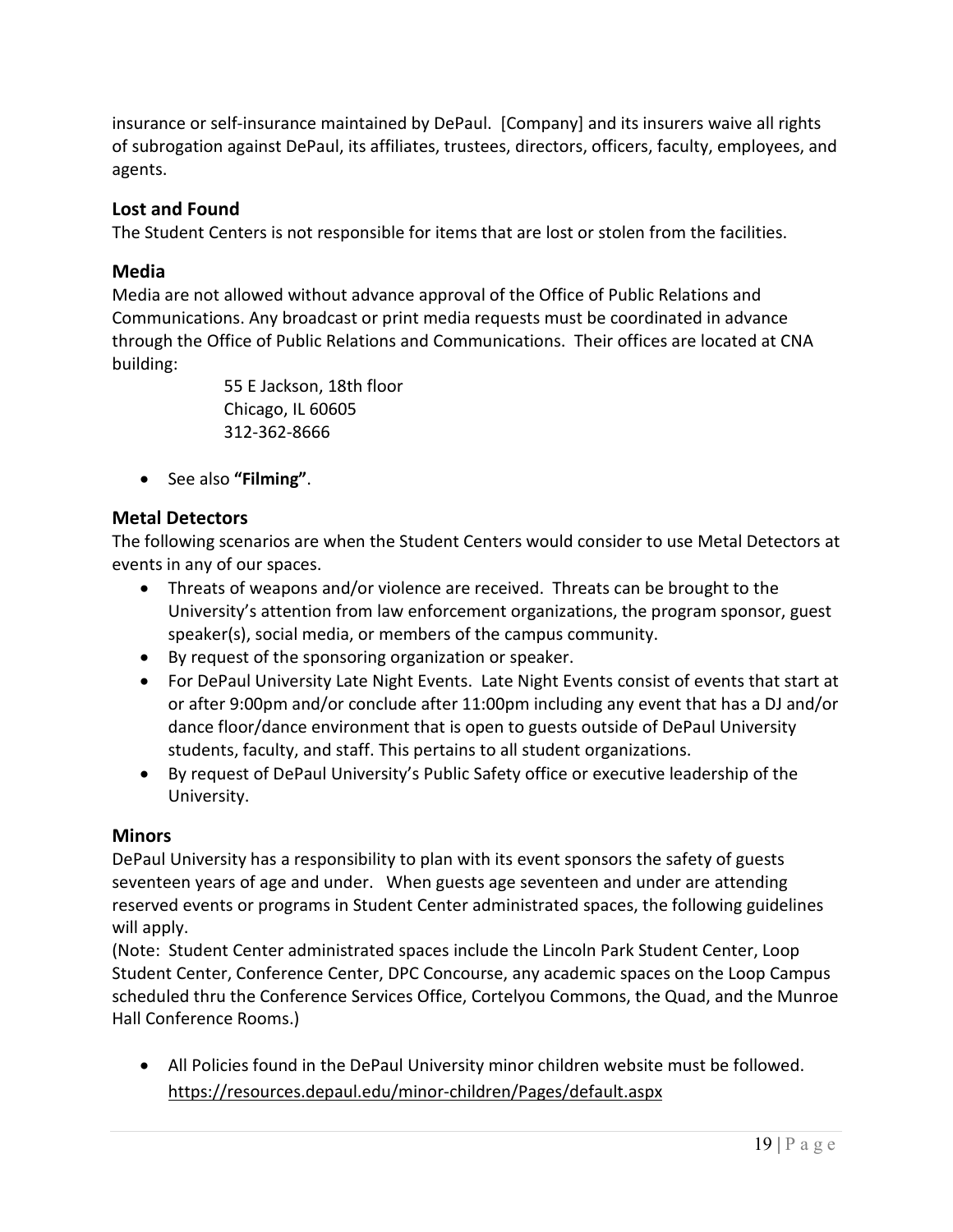- Adult supervisors, which may include parents and legal guardians, must be present at any program or event that guests age seventeen and under are invited as part of an event or program.
- In cases of externally sponsored events and co-sponsorship with external entities, facility rental contracts and certificates of insurance will apply.
- Adult supervisors must comply with all legal and campus guidelines for guests of the University. See<https://resources.depaul.edu/minor-children/Pages/default.aspx> for full details.
- Adult supervisors must be present and actively involved in the oversight of guests age 17 and under. That is, adult supervisors must be with minors at all times, including in the reserved spaces, the hallways, dining and recreation rooms, on tours, and as appropriate, stationed at restrooms during breaks.

### <span id="page-19-0"></span>**Money Collection/Donations**

- Any event that involves the collection of money, an admission fee or a donation may be required to have security present.
- Groups must notify Student Centers Administration at least two weeks before an event if money is going to be collected.
- Security will be provided at the cost of the sponsoring group.
- The amount of money will be considered when requiring security to be present at an event where money is being collected. At any event where \$1000 or more is expected to be collected, security will be required.
- Due to safety and security concerns and the uncertain nature of the amount of money actually expected to be collected at an event, the final decision to require security is left to the Student Centers Administration.
- If a group fails to notify Student Centers Administration that money will be collected, staff reserve the right to cease the collection of money or cancel an event.
- Any event that is collecting money outdoors or at night will be given extra consideration as to the need for security.

### <span id="page-19-1"></span>**Political Activity**

All student organizations, academic, and operating departments are expected to abide by University policies regarding political campaign activities. A full description of this policy can be found at<http://policies.depaul.edu/policy/policy.aspx?pid=117>

The following departments must be notified of any planned visit by an announced candidate for elected office –

- Community and Government Relations
- Office of Public Relations and Communications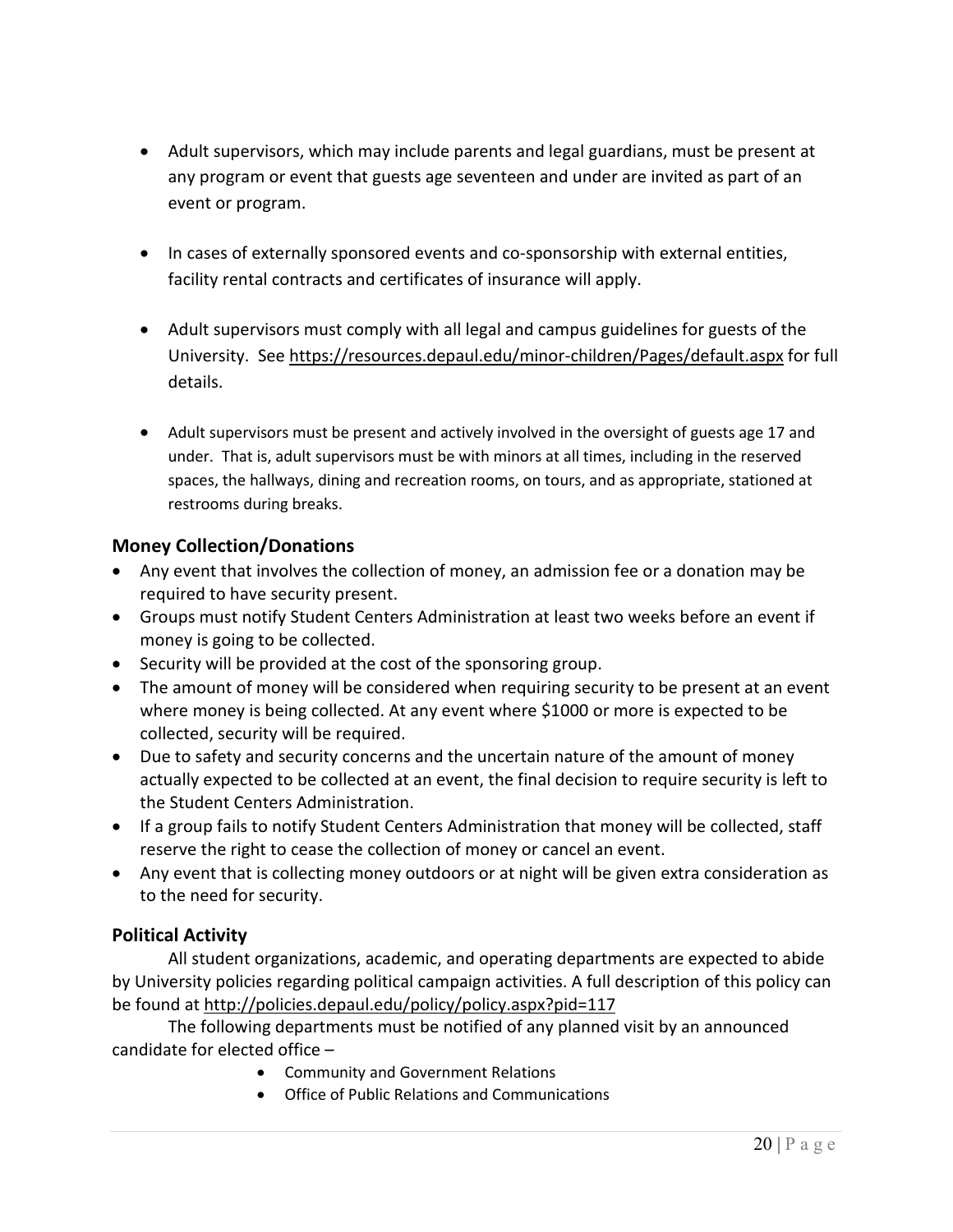- Public Safety
- Student Centers
- Student organizations must notify the Office of Student Involvement

Planning meetings will be required to ensure campus coordination. Security may be required. See also **"Security"**

### <span id="page-20-0"></span>**Promotional Tables**

- Promotional tables in the Student Center can be reserved or rented through the Office of Student Involvement.
- All requests to set the tables must come from the Office of Student Involvement.
- All groups or vendors must stay behind their promotional tables. They shall not walk around and solicit people or hand out goods or pamphlets.
- Only one table may be set in each of the promo table spots. The space near and adjacent to the promo tables is not reservable.
- All guidelines and policies set forth by the Office of Student Involvement apply to promotional table rental.

#### <span id="page-20-1"></span>**Property Damage**

All groups using the DePaul Student Centers facilities are responsible for any and all damages in the facility resulting from their event. The Student Centers reserve the right to bill any organization or department for damages or losses resulting from the use or misuse of the facilities or equipment.

- No property of the Student Centers may be removed from the building without the consent of the Student Centers Administration.
- The Student Centers reserve the right to assess a charge for cleaning or repairing the area to return it to a condition adequate for continued use by other groups.
- The Student Centers do not assume responsibility for damage to or loss of any materials or equipment left in the building or in storage.
- See also **"Decorations"**.

### <span id="page-20-2"></span>**Protests/Demonstrations/Prayer Vigils**

- Protests, demonstrations and prayer vigils are not allowed to take place inside a Student Centers Facility.
- Protests, demonstrations, or prayer vigils should take place outside of the East or West Entrance of the Student Centers or on the Quad. Groups should work with Student Centers Administration at least 5 business days in advance to notify them that a protest or demonstration will take place.
- Only one demonstration/protest/prayer vigil may take place at a time.
- People, groups and signs are not to block entrances or exits and should not interfere with regular Student Centers business.
- All protests, demonstrations and prayer vigils should be planned in conjunction with the Office of Student Involvement, the Dean of Students Office and Student Centers and the Office of Community, Government and International Affairs.
- See also **"Front Porch"**, **"Outdoor Space" and the Quad policies**.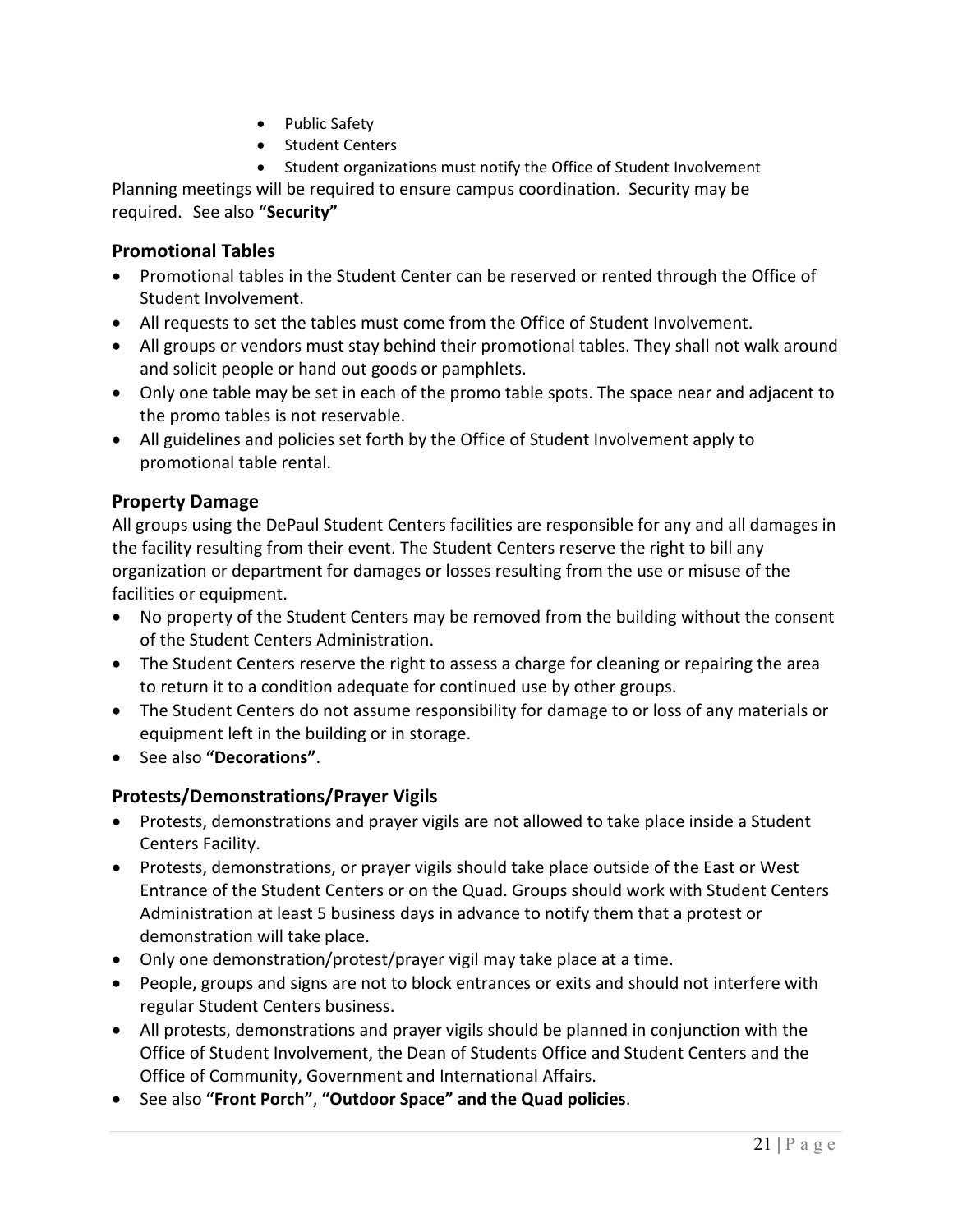### <span id="page-21-0"></span>**Security**

The determination of security needs are decided through a number of factors including, but not limited to:

- a) Percentage of DePaul/non DePaul attendees
- b) Entry fees collected at entrance/donations collected
- c) Start and end time of event
- d) On site presence of lead advisor or Student Involvement/Student Affairs staff at event
- e) Potential guests protesting/disrupting the event
- f) Previous incidents at similar past events
- g) Previous incidents at clients past events
- h) Required by Public Safety
- i) Large concert events
- j) A student event providing alcohol
- k) All "Late Night" event programs will require security
- l) Social Media attention
- m) Attendance anticipated to exceed room capacity
- n) Requested by client
- o) Public figures, including elected officials, candidates for public office, or celebrities

The security ratio may range from 1:10 to 1:100 depending on event details.

#### <span id="page-21-1"></span>**Security Vendors**

• All security officers or vendors in Student Center facilities will be ordered by the Assistant Director of the Student Centers. Groups may not order their own security officers.

#### <span id="page-21-2"></span>**Smoking**

- Smoking is not permitted anywhere within the Student Centers buildings.
- For the entire policy please check the University policy website <http://policies.depaul.edu/policy/policy.aspx?pid=220>

#### <span id="page-21-3"></span>**Solicitation**

- Solicitors, sales persons, or canvassers seeking student contact, unless approved by the Student Centers Administration, may not use the Student Center's grounds and buildings for their sales and solicitations.
- Individuals engaged in such activities will be asked to leave the premises. Failure to do so will result in a criminal trespass citation through the Office of Public Safety.

#### <span id="page-21-4"></span>**Sponsorship**

Assessment of the "DePaul Related" rental rate will be considered if the purpose of the event furthers the academic mission of the university department or school.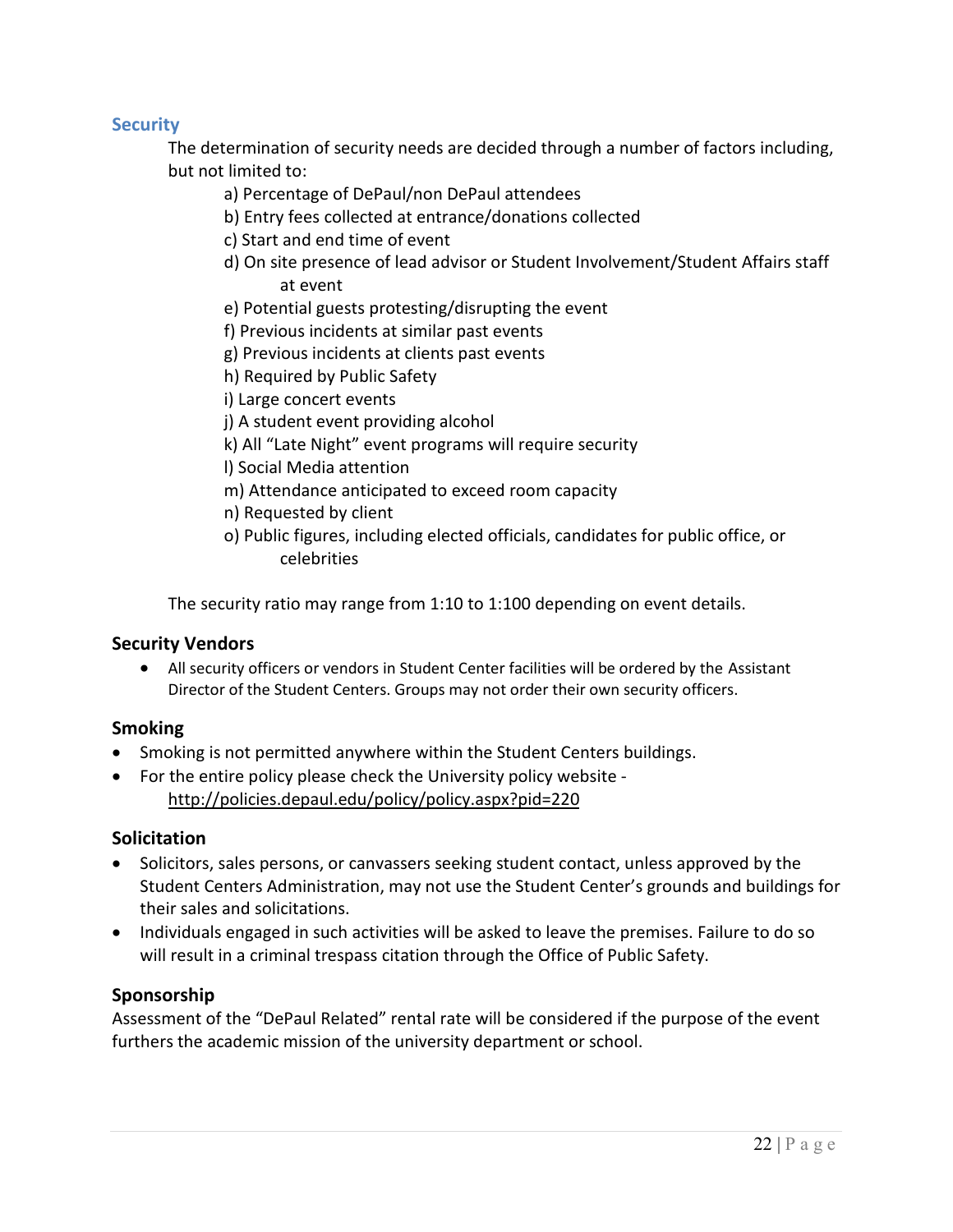The Student Centers will make the determination as to on-campus vs. off-campus sponsorship by considering the nature of the event, past experience with respect to similar events, type, and the nature of attendees.

Meetings and events reserved by University student organizations, individuals or departments must fall under the following guidelines:

- The event/meeting must be conceptualized, planned, and managed by the University student organization or department and must truly be an organization or department initiative.
- The majority of those attending events/meetings scheduled by University student organizations or departments must be DePaul University students, faculty or staff.
- Any costs associated with the event/meeting must be paid by the student organization either by providing a University chart field number or from the checking account belonging to the student organization.

University student organizations, individuals or departments may not serve as "fronts" for offcampus groups in order to gain free use of meeting space for the off-campus user. The sponsoring University organization vouches for or assumes responsibility for the action of the organization that they are sponsoring. This includes:

- 1. Financial responsibility The sponsoring organization is liable for all expenses billed to the organization using Student Center whether these expenses result from routine use and fees or from extraordinary circumstances or damage to Student Center facilities. The sponsor must provide a billing number.
- 2. Program content responsibility Programs should be in line with the educational mission of DePaul University and should benefit the University community.
- 3. Event Planning and Production responsibility The sponsoring organization must assist with and take an active role in planning the event with the sponsored organization. This includes assuring that:
	- Reservation deadlines are met in a timely manner.
	- Student Center facilities usage policies are adhered to (including those relating to fire and safety regulations regarding room capacities).
	- Food and beverage policies are adhered to.
	- Adequate staff from either the sponsored or sponsoring organization is on hand to supervise the event production.
	- Time restrictions are enforced.
	- A student organization or University department wishing to sponsor a non-University group must submit, in writing, a letter of sponsorship to the Student Centers, by the president of the sponsoring organization or by the department head. No reservation can be taken until this process is completed.
- 4. The approval of the Department Head or Dean must be given in writing to Student Centers Administration acknowledging that the event is a being sponsored by their department or school.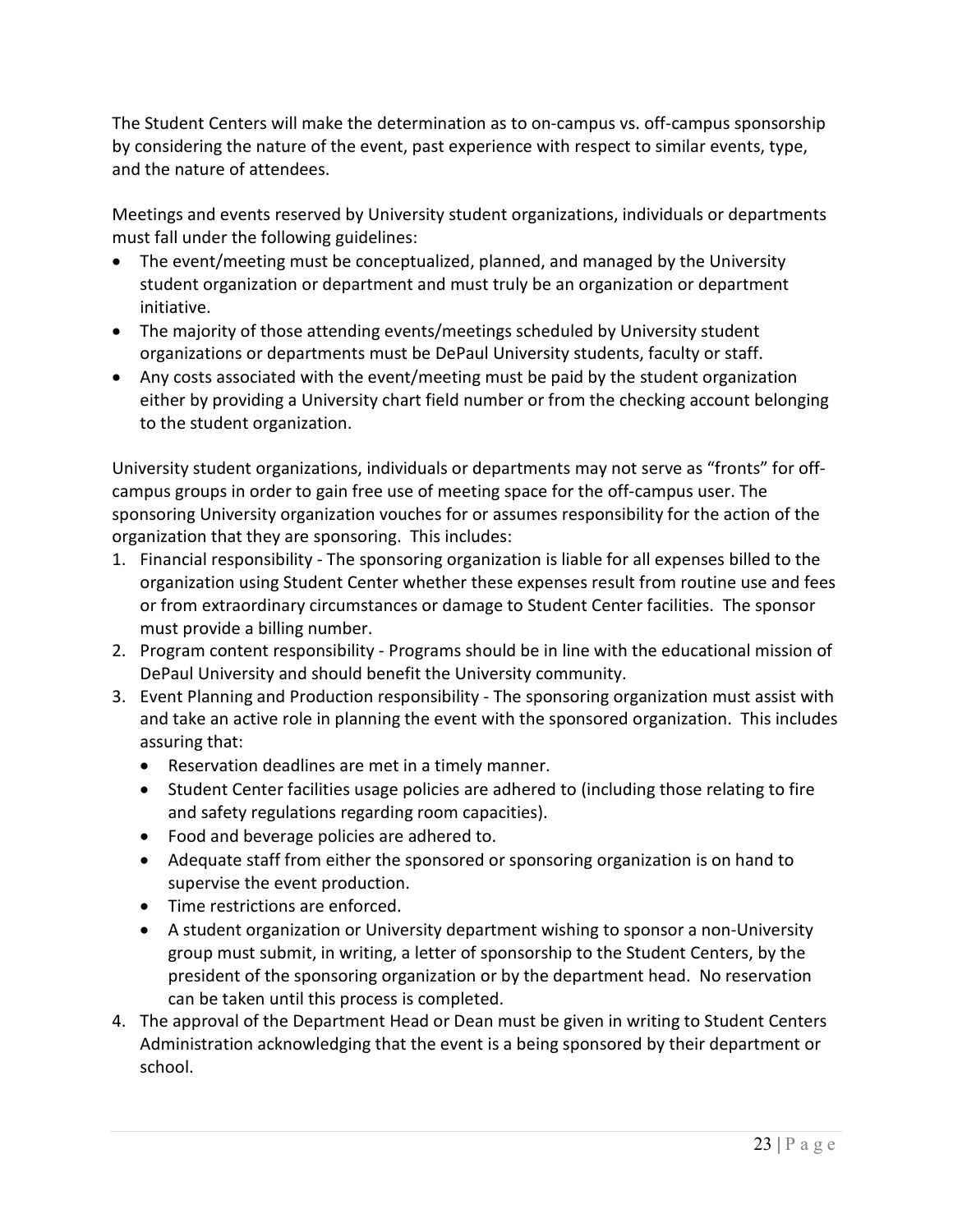**5.** See the university policy for full details http://policies.depaul.edu/policy/policy.aspx?pid=74 and **"Fronting."**

### <span id="page-23-0"></span>**Table Tents**

- Student groups and departments may display information on 3 sided, free standing table tents on 2<sup>nd</sup> floor dining room tables.
- Content must be approved by Student Involvement.
- Length of time that the table tents sit on the tables is at the discretion of Dining Services cleaning staff.
- No single sheet advertisements, flyers, postcards, leaflets or pamphlets are permitted.
- Outside vendors may display table tents only with Student Center Administration approval.
- All unapproved items will be discarded immediately.

### <span id="page-23-1"></span>**Undesirable Conduct**

- Any person who engages in misconduct in the Student Centers may be requested to leave the premises.
- In the event that any person(s) engaged in misconduct refuses to leave the premises, Public Safety assistance will be requested.
- Misconduct shall be defined as behavior, which in any way defaces or damages the premises, sleeping, soliciting, or actions that obstruct or interfere with the intended use of the premises.
- Federal and state law, city ordinances and University policies apply.

### <span id="page-23-2"></span>**Weapons/Firearms/Fireworks**

- The possession of and/or discharge of firearms and/or explosives on DePaul University property is prohibited except by designated University agents or designated employees in the line of duty. Appropriate civil and/or criminal actions will be initiated for violators of this policy.
- Public Safety will be contacted and will confiscate the weapon and contact local authorities if necessary.
- The use of fireworks is prohibited in the Student Center and on DePaul University property surrounding the Student Center.
	- See the University policy on Prohibition of Weapons http://policies.depaul.edu/policy/policy.aspx?pid=308

### <span id="page-23-3"></span>**Window/Door Coverings**

- Groups using Student Centers Facilities may at no time place, tape, glue, tack or support anything that blocks a window, doorway or entrance way.
- No signs or postings may be taped to any window that is not part of an office suite.
- Groups doing so will be asked to remove the blockage.
- Failure to comply will result in the cancellation of the event and could affect future reservations.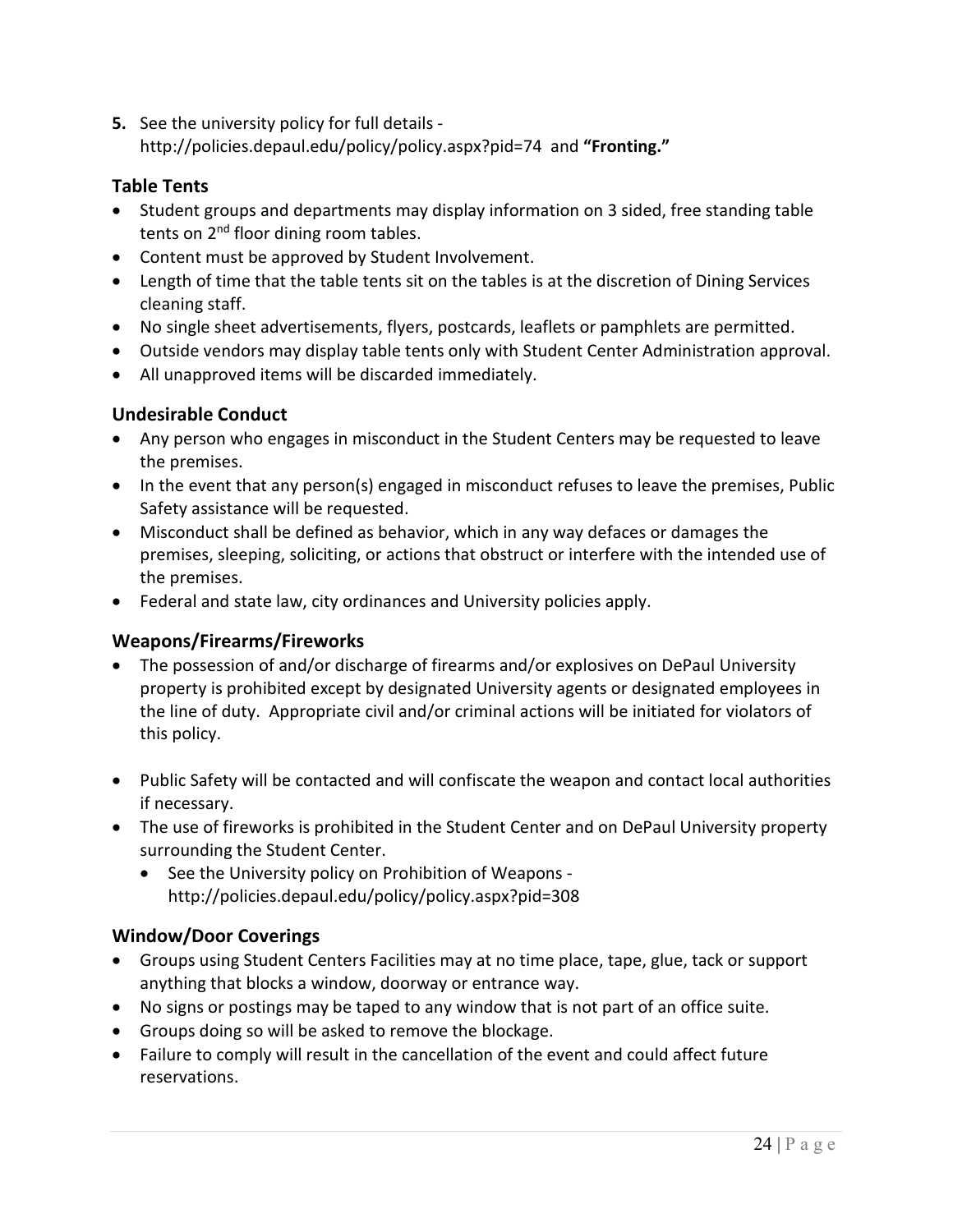### <span id="page-24-0"></span>**Lincoln Park Policies**

*Please refer to Commons, Munroe, LP Student Center, and Quad sections for specific information for those spaces.*

#### <span id="page-24-1"></span>**Audio Visual**

- The use of all audio/visual equipment requires a reservation placed at least five working days in advance of the event date.
- Requests for use of audio/visual equipment received less than five working days in advance of the event date must receive approval from the AV Services Coordinator, subject to the availability of equipment and staffing.
- There is no charge unless there is dedicated labor assigned to the event or rental of equipment is necessary.
- The use of Student Centers Audio Visual Equipment is not permitted outside of the facility. If equipment is required for an outdoor space or a non-Student Center Administrated space, it must be rented from an outside vendor. Student Center Audio-Visual equipment is not available for use on the Quad.
- Student Center computers are not able to be used for Org Sync "swipe" access.

<span id="page-24-2"></span>

| <b>Labor Charges:</b> | The following charges are for a dedicated AV technician to be present at |
|-----------------------|--------------------------------------------------------------------------|
|                       | vour event.                                                              |

| Position      | Wage                                           |
|---------------|------------------------------------------------|
| AV Technician | \$16/hr (minimum of 4 hours per AV technician) |

- Additional fees may apply, please contact AV and Event Coordinator for updated pricing.
- Any equipment that must be sub-rented will be charged to the sponsoring group.
- If there are any special audio/visual requests, these must be made at least two weeks in advance to allow for equipment rental and technician scheduling.
- Fulfilling requests submitted less than five business days before your event will depend on equipment and technician availability.
- An AV Technician will be available for setup and training on equipment but will not be available for the entire event to operate equipment. If specifically requested, a technician will be provided, if available and may be subject to additional charges.
- Any special circumstances can be discussed with the AV Coordinator at 773-325-4079.
- SC sound system does not permit direct tie-ins to the sound system. Please advise artist sound system (amps, speakers, mixers, etc.) must be provided for this event. SC sound system cannot support live instrumentation and/or professional DJ equipment. If you have any questions please contact the AV Coordinator at 773- 325-4079.

#### <span id="page-24-3"></span>**Balloons**

• Helium filled balloons are only allowed in 120 when they are securely attached to independent weighting. Balloons should not be tied to furniture, fixtures or any part of the facility.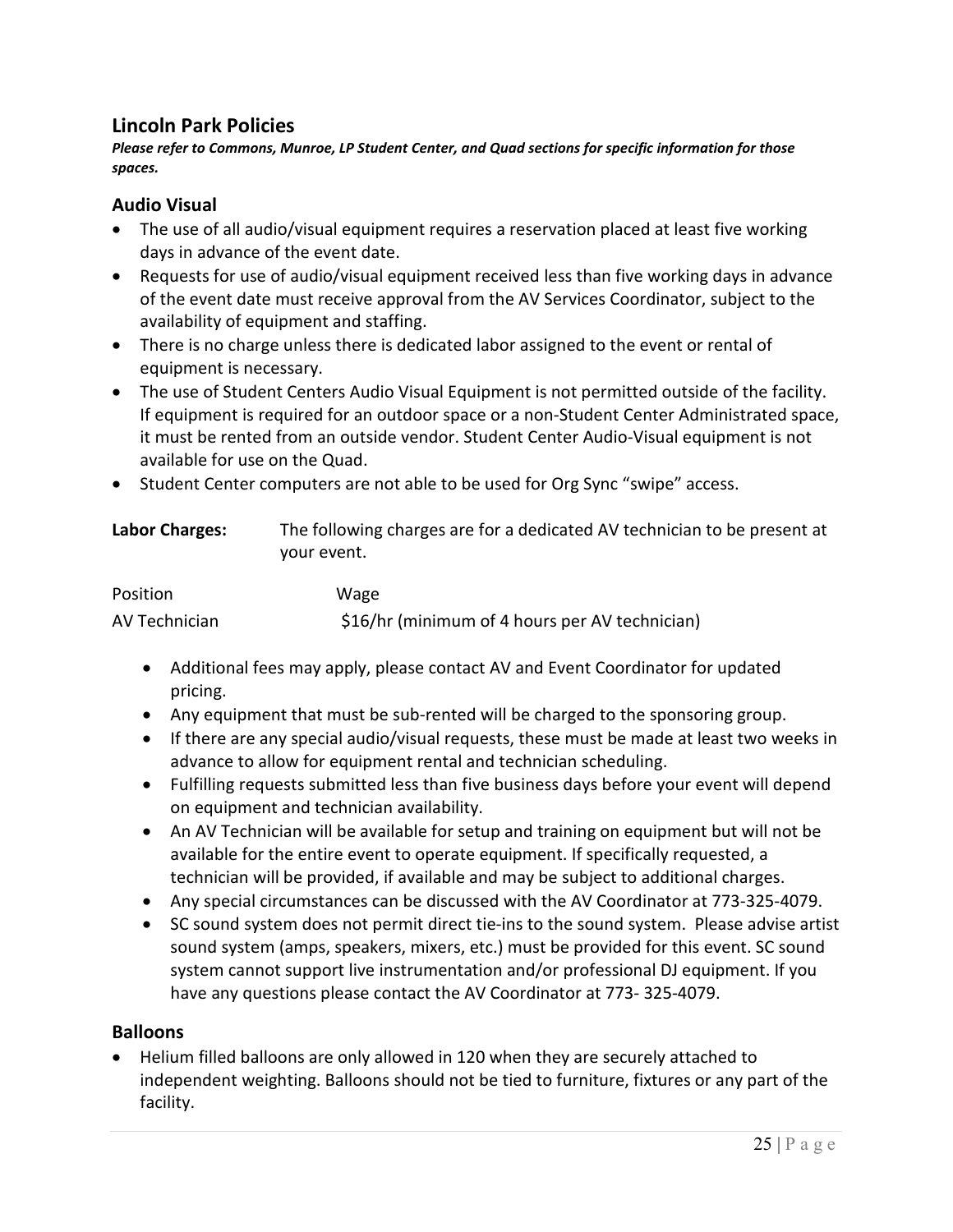- Balloons used in the Student Center Atrium must have a ribbon attached with sufficient length to reach the floor of the first level.
- Balloons are not to be used in the Cortelyou Commons.

### <span id="page-25-0"></span>**Building Hours**

The hours of the Student Centers facilities are set to provide maximum service to meet the needs of the University community. The building hours are based on the following criteria:

- Academic calendar including quarter breaks, summer sessions, December holiday closing, and residence hall openings and closings
- University and National holidays.

The hours of operation are posted at appropriate locations on the Student Center website – https://offices.depaul.edu/student-centers/. The Student Center and its associated facilities are closed on most University recognized holidays. These dates include: Labor Day, Thanksgiving Day, Thanksgiving Friday, Thanksgiving Saturday, Thanksgiving Sunday, December holiday break as designated by the University, Martin Luther King Jr. Day, Good Friday, Holy Saturday, Easter Sunday, Memorial Day, and Independence Day. Reservation requests for these days are reviewed by Student Centers Administration. Building extension hour charges apply.

Typical Hours Lincoln Park Student Center Academic quarter Sunday  $-9$ am  $-11$ pm Monday - 8am – 11pm Tuesday  $-$  8am  $-$  11pm Wednesday – 8am – 11pm Thursday  $-$  8am  $-$  11pm Friday – 8am – 10pm Saturday – 9am – 10pm Summer and break hours Monday-Friday 8:00am-6:00pm; Saturday , Sunday Closed

Typical Hours Cortelyou Commons *Building will operate on an as-needed basis and will only be opened for events that are scheduled according to the proper guidelines. The following are typical hours that are available for the building to be opened for events.* Academic quarter 4:00pm-10:00pm everyday Summer and break hours Monday-Friday 4:00am-8:00pm; Saturday, Sunday Closed

Exclusive Use

- The Student Center is not available for exclusive use to a single group. It is intended to be a place of community for the University Community.
- If the building is open, during normal hours or during extended hours, it will be open to the entire University Community. It cannot be closed for a private event to an exclusive audience.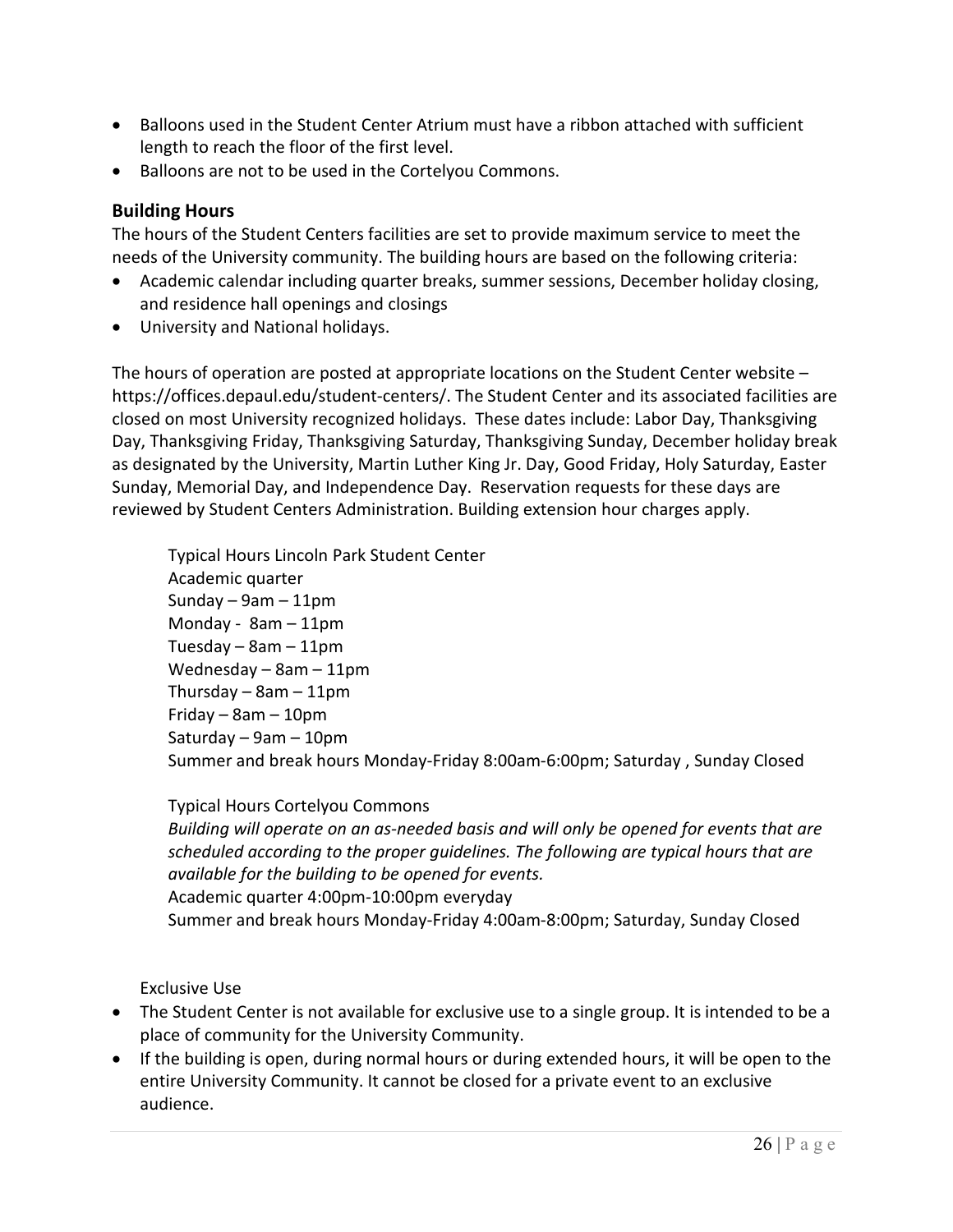## <span id="page-26-0"></span>**Extending Building Hours (early open/late close)**

- Requests to open the Lincoln Park Student Center early or close late must be made at least 10 working days in advance of event.
- An operating cost of \$150 per hour will be charged to the organization responsible for the event for an early opening. A fee of \$150 per hour will be charged to keep any facilities open late. Fees are not pro-rated for partial hours.
- Cortelyou Commons closing time may not be extended beyond 11:00pm
- Any event wishing to use the Cortelyou Commons outside of the typical building hours for that facility, will be charge \$150 per hour to open the building.
- Events may not start within 30 minutes of a building's opening time.
- Events must end 30 minutes prior to building closing.
- All extension of building hors requests are subject to the approval of Student Centers Administration.

#### <span id="page-26-1"></span>**Buses**

- School and Coach buses dropping off or picking up visitors to the Lincoln Park Student Center Facilities must park in front of the Athletic Training Center facing south on Sheffield AVE.
- Buses may not park or double park in front of any Lincoln Park facilities for the loading and unloading of passengers.

### <span id="page-26-2"></span>**Cancellation Policy**

- In order to accommodate as many requests for events as possible, all organizations must honor their reservations. Organizations, which fail to use reserved space (without prior notification, a "no-show") three times within an academic quarter, will be unable to meet in Student Center facilities for one quarter or ten weeks.
- Standard room reservation cancellations (including the Cortelyou Common ballroom and Student Center Room 120) should be made at least 3 business days in advance for events. Failure to notify Student Centers of event cancellations may result in suspension, or loss of reservation privileges in Student Center facilities. When this occurs, it will count as a "noshow".
- The Student Centers reserve the right to change and/or cancel a reservation or alter the use of other assigned space with the understanding that, at all times, every effort shall be made to provide comparable facilities.

#### <span id="page-26-3"></span>**Chalking**

- Messages can be written using sidewalk chalk on the horizontal cement surfaces and walkways of campus. Messages may not contain profanity or may not abuse, assail, intimidate, demean, victimize, or have the effect of creating a hostile environment for any person based or group of people on any of the protected characteristics in the University's Anti-Discriminatory Harassment Policy (available on the University's Policies & Procedures website).
- Per the University policy titled Display of Materials [\(http://policies.depaul.edu\)](http://policies.depaul.edu/) chalking is permitted on the sidewalks on the Lincoln Park campus only. No chalking is permitted on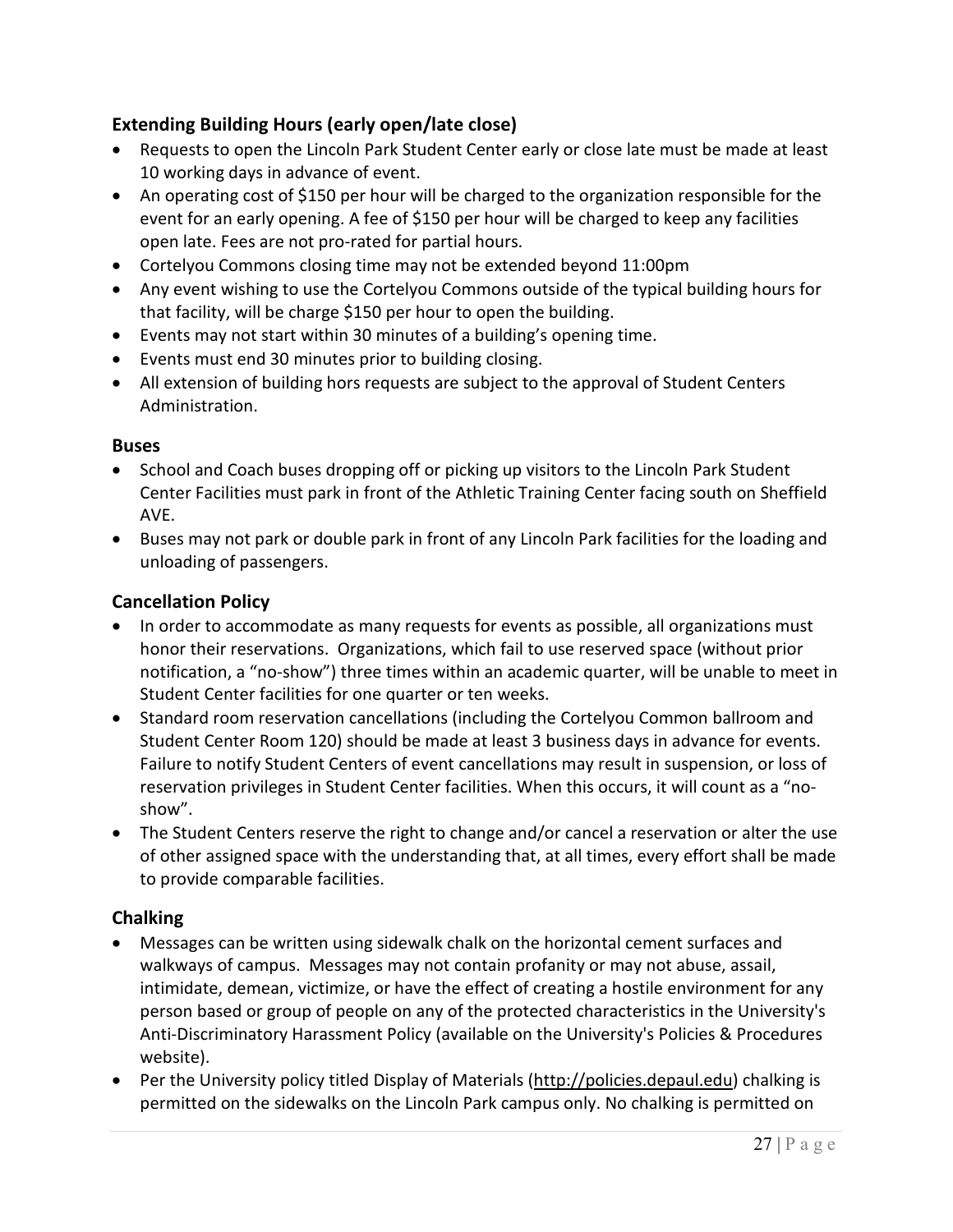any vertical locations including sides of buildings, etc. All chalking must indicated the date, time, location and sponsor of the event. Chalking must be in a location where the advertising can be reached by rain; therefore, no chalking is permitted under an area where there is an overhang. Any chalking placed in unauthorized locations will be removed by Facility Operations and the cost of the removal may be charged back to the responsible party.

• Additionally, no harassing or profane language or references to alcohol may be used in the chalking of sidewalks.

## <span id="page-27-0"></span>**Coat Check**

- A coat check room is available for use for events taking place in the Cortelyou Commons and room 120AB of the Student Center, and the 8<sup>th</sup> Floor of DePaul Center.
- If groups wish to use the coat check, the Student Centers Events Coordinator should be notified at least two weeks prior to the event.
- The Student Center is not responsible for lost or stolen items from the coat check.
- If the coat check is used, it must be staffed at all times, either by the sponsoring organization or the Student Centers.
- Student Center staffing is available but not mandatory, to manage the coat check and is subject to availability. The coat check will be staffed one hour before and one hour after the event, in addition to the entire event. The cost is \$16.00 per person per hour. The coat check will be staffed for a minimum of one hour before and one hour after an event, and will include the entire event.
- The appropriate level of Student Centers staffing for the coat check will be left to the determination of Student Centers Administration.

### <span id="page-27-1"></span>**Dance Floor**

- All student groups, departments, and off-campus guests of DePaul Student Centers are required to use a dance floor when dances are held in the Cortelyou Commons ballroom, room 120AB of the Student Center or any other carpeted room or area.
- Customers wanting to have a dance in a carpeted room must request the dance floor when making the reservations. Extra setup time of one hour is required for groups using a dance floor. When planning an event, please allow for the additional setup time.
- Dance Floor Sizes:
	- **Cortelyou Commons**

1/2 dance floor 15' x 15' Full dance floor 20' x 20'

• Student Center

1/2 dance floor 20' x 20' Full dance floor 39' x 39'

• The Student Centers retain the right to deny the use of the dance floor or limit the size based upon the availability of staff, equipment or intended use. If Student Centers do not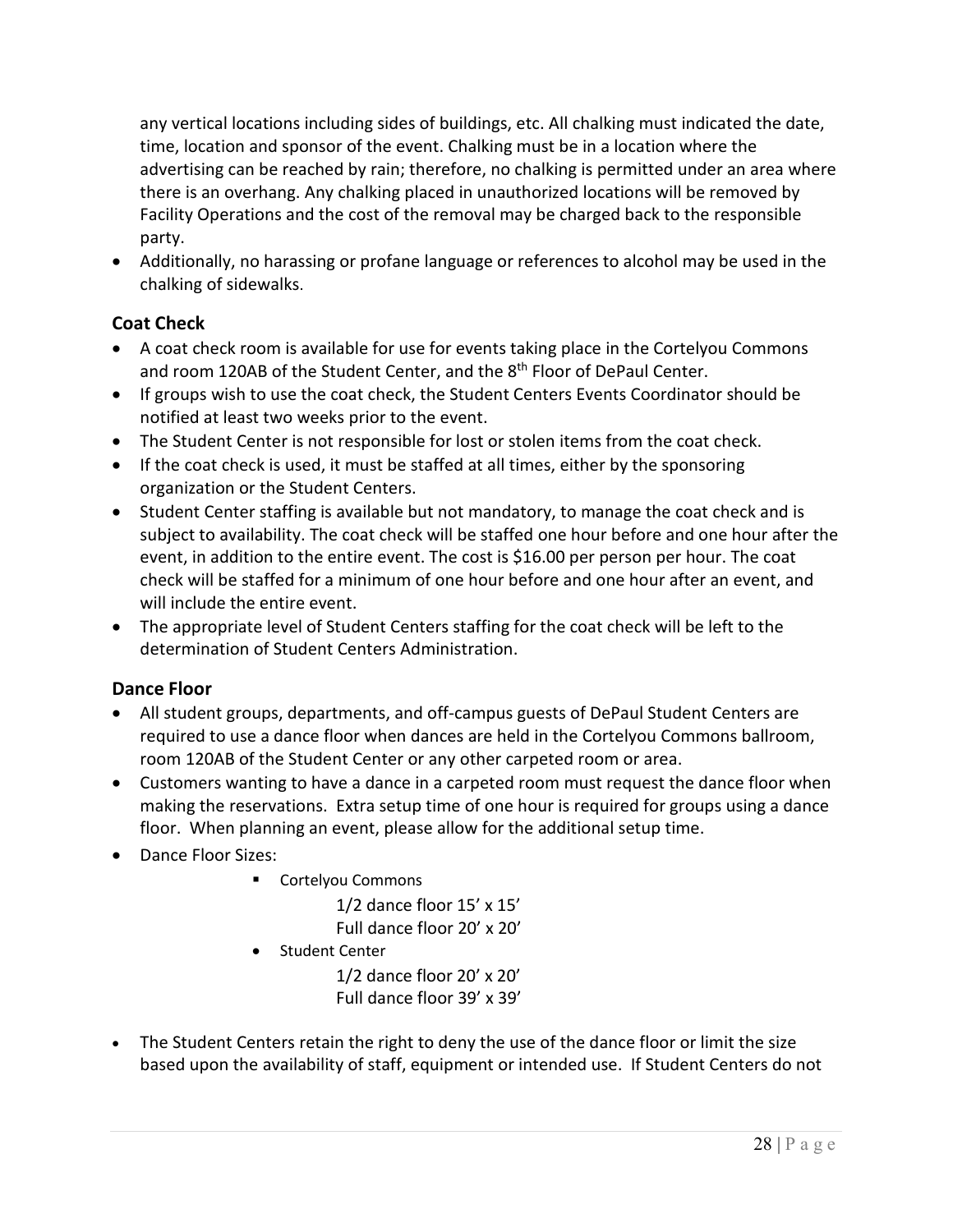have a dance floor available for an event, the sponsoring group is responsible for the renting, set up and removal of a dance floor from an outside vendor.

• The Student Centers staff must pre-approve the use of any outside dance floor.

#### <span id="page-28-0"></span>**Decorations**

- All decorations must be flame retardant**.**
- Decorations may not be attached to wood, metal, glass, paint, ceilings, floors, or other surfaces, as they scar the finishes of the facility.
- The use of tape, glue, thumbtacks or adhesive on the walls, ceilings, frames, columns, candles, or staging for attaching any materials is not permitted unless by special permission from the Student Centers Administrative offices.
- Pictures are not to be removed from walls.
- The use of paint is prohibited in Student Center Facilities without prior written permission from the Assistant Director of the Student Centers.
- No decorations with diameters smaller than two inches may be used. This includes but is not limited to glitter, confetti, beads, marbles, pebbles, etc.. A cleanup fee of \$150.00 may be assessed if these items are used.
- Candles, incense, fire are not allowed in any of the Student Centers facilities. No open flames, including candles and incense, will be allowed.
- Smoke or fog machines are not allowed.
- Suspending material from the ceiling or light fixtures is prohibited, as are decorations, displays, or exhibits that require flame or water.
- The Student Centers reserve the right to deny the use of facilities for any event it deems inappropriate and to assess a charge for cleaning the area to return it to a condition adequate for continued use by other groups. If the event poses any facility concerns, the reservation request could be denied.
- All delivery of items is the responsibility of the organizers of the event and a designated individual from the event must be present to receive the delivery. All deliveries must adhere to the parking policies for the Commons or loaded in and out through the loading dock door on the south side of the Student Center.

#### <span id="page-28-1"></span>**Family Restroom**

• A family restroom located on the first floor of the Student Center will be available to students, faculty and Staff through their DePaul ID via swipe access.

DePaul guests may gain access to the space by going to the information desk on the first floor. They will need to leave a state issued ID to receive a DePaul swipe card to use the family restroom. The state ID will be returned once the swipe card is brought back to the information desk.

#### <span id="page-28-2"></span>**Donation Collection Boxes**

Space for collecting donations is not available in any public spaces of the Student Centers. University departments or recognized student organizations can request space for donation receptacles from departments in the Student Center to host a box within their suite space.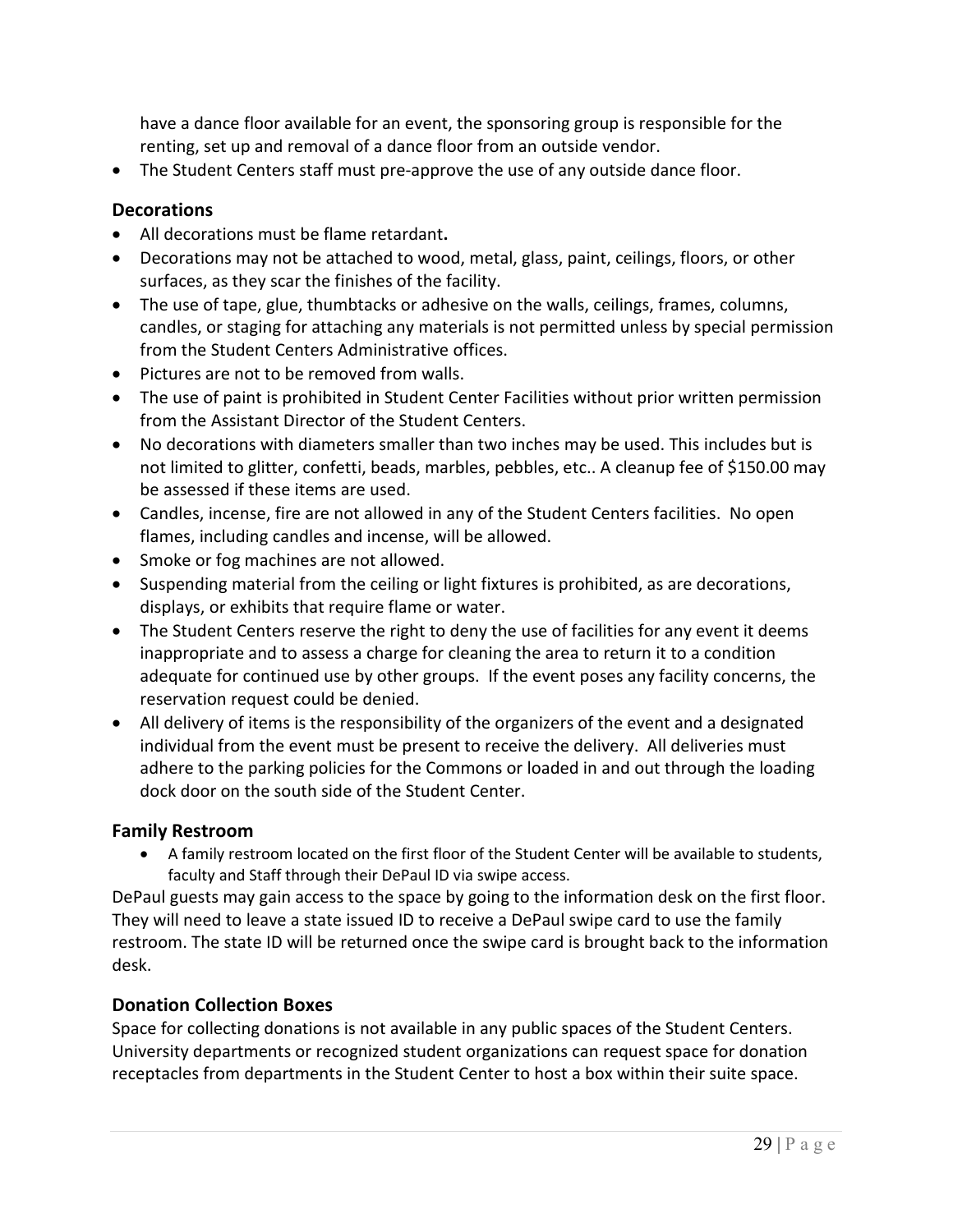- Boxes must be completely covered/decorated and should include the sponsoring organization or department's name, dates of the collection, and the place where items will be donated.
- Groups and departments are responsible for maintaining the cleanliness of the donation area and should not allow donated items to exceed the space of the box.
- Donations must be emptied daily and moved to a secure location. DePaul Student Centers does not offer temporary storage space for donations. Unattended cash donation collection containers are not allowed in the Student Centers.
- Donation boxes may be requested for a maximum of two weeks.

#### <span id="page-29-0"></span>**Filming**

- Any DePaul students, staff and faculty filming in the Student Center Facilities must complete the filming permission form, located in room 303 of the Student Center between 9am – 5pm or the  $1<sup>st</sup>$  Floor Information Desk after business hours.
- Any non-DePaul community members looking to film on campus must first contact the DePaul University Office of Public Relations and Communications for approval and to learn next steps for filming on campus.
- See the University policies on DePaul filming on campus here <http://policies.depaul.edu/policy/policy.aspx?pid=325>
- See the University policies on non-DePaul filming on campus here https://offices.depaul.edu/public-relations-communications/about/Pages/Filming-at-DePaul.aspx

#### <span id="page-29-1"></span>**Late Adds**

- Late adds are defined as any request for a room, furniture or audio visual equipment within 5 business days of an event.
- Late adds are not allowed within 5 business days of the start or an event**.**

#### <span id="page-29-2"></span>**Late Night Parties**

• For complete list of Late Night Party Policies, contact the Lincoln Park Assistant Director for the "Late Night Events Manual".

#### <span id="page-29-3"></span>**Locker Rental**

This policy covers the policy regarding policies, payment options, rental process and collections for locker rentals in the Lincoln Park and Loop Student Centers.

- 1. The locker rental period ends the Friday before graduation. Renters canceling the use of a locker before the end of the rental agreement will not receive a prorated refund.
- <span id="page-29-4"></span>2. **Locker Renewals:** Lockers are renewed for \$10 annually (between April 1st and the Friday before graduation).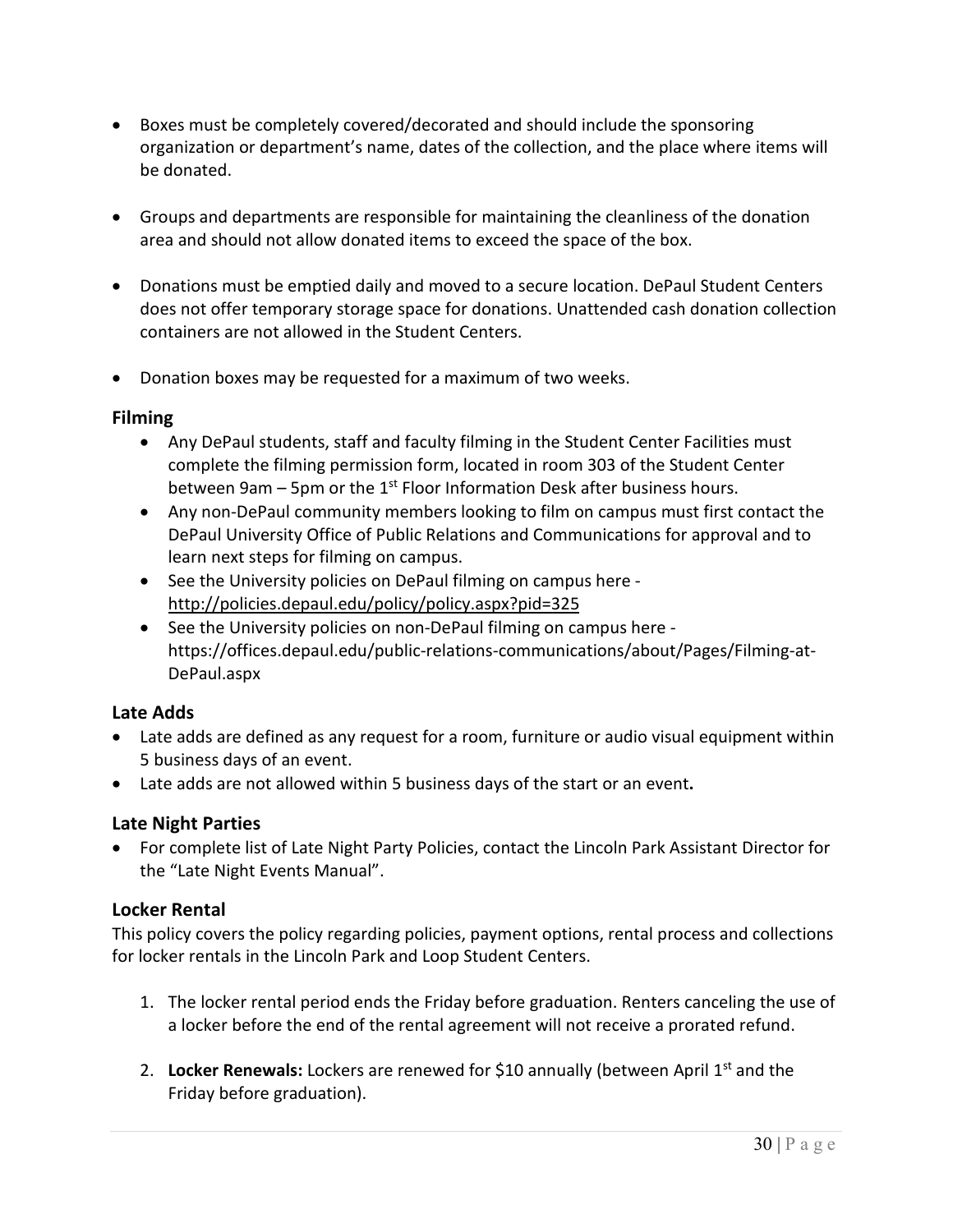- <span id="page-30-0"></span>3. **New Locker Rentals:** Any locker rentals **AFTER** the Friday before graduation will be considered new locker rentals. New locker reservations are \$25.00.
- 4. All lockers must be renewed by the Friday before graduation. If you do not renew your locker by the deadline, all materials will be removed from the lockers and disposed of.
- 5. Renters are responsible for locker contents. DePaul University and Student Centers and its employees are not responsible for lost or stolen contents.
- 6. Lockers are the property of DePaul University and any damage beyond normal wear and tear will be the financial responsibility of the renter.
- 7. Lockers are subject to search, without notice, by the DePaul University Public Safety Office.

#### <span id="page-30-1"></span>**Payment Options**

1. Methods of payment accepted are via the online locker process on Campus Connect. No other forms of payment will be accepted.

#### <span id="page-30-2"></span>**No Shows**

- In order to accommodate as many request for events as possible, we must ask all organizations to honor their reservations. Organizations which fail to use reserved space (without prior written notification) three times within a school year will be unable to meet in the Student Centers for ten (10) weeks, not including breaks and summer quarters.
- Failure to cancel reserved space within the proper timeframes will count as a No Show.

#### <span id="page-30-3"></span>**Parking**

- All events with parking inquiries should contact the Parking Services Office as far in advance as possible.
- There are no parking spaces at the Cortelyou Commons. Load-In and Load-Out for an event must take place during the building hours of the Cortelyou Commons (8:00am-11:00pm).
- Vehicles used for loading and unloading may only stand at one of two locations: 1) just to the east of the building in the nook between the two entrances and 2) directly to the north of the building on the slab of concrete. Vehicles MAY NOT park in these locations. It is the responsibility of the planning organization to making parking arrangements for any vendors.
- No vehicles may block any traffic lanes, fire lanes or building entrances/exits.
- If vehicles will be used for load in and load out, Student Centers Administration must be notified at least three weeks prior to the start of the event.
- There is no bus parking available on campus. Arrangements must be made at least two weeks in advance with Parking Services to arrange bus drop-off and pick-up.
- All city laws apply when parking on the city streets surrounding Student Center Facilities.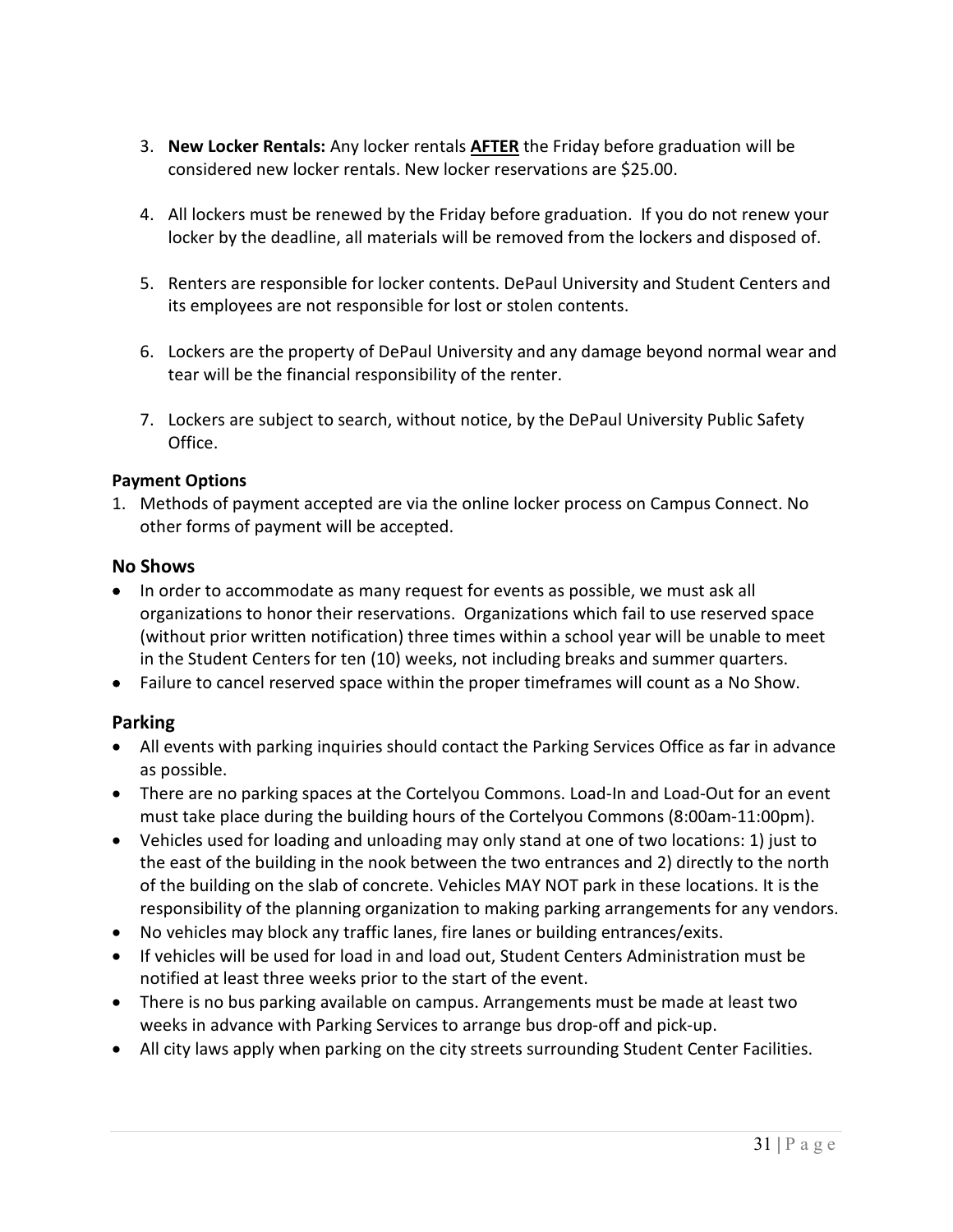- Parking near the Student Center, on campus, and in the surrounding neighborhood is difficult. The red and brown lines of the CTA are easily accessible to campus and should be suggested to all visitors to campus.
- Parking is available in the parking garages at 2335 North Sheffield and 2330 North Clifton. Stubs can be validated for a discounted rate at the Student Center Information Desk or the Commons Manager.
- Event parking needs must be communicated to Parking Services at 773-325-7275 or http://parkingservices.depaul.edu
- Under no circumstances is the Student Centers Administration responsible for any University or City of Chicago Parking violation.
- If valet is to be used, Student Centers must be notified at least three weeks prior to the start of the event. See **"Valet"** for more guidelines.

### <span id="page-31-0"></span>**Room Opening Policies**

- All reserved rooms in a Student Centers facility will be unlocked fifteen minutes prior to the start of the meeting.
- If audio visual equipment is part of the room's set-up, a Student Centers employee should be in the room until the sponsoring organization arrives.
- If group does not arrive by start time of scheduled event, the room will be locked and group must request that it is opened when they arrive.
- If a room is not unlocked and a group has the proper reservation, they should contact either Student Centers Administration in Suite 303, ask for the Building Manager at the Information Desk, or call the Information Desk at 773.325.7400.
- Reservations will be considered a no-show after half of the event reservation time is over. See **"No Shows"** for full policy guidelines.

### <span id="page-31-1"></span>**Scheduling**

- Scheduling and reserving of all Student Centers Facilities should be done by working with Student Centers Administration.
- Groups and departments should check the availability of space online using EMS WEBAPP (see the EMS WEBAPP section)
- Groups and departments should make reservation requests by using EMS WEBAPP.
- Reservation confirmations will be emailed following the verification that the space is available.
- Student Center event policies will be sent with all confirmations.
- Groups can only reserve one dress rehearsal per event using the Commons in advance.
	- o Groups are allowed to request the Commons within 2 weeks for rehearsals, if it is open on EMS.
- Summer reservations will be considered separately from the academic year. The academic year is defined as the first day of residential move in through the Saturday following spring commencement.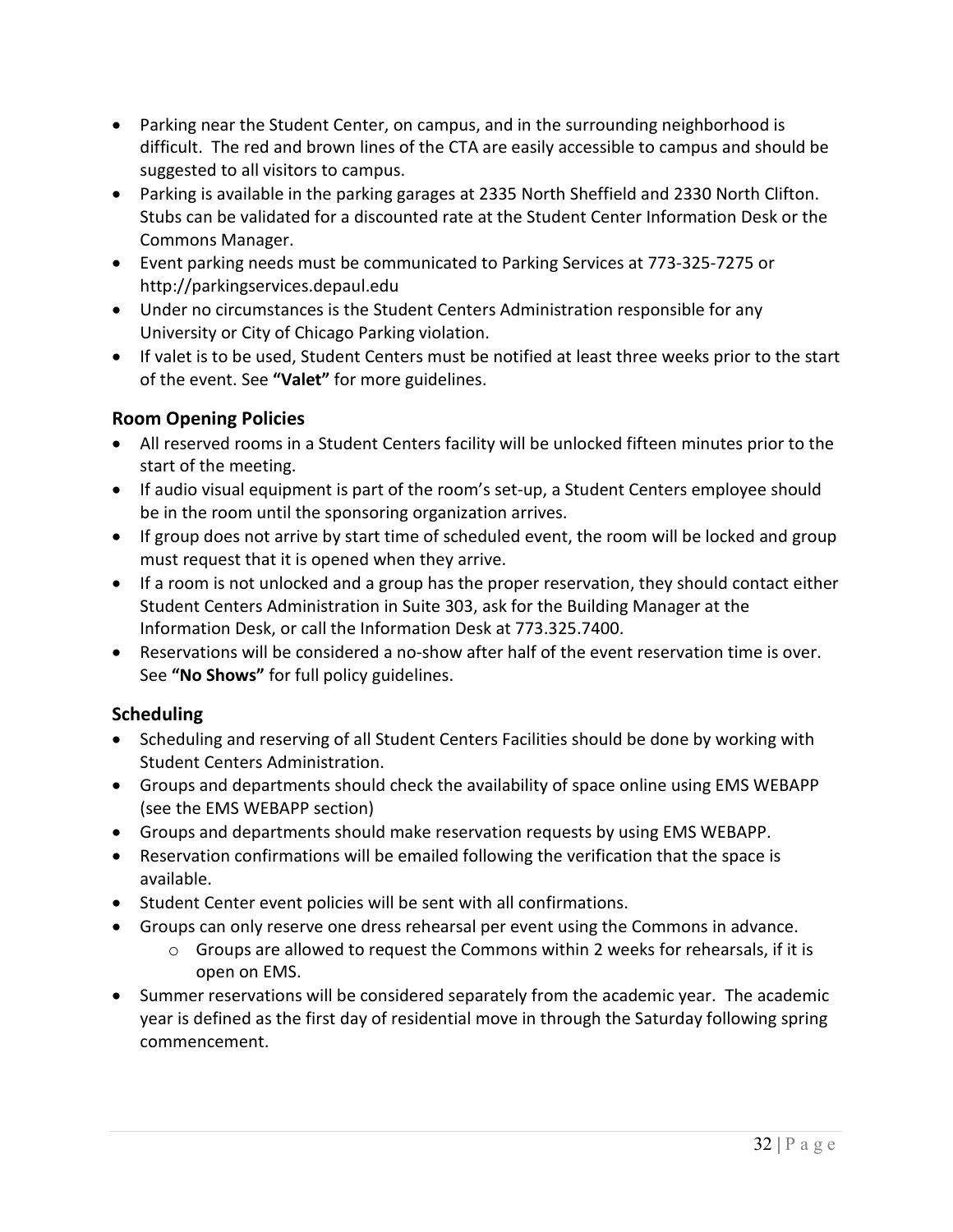• The Student Centers reserve the right to change and/or cancel a reservation or alter the use of other assigned space with the understanding that, at all times, every effort shall be made to provide comparable facilities.

### <span id="page-32-0"></span>**Valet**

- Internal DePaul groups are responsible for contacting Parking Services and the office of Community and Government Relations and following their guidelines for valet service.
- External groups must inform the Student Center Administration of the need for valet service and the Student Center will then contact Parking Services and the Office of Community and Government Relations in order to follow their guidelines for valet service.
- All requests for valet service must be approved by the Assistant Director of the Student Center at least three weeks in advance.
- Valet service can be used for events taking place in the Cortelyou Commons and the Student Center.
	- o Commons: Drop-off and pick-up for a valet service must occur off of Belden Ave to the south of McCabe Hall.
	- o Student Center: Drop-off and pick-up for a valet service must occur off of Sheffield to the south of Belden.

## <span id="page-32-1"></span>**Cortelyou Commons**

### <span id="page-32-2"></span>**Balconies**

- Groups may reserve the south balcony in the Cortelyou Commons
- Reservations in the balconies will not be allowed if they interfere with an event in the ballroom.
- Furniture may not be removed, relocated or added to the standard balcony set-ups.
- A lift is only available for events in the South Balcony.

### <span id="page-32-3"></span>**Ballroom**

In order to maintain the Student Centers availability in the Cortelyou Commons ballroom for University users, the general guidelines follow:

- Meetings should only take place in Cortelyou Commons if 60 or more guests will be present.
- The ballrooms may not be reserved on a weekly or bi-monthly basis for an entire quarter.
- Groups can only reserve one dress rehearsal per event using the Commons ballroom.
- The kitchen and the back of the house areas are not reservable and cannot be used as part of an event taking place in the Commons.

#### <span id="page-32-4"></span>**Feehan Room**

- The Feehan Room may only be used for Presidential and high-end University functions.
- If a group wishes to use the Feehan Room, they should contact the Associate Director of Student Centers.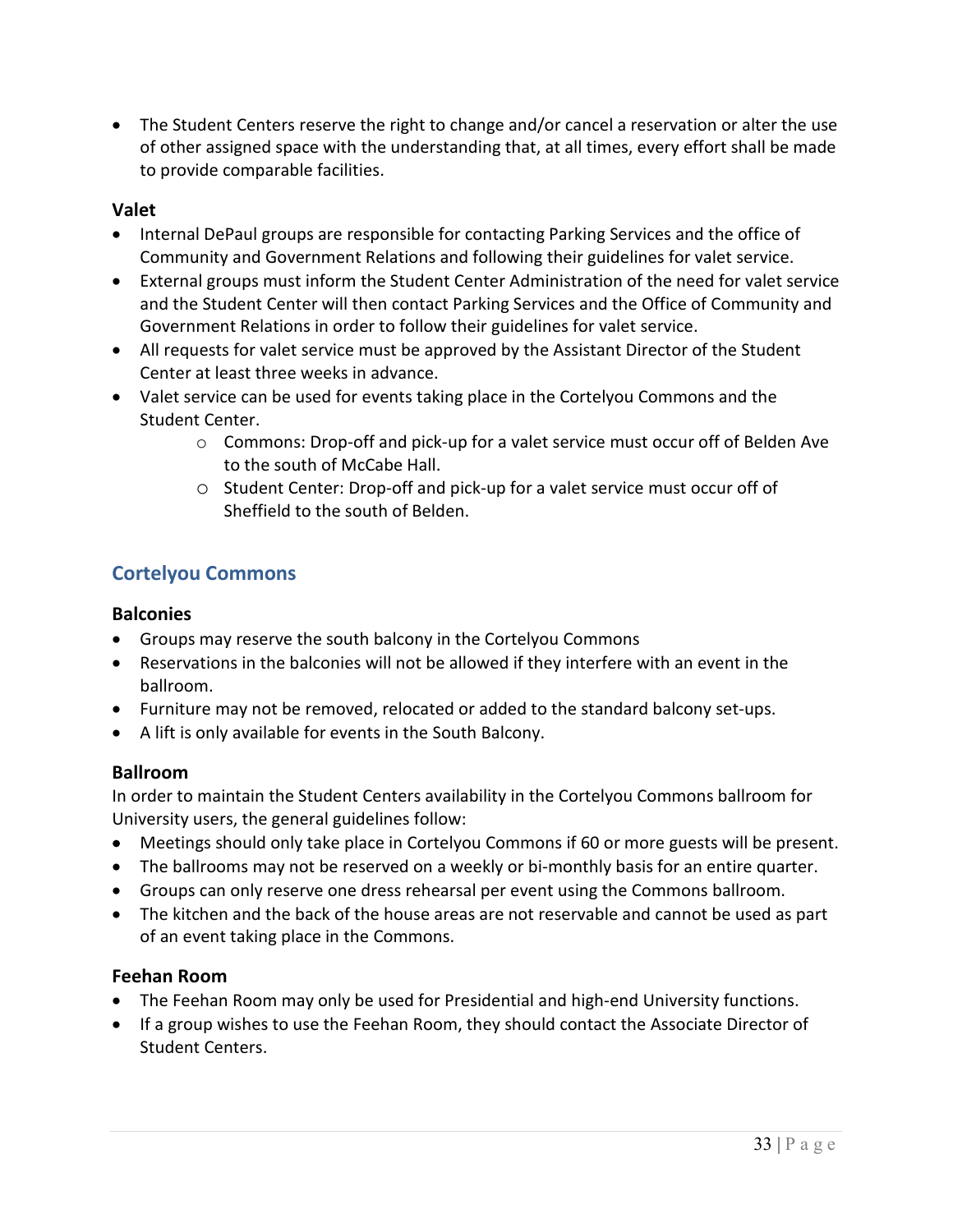### <span id="page-33-0"></span>**Patio**

- The Patio is the space directly to the west of the Commons, between the Commons and Wish Field.
- This space may be requested in the same way as the other spaces in the Commons.
- The patio is available for reservations from April  $1<sup>st</sup>$  to October 31<sup>st</sup>.
- Outdoor patio furniture is available for use. If the sponsoring group would like to use the outdoor patio furniture, they should work with Student Centers Administration at least two weeks in advance to make the proper arrangements.
- Patio furniture may not be used anywhere besides the patio.
- Grilling is not allowed on the patio.
- Amplified sound is not allowed on the patio.
- No stakes or pegs may be driven into the surface of the patio.
- Chalking is not allowed on the patio surface.

#### <span id="page-33-1"></span>**Tenting**

- Tenting at the Commons is only allowed with the proper permits from the city of Chicago, the approval of Student Centers Administration, Facility Operations and the Office of Community, Government and International Affairs.
- If an event is planning to use tenting, preparations should begin at least three months in advance.
- Student Centers Administration reserves the right to deny tenting at any time.

### <span id="page-33-2"></span>**Trash Removal**

- After an event, all trash must be removed from Cortelyou Commons.
- Small trash items should be placed in the provided trash receptacles.
- Large trash items, including bags of trash, must be removed from the building and placed in the McCabe Hall dumpsters.
- Any self-catered food must be disposed of by the sponsoring organization.
- Failure to remove trash or to place trash in proper location may result in a minimum cleanup fee of \$150.00 being assessed, depending on the nature of the event and the extent of the cleanup required.

## <span id="page-33-3"></span>**Lincoln Park Student Center**

#### <span id="page-33-4"></span>**Lounge 1898 - Room 103A)**

The space adjacent to Brownstone's Coffee Bar, the Lounge 1898 is a lounge environment open to the entire DePaul University community. It serves various functions such as a lounge space, a study space and a computer lab.

The lounge may be reserved by recognized student organizations and University Departments for programs and activities taking place Monday-Friday, between the hours of 5:30pm and Midnight. A group wishing to request to reserve the space should make a request using the online reservation system, EMS WEBAPP.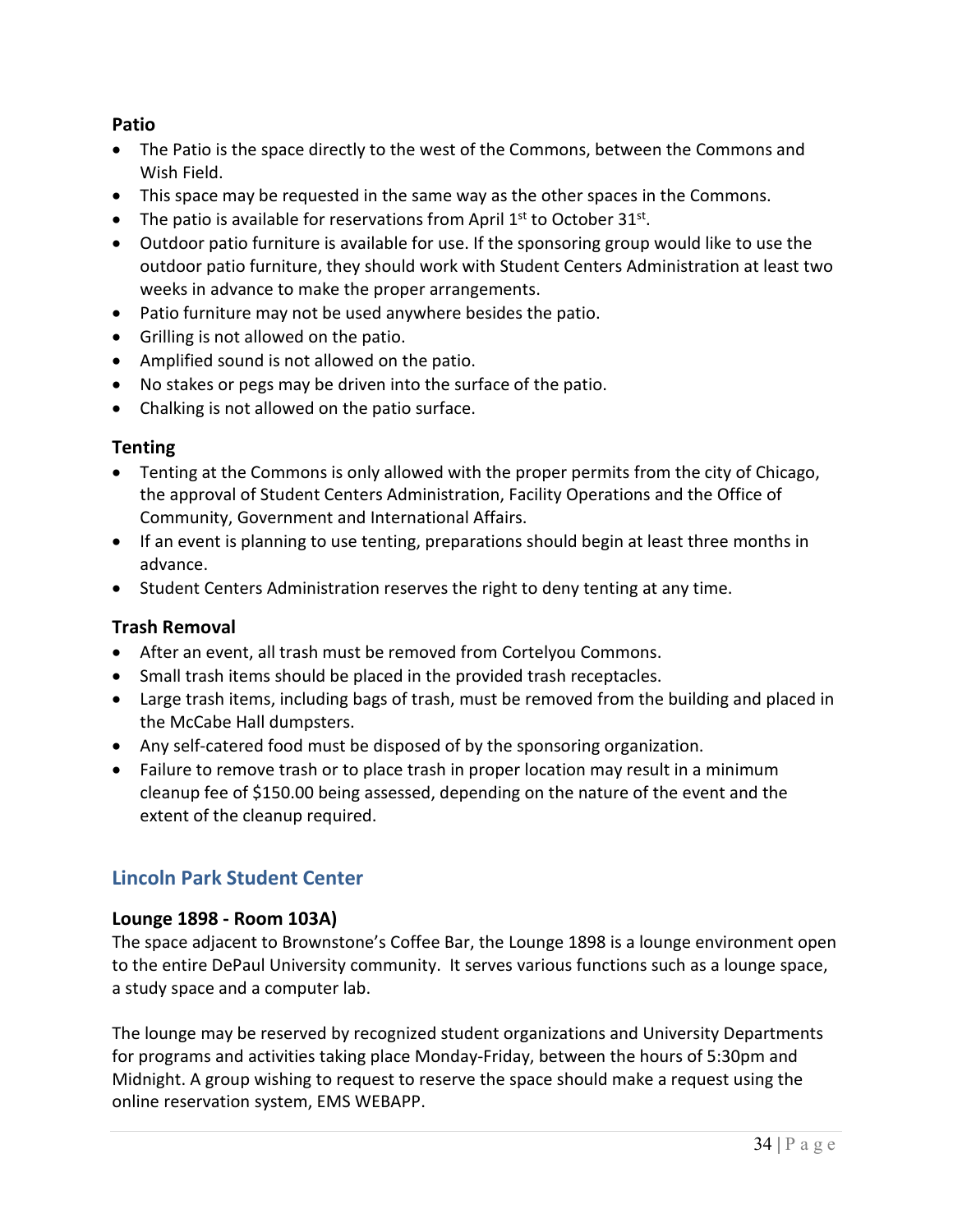#### <span id="page-34-0"></span>**Guidelines for use of Lounge 1898:**

- The lounge may only be used for programs open to the entire University community. Examples include but are not limited to: open mic nights, musical performances, board game tournaments, television program viewing.
- The lounge space may not be used for closed events. These types of events should take place in meeting rooms. Examples include but are not limited to: group or departmental meetings, rehearsals, banquets, private receptions or parties.
- The lounge must remain open to the University public during any event or program that takes place there. The space must still be available for use as a lounge space, study space or computer lab.
- $\bullet$
- No furniture will be removed from the lounge. Student Centers will make the final determination of how much, if any, of the furniture will be rearranged.
- Some furniture can be added to the lounge. Student Centers will make the final determination of how much furniture will be added.
- Admission charges cannot be charged to enter an event in the lounge.
- Audio Visual (AV) equipment is available for use in the lounge with at least five business days' notice.
- Amplified sound, music and noise levels in the lounge must be kept at or below 70 decibels. Amplified sound equipment must point away from offices, the Student Center Information Desk and the Chapel, facing north or east.
- Any changes to the lighting in the lounge must be requested at least five business days in advance and must be approved by the Student Centers Administration.
- Groups must comply with any reasonable request to turn down the volume, even if it is at or below 70 decibels. Refusals to honor reasonable requests to lower volume will result in a loss of the reserved space and may impact future reservations.
- DePaul reserves the right to refuse any reservation, or to stop any approved event, that interferes with the safety policies and procedures or the University or other safety regulations, that interferes with other normal business operations of the University and its facilities, or that otherwise violates Section F(3) of the "Student Affairs Procedures for Posting, Display or Distribution of Promotional Documents on Campus.
- The use of any decorations must be approved by the Associate Director of Student Centers.
- Failure to adhere to these policies may result in the immediate loss of reserved space and/or loss of future privileges to reserve space in the DePaul University Student Center.
- Programming in the lounge may be prohibited when there is concurrent programming in the Atrium to avoid event conflicts.
- All other Student Center and University Policies apply.

### <span id="page-34-1"></span>**Atrium**

The carpeted atrium space in front of the Information Desk on the first floor of the Student Center ("Atrium") is a lounge environment open to the entire DePaul University community. The Atrium serves as a living room for the campus.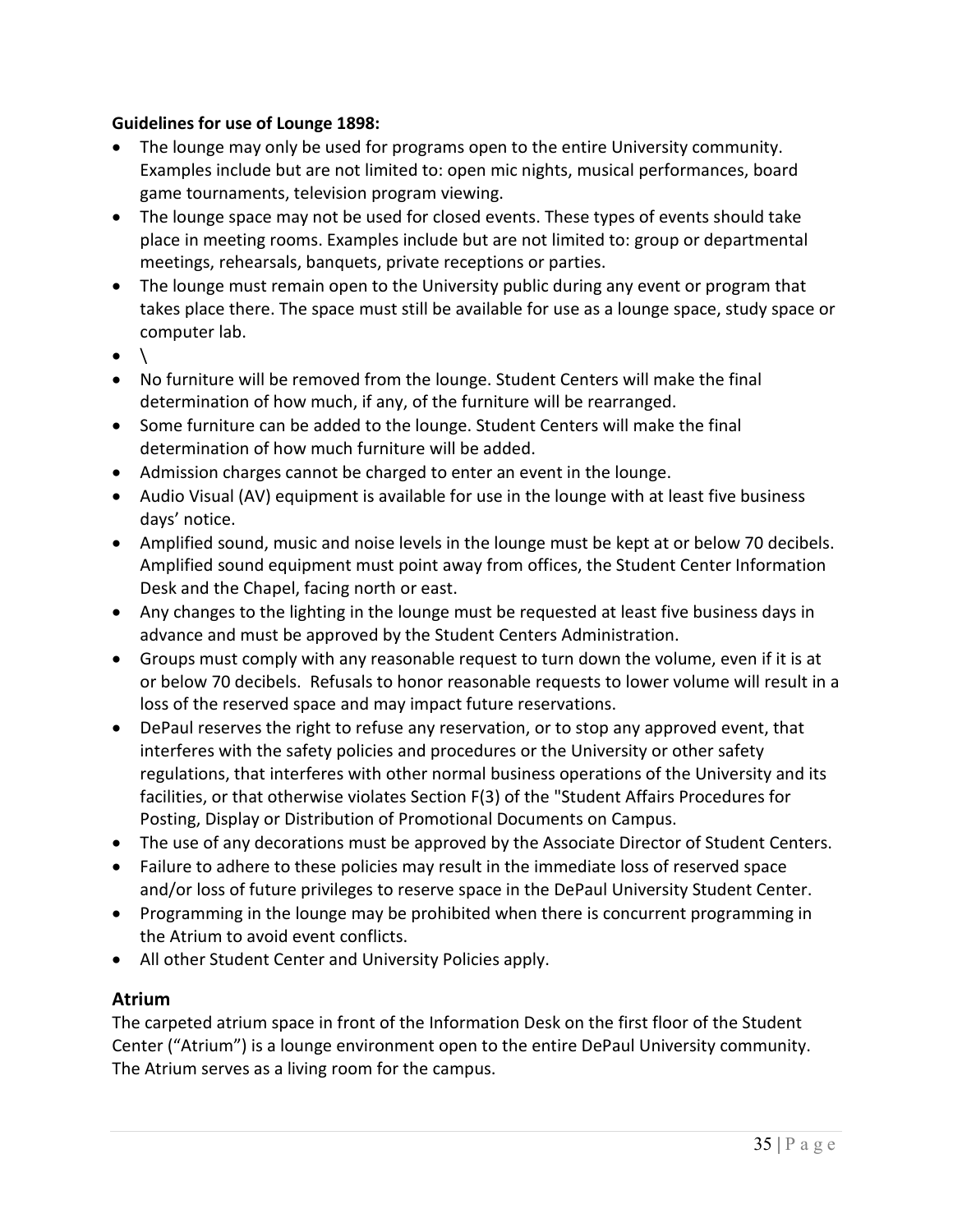The Atrium may be reserved by recognized student organizations and University departments for programs and activities. A group wishing to request to reserve the space should make a request using the online reservation system, EMS WEBAPP.

#### <span id="page-35-0"></span>**Guidelines for use of the Atrium:**

- All programs or displays must be kept to the carpeted space of the Atrium.
- No event or program may take place in the Atrium that consistently has more than 75 people in attendance. People attending an event in the Atrium may not block doorways, stairways or disrupt the normal flow of traffic in the Student Center and at no time may events or people attending an event extend beyond the carpeted area of the Atrium.
- Furniture removal in the Atrium may be requested through the Student Centers Administration. Student Centers will make the final determination of how much of the Atrium must be cleared or reconfigured to allow for a particular reservation.
- The atrium space may only be used for programs open to the entire University community. The determination of whether or not an event is open to the entire University will be left to Student Centers Administration.
- When not being used as a lounge, the Atrium is intended to be a programming space and therefore must only be used for programming and events.
- The atrium space may NOT be used for the following:
	- 1. Departmental or organizational meetings
	- 2. Guest lecturers or speakers
	- 3. Drag Shows
	- 4. Rallies
	- 5. Dance Competitions
	- 6. Theatrical performances
	- 7. Step Shows
	- 8. Film presentations
	- 9. Advertising done in the absence of an event
	- 10. Promotion tables, vendor tables
	- 11. Sales of goods, services or tickets
- Departmental or organizational meetings, guest lecturers, speakers and closed events should occur in meeting rooms.
- Advertising of events and programs are allowed using only the banner space above the Atrium. It is not permissible to use the Atrium as an advertising forum. This should take place at a promotional table or the Media Table.
- Any sales of goods, services or tickets should take place at a Promo Table, reserved through the Office of Student Involvement.
- Any promotion or advertising should take place at the Student Centers Media Table, located under the east, inner stairwell. If requested properly, this space can include the use of multimedia advertising equipment.
- Audio Visual (AV) equipment is available for use in the Atrium with at least 5 business days' notice. Student Center AV equipment is not available for use by disc jockeys, spinners or any event where the changing of songs is a focus of the event. Student Center audio equipment should only be used to provide continuous background music.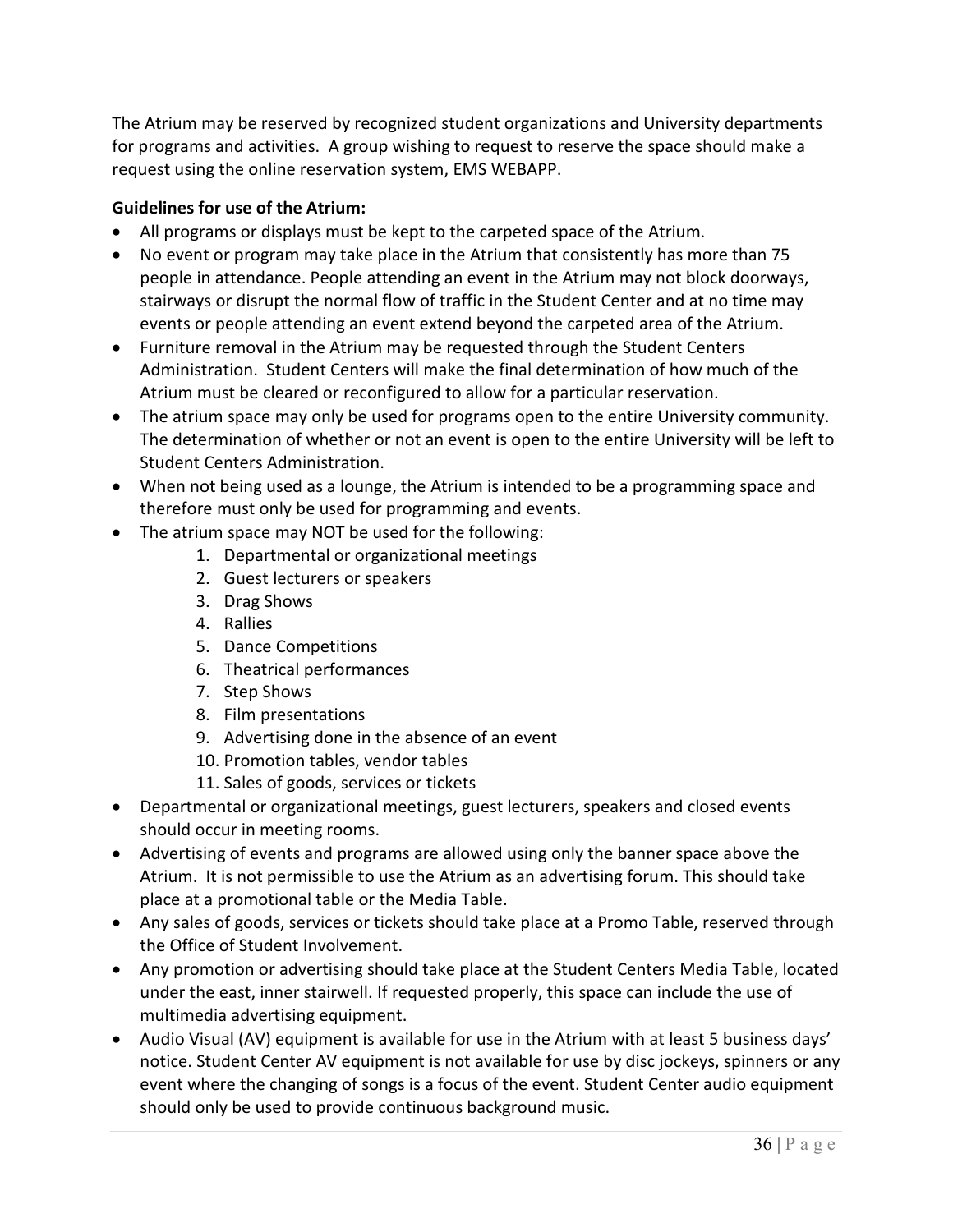- Before 6:00pm, amplified sound, music and noise levels in the Atrium must be kept at or below 70 decibels from a distance of 50 feet. Amplified sound equipment must point away from offices and the Student Center Information Desk, facing north, east or west.
- After 6:00pm, amplified sound, music and noise levels in the Atrium must be kept at or below 80 decibels from a distance of 50 feet. Amplified sound equipment must point away from offices and the Student Center Information Desk, facing north, east or west.
- Groups must comply with any reasonable request to turn down the volume, even if it is at or below the regulated decibel level. Refusals to honor reasonable requests to lower volume will result in a loss of the reserved space and may impact future reservations.
- A dance floor is available with at least 5 business days' notice. The dance floor must be confined to the carpeted Atrium area.
- Decorations including balloons, streamers, cutouts, or any temporary display for a program. Decorations must be approved at least 5 business days in advance by the Assistant Director of Student Centers. Decorations cannot be fixed to the wood, painted surfaces or railings for damage and safety reasons. All decorations used it the Atrium must be removed by the reserving group immediately at the conclusion of the program. Decorations are not permitted on the north side of the Atrium wall below the railing due to the permanent art displays located there. Decorations cannot suspend below the soffit line. Ladders cannot be used except by work order to Facility Operations. Walkways (slate floor) cannot be blocked. Decorations cannot be suspended from the ceilings on the first, second or third floor.
- Balloons must have ribbon/string that reaches from the balloon at the ceiling to approximately 5 feet or lower to the Atrium floor.
- Nothing may be constructed or built in the Atrium without the approval of the Assistant Director of Student Centers at least 5 business days in advance.
- DePaul reserves the right to refuse any reservation, or to stop any approved event, that interferes with the safe and orderly operation of the University and its facilities or that otherwise violates Section F(3) of the 'Student Affairs Procedures for Posting, Display or Distribution of Promotional Documents on Campus."
- Any event in question must receive the approval of the Director of Student Centers at least 5 business days in advance.
- Programming in the Atrium may be prohibited when there is concurrent programming in the Annex to avoid event conflicts.
- All other Student Center Policies and Guidelines apply.
- Failure to adhere to these policies may result in the immediate loss of reserved space and/or loss of future privileges to reserve space in the DePaul University Student Center.
- Only Student Center provided and approved furniture may be used in the atrium. Clients may not add additional furniture from adjacent lounges or dining areas.

# **Banner Policy**

Banners are assigned on a first-come, first-serve basis. Only recognized student organizations, University departments, and Student Centers tenants may reserve the banner space. An individual may not reserve the banner space.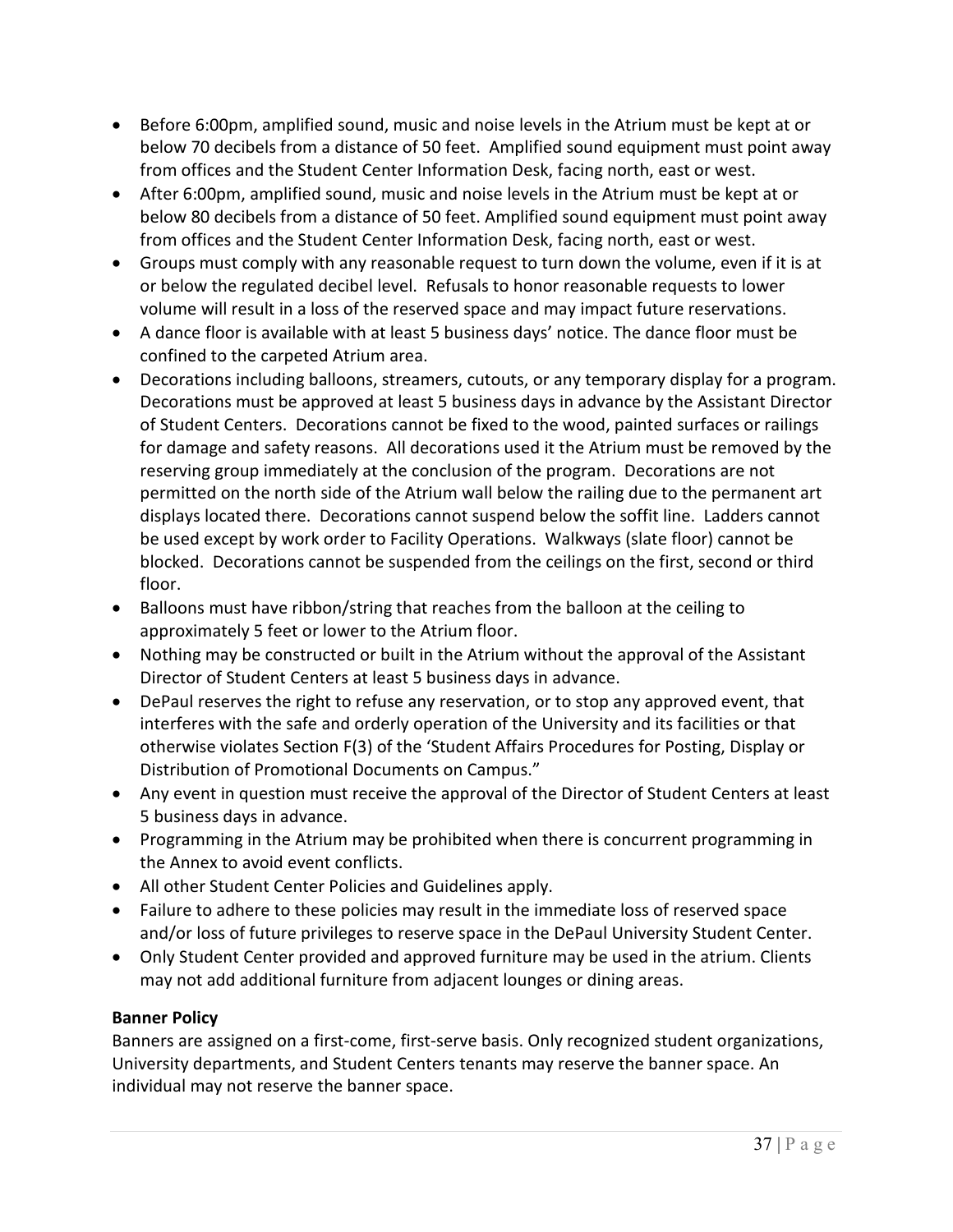The content of a banner must be approved by the Office of Student Involvement.

- Banners may not exceed twelve (12) feet in length and four (4) feet in height
- There is not a fee for reserving the banner space( first come, first serve basis)
- The location and methods for displaying banners is determined by the OSI staff.
- Banner reservations are for a maximum of one week (seven days).
- Banners may not be used for advertising vendors, product names or logos, or any special acknowledgment other than the activity, date(s), location, and name of student organization/department.
- Banners are displayed from the east, south, and west sides of the second floor of the atrium.
- The Student Centers are not responsible for banners torn down or damaged.
- Banners cannot be displayed on the exterior of the Lincoln Park Student Center.

## **Easels**

- Easels can be requested during business hours by contacting the Student Centers building manager at the information desk on the first floor and may be used to display advertising for the day of the event only. An equipment release form must be filled out before the easel can be checked out.
- Easels can also be requested for use as part of an event reservation within the reserved room. These easels should be made at the time of the room reservation.
- Easels are limited in number and subject to availability.
- The content of the material placed on the easels is subject to the approval of the Office of Student Involvement.
- Posting requests for the promotional walls and bulletin boards must be approved and stamped in the Office of Student Involvement.

# **Front Porch**

- Though not formally reservable in EMS, the space outside of the east and west entrance and exit of the Student Center (the "front porch") can be reserved and approved on a case by case basis for demonstrations and protests. All efforts should be made to keep activity on the west side of the facility and only during business hours.
- No signage or objects may be placed on the Fr. Egan Statue.
- Furniture may not be requested for the space and no amplified sound may be used
- Messages can be written using sidewalk chalk on the horizontal cement surfaces and walkways of campus. Messages may not contain profanity or may not abuse, assail, intimidate, demean, victimize, or have the effect of creating a hostile environment for any person or group of people based on any of the protected characteristics in the University's Anti-Discriminatory Harassment Policy (available on the University's Policies & Procedures website) (see "Chalking")
- See also **"Protests/Demonstrations/Prayer Vigils"** and **"Outdoor Spaces"**.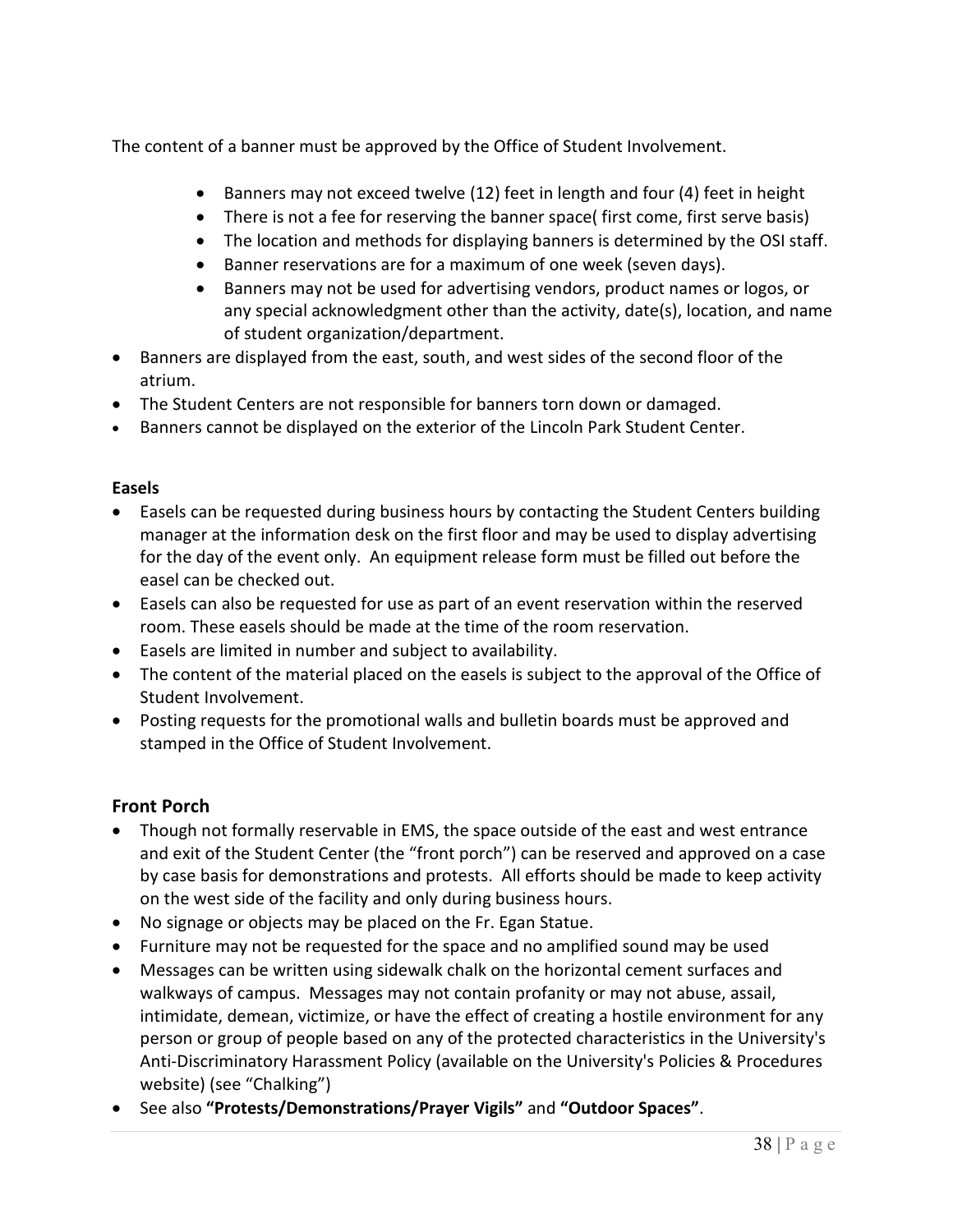# **Interfaith Sacred Space**

The Interfaith Sacred Space provides hospitality to our DePaul faith communities and ministry collaborators. As an interfaith sacred space, its availability is reserved for religious/spiritual ritual, prayer, meditation and reflection.

The Interfaith Sacred Space is managed by the Office of University Ministry at DePaul University. Since this space is located within the Lincoln Park Student Center, the space will be monitored by DePaul Student Centers Administration. The main contact for the Chapel can be located in Room 311(Mission and Ministry) of the Student Center.

The following guidelines should be used when monitoring the space:

- The Interfaith Space will be unlocked in the morning at opening hour and locked in the evening at the closing hour of the Lincoln Park Student Center by a Student Center Building Manager. This Manager will open/close the space and disarm/arm the alarm.
- The Interfaith Space will only be open during Lincoln Park Student Center hours.
- The space will only be locked during Student Center hours with the permission of University Ministry.
- The space will be open to DePaul students, faculty and staff.
- The Interfaith Sacred Space will primarily be used for activities sponsored and planned by University Ministry religious groups and for individual prayer and reflection.
- During times when there is not programming, the space is open to individual use.
- Allowable types of individual use include praying, sitting and reflection.
- Individuals will not be allowed to use the space for eating, studying, sleeping or as an alternative meeting space.
- Food and drink is not allowed in the Interfaith Space.
- Student Center Building Managers or University Ministry staff will monitor the space by viewing the space from outside the door that leads to the Chapel and Interfaith Space. They will not enter the space unless there is a need to do so.
- If Student Center Administration or a Student Center Building Manager observes improper use of the space, they will take the correct action for the situation including asking the individual to leave the space, contacting University Ministry or calling Public Safety.
- No items are to be removed from the space except with approval and escort of University Ministry.
- Postings at the windows must be approved by the University Ministry Office.
- When triggered, the Chapel alarm will automatically notify Public Safety.
- If the alarm is triggered during regular business hours, Public Safety should check in with University Ministry and inform Student Centers if there is an emergency or problem related to the surrounding areas.
- If triggered during non-business hours, Public Safety should check-in with the Student Centers Building Manager. If an emergency, Public Safety should deal with the emergency and Student Centers should notify University Ministry.
- If there is an emergency directly related to the Interfaith Space, Student Centers should contact University Ministry.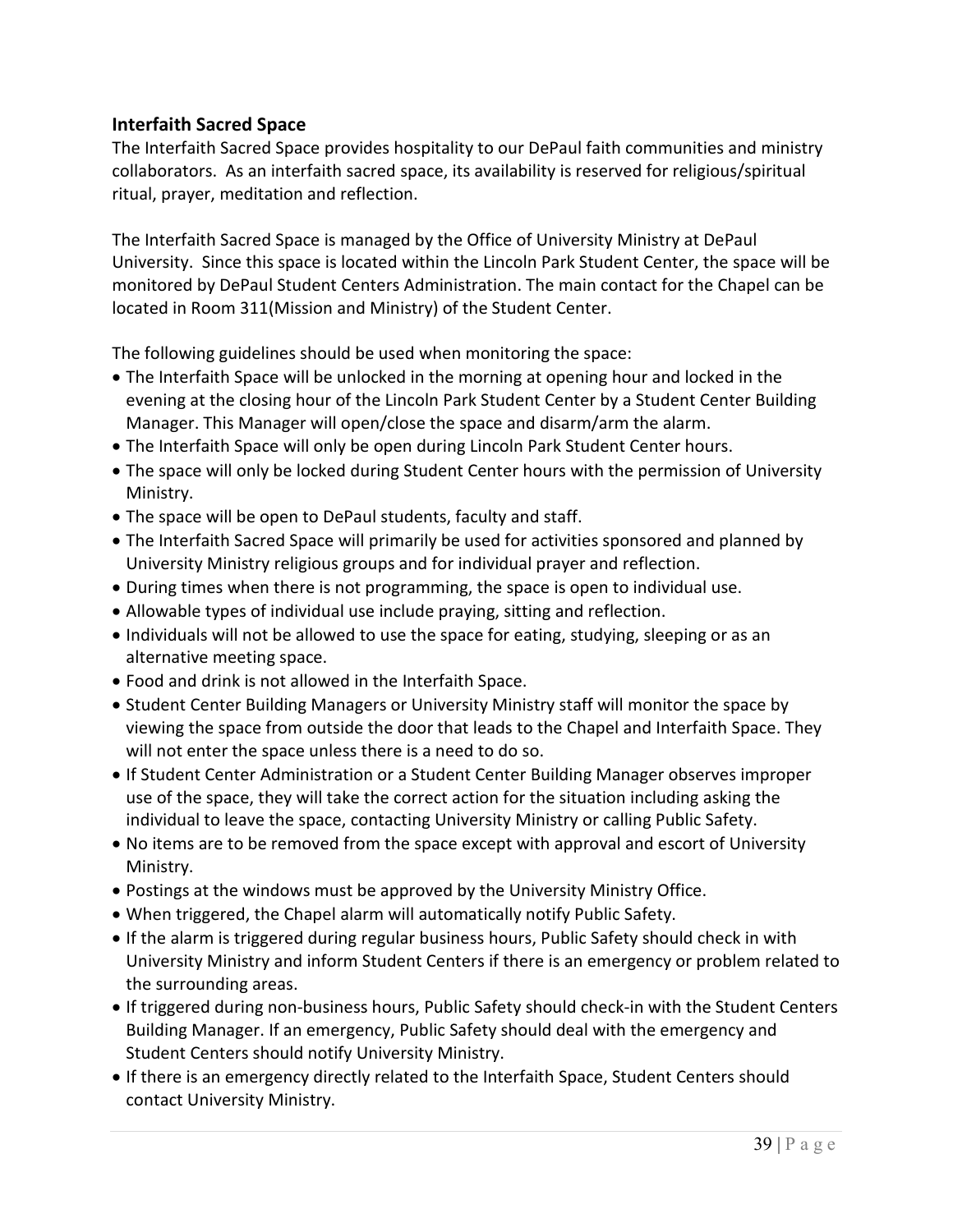- If someone is interested in reserving the space, they should contact University Ministry.
- If a group is interested in having exclusive use of the space, they must have it reserved.
- Student Centers Administration will work with University Ministry and Facility Operations to change the alarm code when needed if there is a change in staff or a security breech.

## **Mail Room**

- The Mail Room is to be staffed and operated by DePaul University Print & Mailing Services.
- Student Centers will not have keys or access to the mail room work area due to United States Postal Laws.
- On the weekend, student mail room staff will be let into their work space by calling Public Safety.

## **Media Table**

The space located at the base of the east inner stairwell on the first floor of the Lincoln Park Student Center, is the Student Center Media Table. This serves as a place for organizations to advertise their event using multimedia audio visual while keep the Atrium as a place to be used as a community lounge or a programming space. It will consist of one 6ft rectangular table, two chairs and one multimedia display unit.

The Student Center Media Table may be reserved by recognized student organizations and University departments to advertise their event. A group wishing to request to reserve the space should make a request using the online reservation system, EMS WEBAPP.

## **Guidelines for use of the Student Center Media Table:**

- All advertisements must be for events fully sponsored by a DePaul University Student Organization or Department.
- The Student Center Media Table may not be used for the following:
	- 1. Departmental or organizational meetings
	- 2. Guest lecturers or speakers
	- 3. Film presentations
	- 4. Promotion tables, vendor tables
- The video display equipment used at the Student Center Media Table may only be used in the designated location near the East Stairwell and may not be used in other spaces.
- No decorations are allowed in/on the Student Center Media Table or in the surrounding areas such as on the railings, steps, etc..
- All promotional items must fit on one 6ft rectangular table.
- The Media Table must be staffed by someone at all times that it is reserved.
- The people staffing the Student Center Media table must remain behind the table at all times and are not permitted to move throughout any part of the Student Center doing anything related to their reservation.
- DePaul reserves the right to refuse any reservation, or to stop any approved event, that interferes with the safe and orderly operation of the University and its facilities or that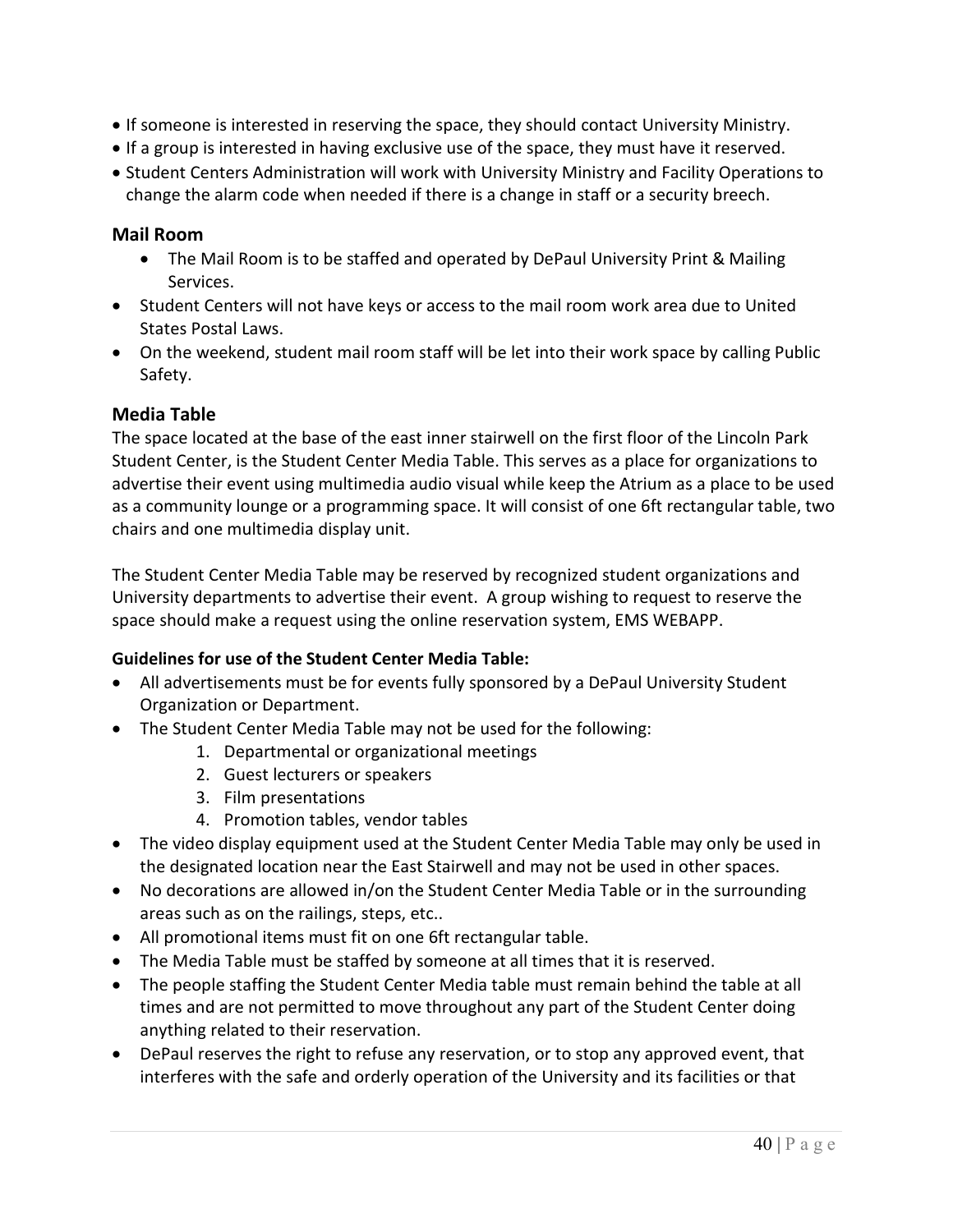otherwise violates Section F(3) of the 'Student Affairs Procedures for Posting, Display or Distribution of Promotional Documents on Campus."

- Any event in question must receive the approval of the Director of Student Centers at least 5 business days in advance.
- Reservation of the Student Center Media Table may be prohibited when there is concurrent programming in the Annex or Atrium to avoid event conflicts.
- All other Student Center Policies and Guidelines apply.

Failure to adhere to these policies may result in the immediate loss of reserved space and/or loss of future privileges to reserve space in the DePaul University Student Center.

# **Multipurpose Room (Room 120AB)**

In order to maintain the Student Centers availability in the Multipurpose Room 120 (MPR) for University users, the general guidelines apply:

- The ballrooms may not be reserved on a weekly or bi-monthly basis for an entire quarter.
- Groups can only reserve one dress rehearsal per event using the MPR in advance.
	- o Groups are allowed to request the MPR within 2 weeks for rehearsals, if it is open on EMS.
- The set-up for dress rehearsals will be left to the determination of Student Centers Administration based upon the availability of staffing, equipment, space and time.
- The use of the kitchen, access hallway and back of the house spaces are not allowed as part of the reservation of the multipurpose room.

# **Outdoor Postings and Advertising**

- No signage or postings may be placed outside of the Student Center. This includes but is not limited to stakes signs, taped signs and banners.
- For outdoor chalking policies, see "Chalking".

# **Outdoor Spaces**

- See **"Front Porch"** for spaces outside of the Student Center.
- For chalking see **"Chalking"**.
- For Protests, Demonstrations and Prayer Vigils see **"Protests/Demonstrations"**.
- For events on the Quad or St. Vincent's Circle, see **"Quadrangle and St. Vincent's Circle"**.

# **Performance Area, Second Floor**

- The east side of the second floor of the student center  $(2^{nd}$  Floor Performance space) can be reserved for small performances, small dance showcases, or group showcases.
- The  $2^{nd}$  Floor performance space may not be reserved for meetings or closed events.
- Before 6:00pm, amplified sound, music and noise levels in the Second Floor Performance Area must be kept at or below 70 decibels from a distance of 50 feet.
- After 6:00pm, amplified sound, music and noise levels in the Second Floor Performance Area must be kept at or below 80 decibels from a distance of 50 feet.
- Groups must comply with any reasonable request to turn down the volume, even if it is at or below the regulated decibel level. Refusals to honor reasonable requests to lower volume will result in a loss of the reserved space and may impact future reservations.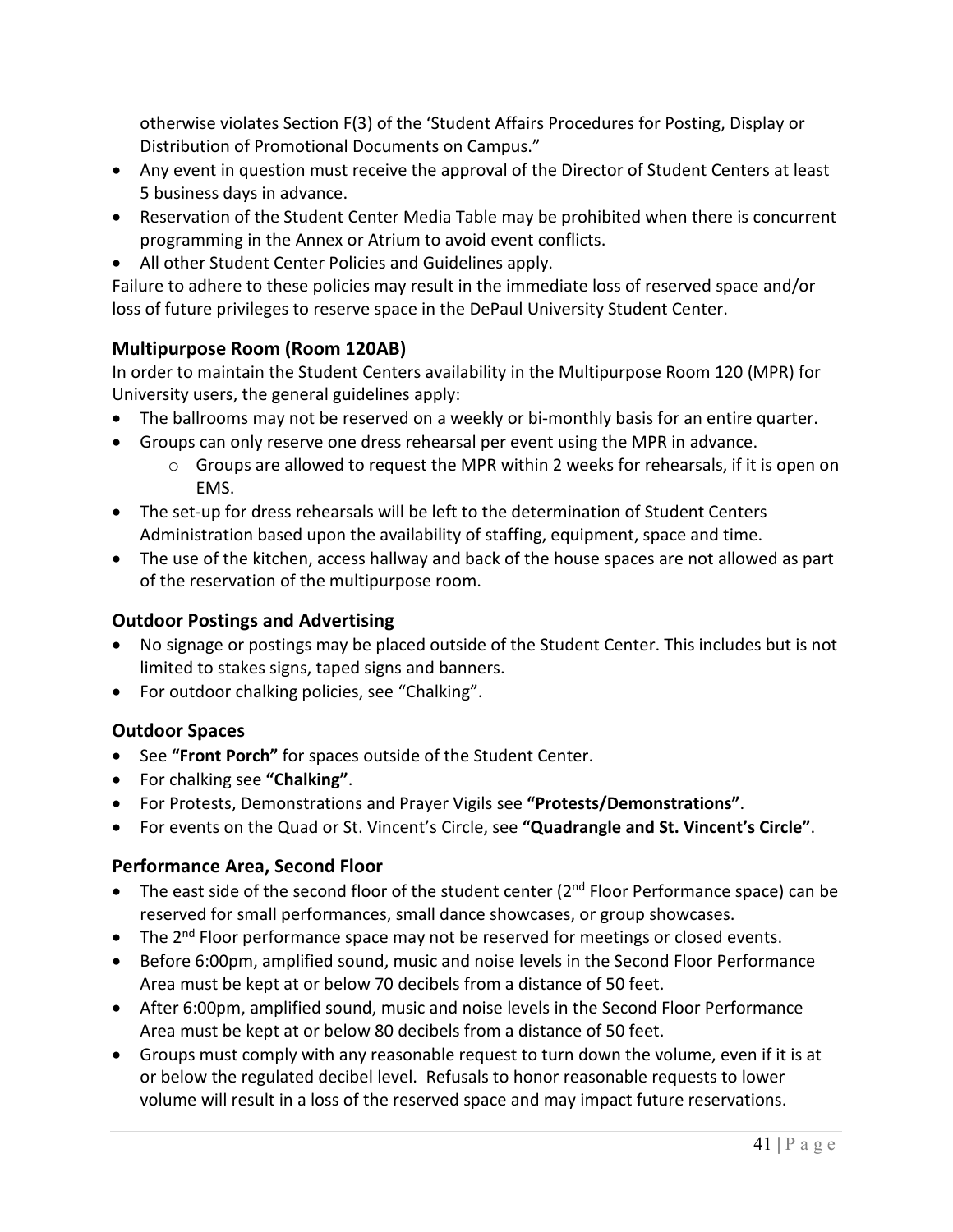• The sponsoring group must comply with the request to lower the event volume at any time.

# **Publication Distribution**

- All groups wishing to display publications within the Student Center must do only with the approval and permission of the Student Centers Administration
- Publications may only sit under the inner stairwells on the first floor.
- *The DePaulia* is allowed to distribute their publications from set racks near the east and west entrances on the first floor.
- The Student Centers reserves the right to discard and refuse any publications at any time.

# **Regulations and Safety Rules**

- The safety of all guests in Student Center facilities is a top concern for all Student Centers staff members.
- The sponsoring organization/department of an event hosted within the Student Centers is responsible for both the safety of persons attending and for returning the rooms back to their original condition.
- Attendance at all events is limited to the number of fixed seats in the rooms or established capacities of rooms as dictated by fire and safety codes. Standing in the aisles and sitting on the back of seats during any program is prohibited except for persons working the event. Fire code regulations state that all exits and entrances MUST remain free of any type of obstruction. Room capacities are listed in all rooms near the entrance.
- Alteration to the permanent structure of the spaces, including walls, ceilings, seating, floors, drapes, fixtures, screens, and electricity is not permitted. Any damage costs will be charged to the group at the replacement/repair cost.
- Fire rated capacity shall be strictly adhered to. Aisle ways must be kept clear at all times during programs. Seating and standing in aisle ways during a program is a violation of fire codes and will result in cancellation of an event by the Student Center Operations Manager.
- Exits must open readily and be accessible at all times. During the period of use, no required exit door may be fastened so that the door cannot be opened readily from the inside by use of ordinary doorknob or by pressure on the crash bar. Exit ways serving the room must be adequately lighted during all times that the room is occupied.
- The stage curtains are not to be taken down for any reason. Objects may not be hung or attached from the curtains or curtain rods at any time. The curtains may not be tied back.
- No access is permitted to ceiling lights in the house and no attachments may be made to any overhead lighting. Light trees must be approved by Student Centers Administration.
- The movie screen may be used only for projection.
- No flame or heat-producing equipment is permitted. Smoking at any time is not permitted.
- No access to the back hallways or kitchen areas will be granted for groups that have reserved the Multipurpose Room.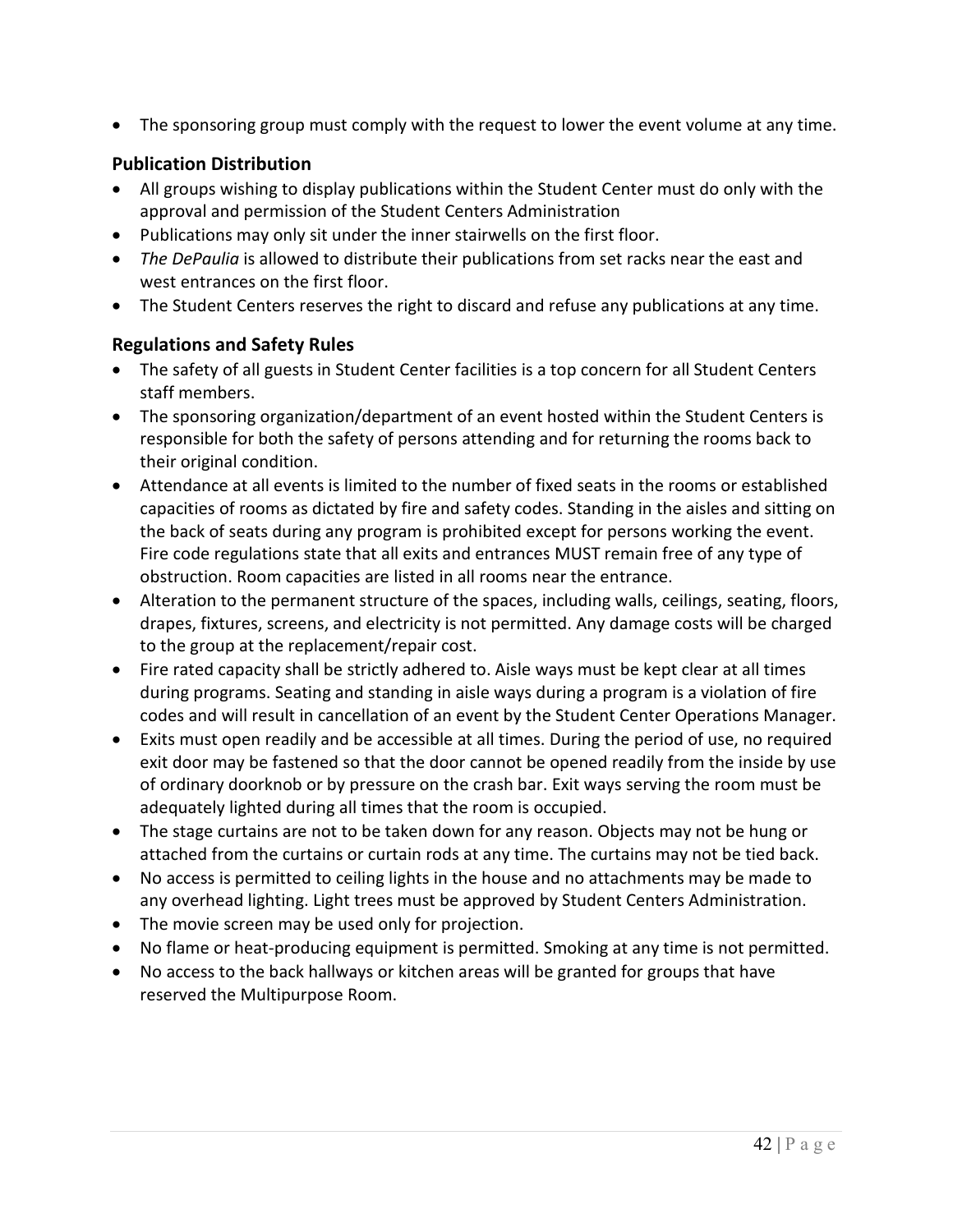## **Reservations at DePaul University**

The Lincoln Park Student Centers facilities include the Lincoln Park Student Center, Cortelyou Commons, Quadrangle, St. Vincent's Circle and the Munroe Hall Conference Rooms. For other campus locations, contact the following:

Aida Atsbaha 312-362-5774 DePaul Center 8th Floor Conference Center

773-325-7849 Richardson Library

Mike Lenti 773-325-7545 Athletic Training Center

Leanne Thompson 773-325-4557 The Ray Meyer Fitness and Recreation Center

Ben Rusch 773-325-4469 Concert Hall

Alexandra Schneider (312) 362-7533 Academic Spaces (SAC, McGaw, Byrne Hall, McGaw, Levan, etc.)

## **Reservation Time Frames**

Sponsoring organizations or departments must provide the following information in the following time frames:

- Ten working days notice for:
	- o Food and Beverage menu selections (through Chartwells)
	- o Building hour extension
	- o Telephone/computer line activation
	- o Security
	- o Teleconference arrangements
	- o Confirmation of the use of Student Center Room 120
	- o Confirmation of the use of Cortelyou Commons
- Five working days notice for:
	- o Room set-up requirements
	- o Audio-visual requests
	- o Cancellation of food service order(s) (through Chartwells)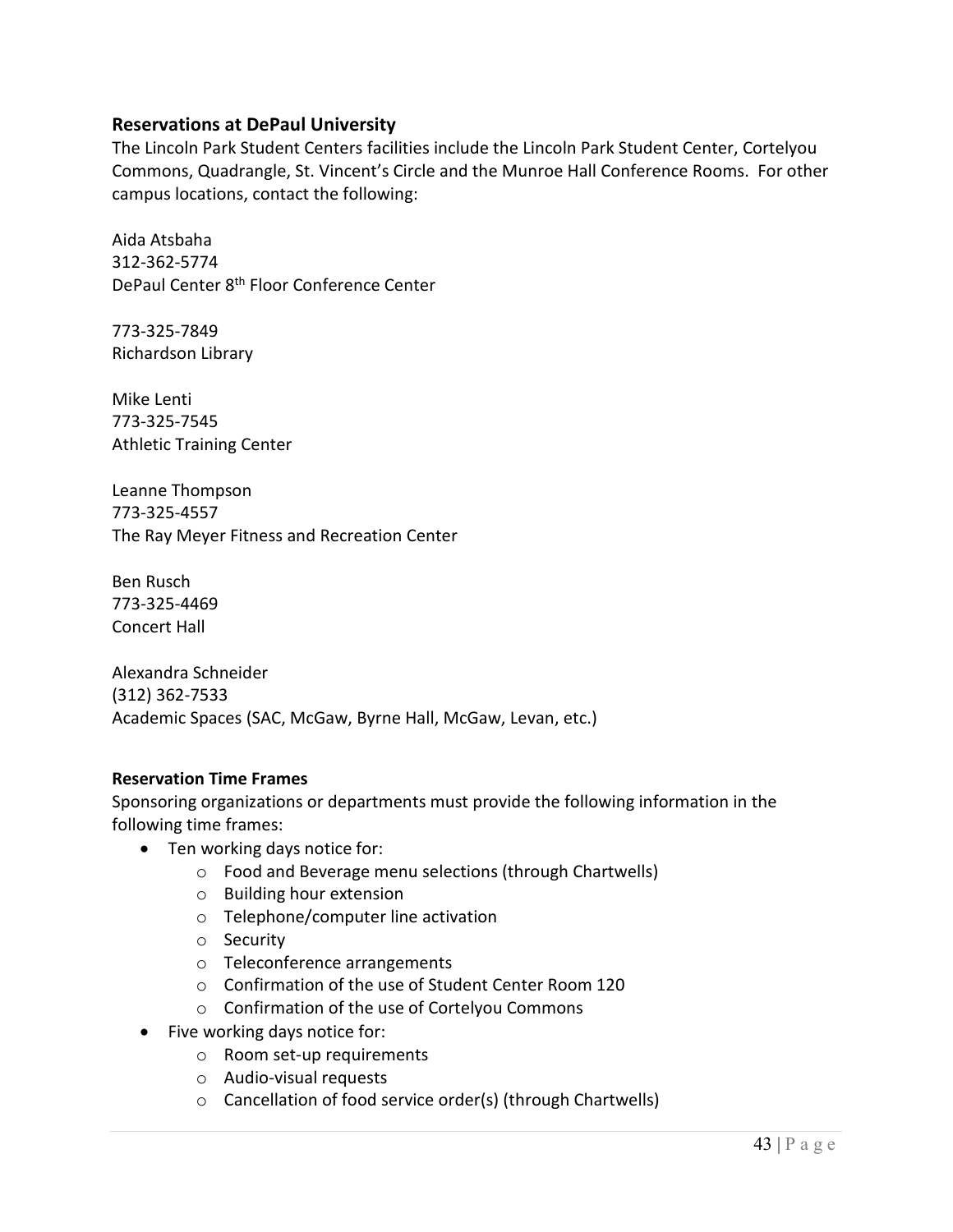- $\circ$  Deadline for Late Add Reservations of the Student Center and Munroe Hall Conference Rooms
- Three working days notice for:
	- o Confirmation of food service guarantee numbers (through Chartwells)
	- o Two working days notice for:
	- o Cancellation of audio-visual equipment

## **Saint Louise de Marillac Chapel**

The Saint Louise de Marillac Chapel is a designated place of prayer and worship for the DePaul Community under the auspices of Roman Catholicism and DePaul Catholic Campus Ministry. As a chapel, the space will be reserved for private prayer, communal worship services, and regularly celebrated Catholic mass. The normative form of prayer and communal worship for this space is Catholic though exceptions are possible with approval of the designated authority.

The Saint Louise de Marillac Chapel is managed by DePaul University Catholic Campus Ministry office. Since this space is located within the Lincoln Park Student Center, the space will be monitored by DePaul Student Centers Administration. The main contact for the Chapel will be Catholic Campus Ministry.

The following guidelines should be used when monitoring the space:

- The Saint Louise de Marillac Chapel will be unlocked in the morning at opening hour and locked in the evening at the closing hour of the Lincoln Park Student Center by a Student Center Building Manager. This Manager will open/close the space and disarm/arm the alarm.
- The Chapel will only be open during Lincoln Park Student Center Hours.
- The space will only be locked during Student Center hours with the permission of Catholic Campus Ministry.
- The Chapel will be open to DePaul students, faculty and staff as well as people from the Lincoln Park Community.
- The Chapel will primarily be used for Roman Catholic Mass and other Roman Catholic activities sponsored and planned by Catholic Campus Ministry.
- During times when there is not Mass or programming, the Chapel is open to individual use.
- Allowable types of individual use in the chapel include praying, sitting and reflection.
- Individuals will not be allowed to use the chapel space for eating, studying or sleeping or as an alternative meeting space.
- Re-arranging the chairs/kneelers or sanctuary furniture will not be permitted except thru Catholic Campus Ministry's approval. Someone from Catholic Campus Ministry should be present if this is approved and takes place.
- Student Center Building Managers or Catholic Campus Ministry staff will monitor the space during open times.
- If Student Center Administration or a Student Center Building Manager observes improper use of the space, they will take the correct action for the situation including asking the individual to leave the space, contacting Catholic Campus Ministry or calling Public Safety.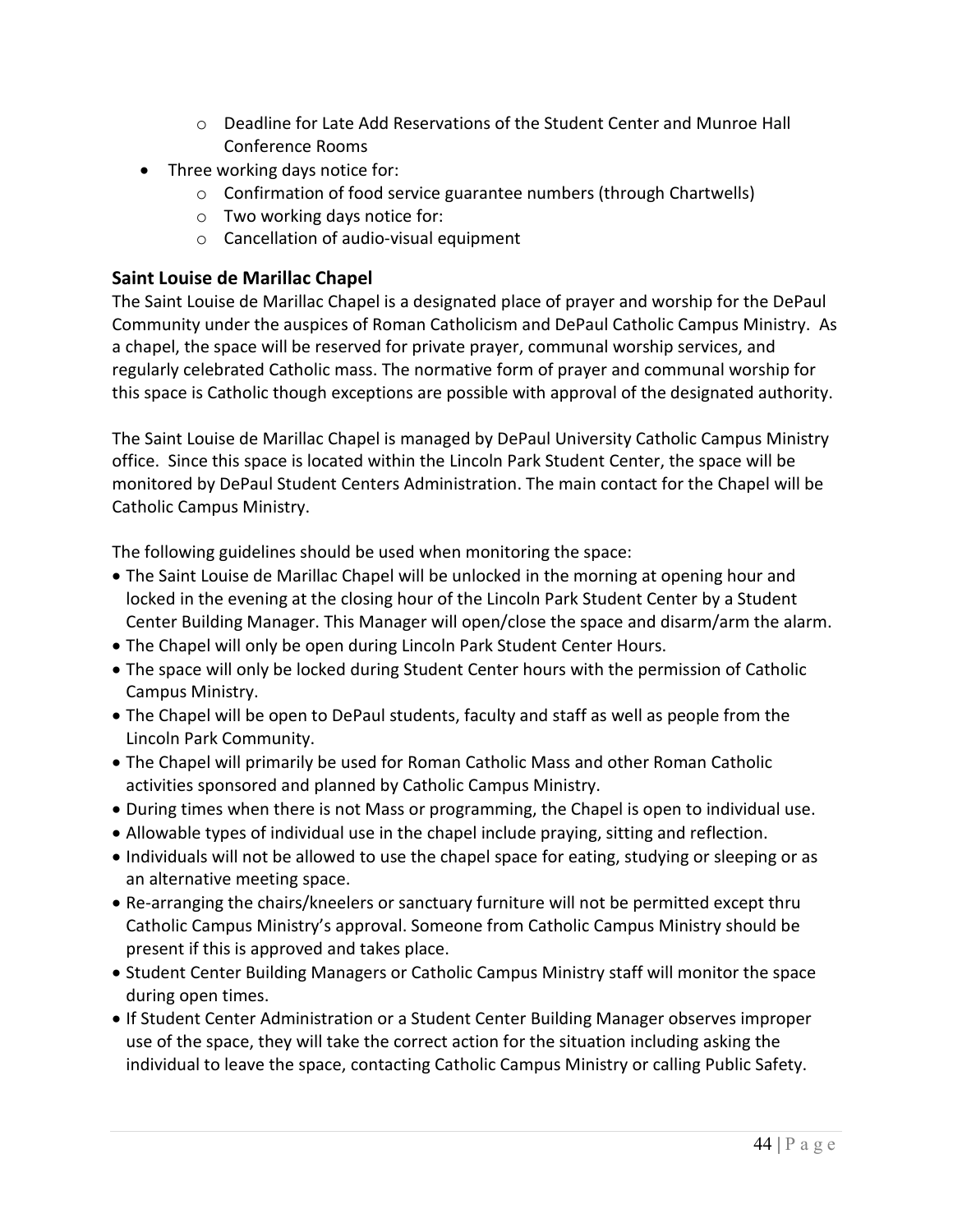- No items are to be removed from the space except with approval and escort of Catholic Campus University Ministry.
- Postings at the windows must be approved by the Catholic Campus Ministry Office.
- The window shades will be kept open except during the times of Mass and religious programming done by Catholic Campus Ministry.
- When triggered, the Chapel alarm will automatically notify Public Safety.
- If triggered during non-business hours, Public Safety should check-in with the Student Centers Building Manager. If an emergency, Public Safety should deal with the emergency and Student Centers should Catholic Campus Ministry.
- If someone is interested in using the Chapel space for a wedding, they should contact Catholic Campus Ministry.
- A single candle will be lit at all times in the Chapel. This candle will be hanging to the left of the Tabernacle, located in the center of the space, behind the altar. Catholic Campus Ministry will monitor this candle on a daily basis.
- Student Centers Administration will work with Catholic Campus Ministry and Facility Operations to change the alarm code when needed if there is a change in staff or a security breech.

## **Scheduling**

- Scheduling and reserving of all Student Centers Facilities should be done by working with Student Centers Administration.
- Groups and departments should check the availability of space online using EMS WEBAPP (see **"EMS WEBAPP"**)
- Groups and departments should make reservation requests by using EMS WEBAPP.
- Reservation requests will not be taken in person, over the phone, over fax, through the mail or by email.
- Reservation confirmations will be emailed following the verification that the space is available.
- Student Center event planning policies will be sent with all confirmations.
- Summer reservations will be considered separately from the academic year. The academic calendar is defined as the first day of residential move in through the Saturday following spring commencement.
- The Student Centers reserve the right to change and/or cancel a reservation or alter the use of other assigned space with the understanding that, at all times, every effort shall be made to provide comparable facilities.
- Rooms may be occupied only during specific event times.
- Events may not begin until 30 minutes after building has opened.
- Events must end at least 30 minutes before building closes.
- Groups exceeding these time limits without prior approval will be charged \$150 for any increment of the first hour and \$150 for each additional hour.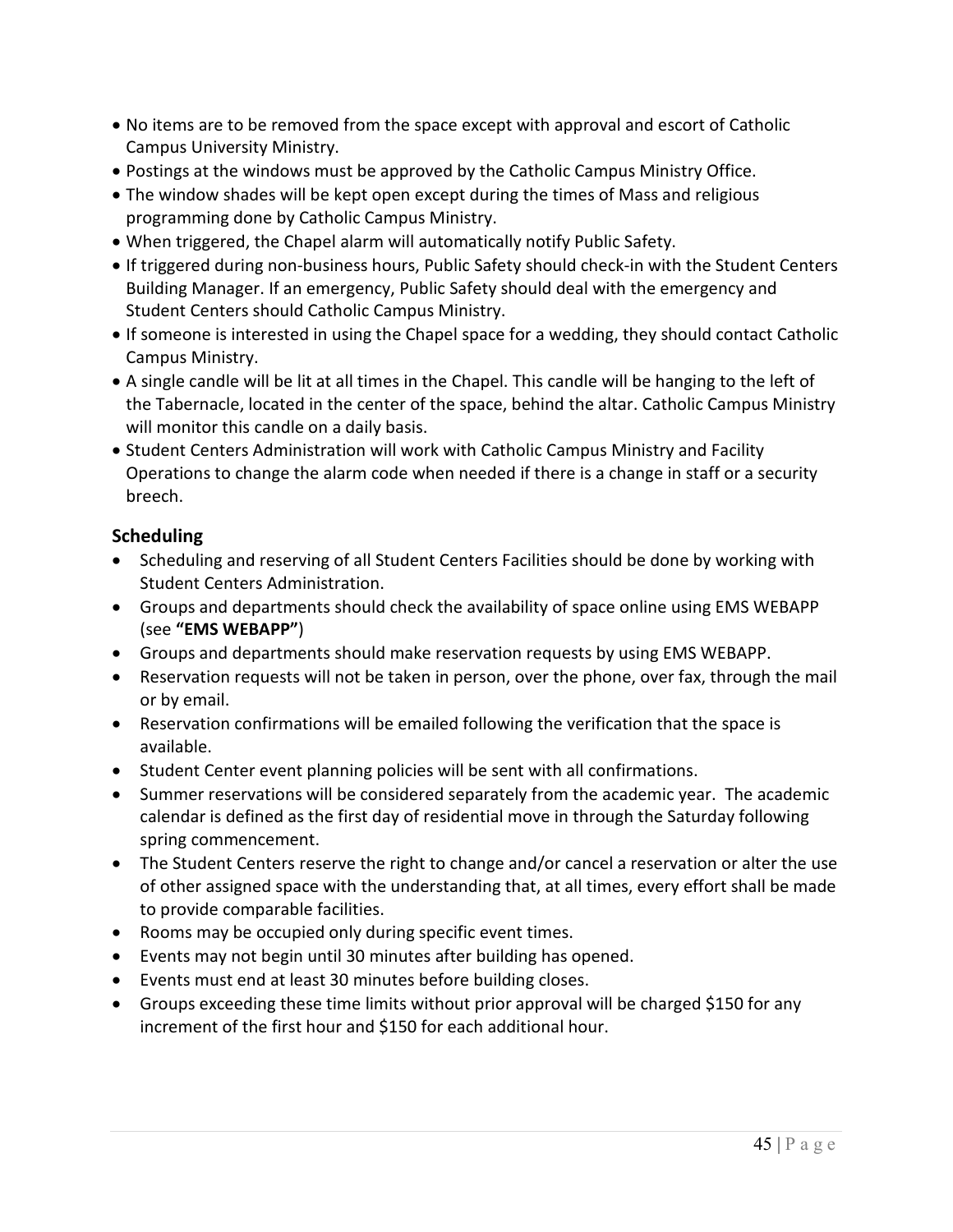## **Storage**

- The Student Centers will not be held responsible for any damage, theft, or loss of any items left or stored in the facilities. The Student Centers will charge a fee to any external group wishing to use a meeting room as a storage space. The cost will be based on 100% of the daily rate.
- The storage or setup of items in the rooms must be removed at the end of the event. If storage is needed past the end of the event, advance permission must be obtained from the Student Centers. The Student Centers retains the right to limit the number of storage items.
- All return shipment items, and all costs incurred from such acts, must be paid and arranged in advance by the student group, department, or off campus user. The hosting organization is solely responsible for these arrangements, as well as the transportation of the items to and from the Student Centers.

#### **Event and Conference storage**

There are no long term storage opportunities for events or conferences, whether sponsored by University departments and student organizations or off-campus programs. A conference group that is having an event in the Lincoln Park Student Center can have their written materials shipped to:

Lincoln Park Student Center, Suite 107 Attn: Brian Holifield c/o (name of conference and date here) 2250 N. Sheffield Avenue Suite 125 Chicago, IL 60614 Box 1 of 3, Box 2 of 5, etc.

If materials are not addressed per above, they may inadvertently not be accepted.

Conference groups shipping materials in advance are asked to communicate the size and number of packages being shipped. Materials should be shipped to arrive no earlier than three business days in advance of the event. DePaul University will not be responsible for lost or stolen materials or shipping materials after a conference is concluded. Conference groups can make arrangements with the Copy Center located on the first floor of the DePaul University Student Center to ship their materials. Materials left behind will be discarded within 24 hours.

#### **Departmental or program storage**

DePaul University Student Center does not offer long term storage space for any departments or programs. This includes storage of equipment, files, furniture, and office materials.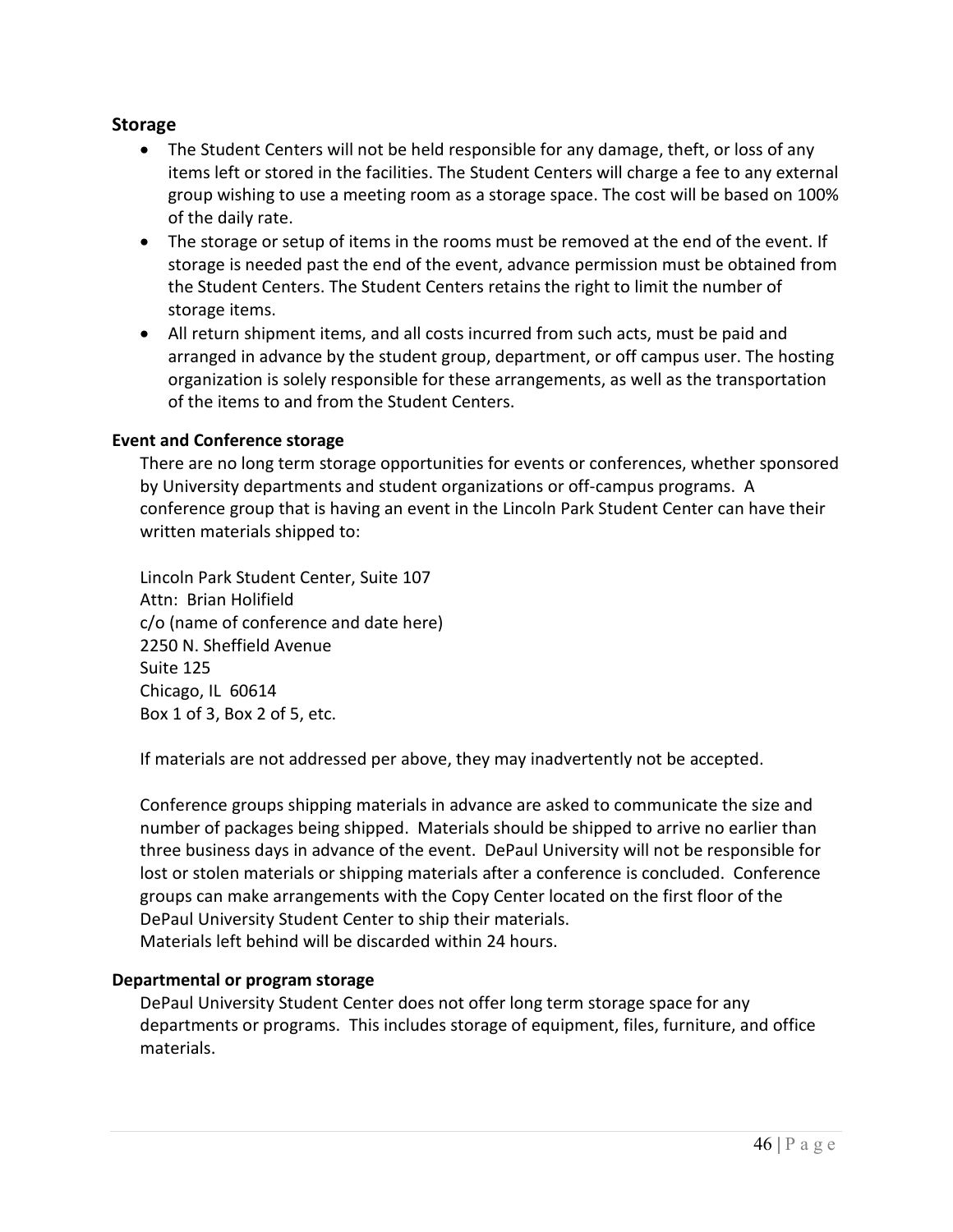#### **Collection Boxes**

See "Donation Collection Boxes".

## **Student Lounge, Second Floor – "Demon Den"**

The Demon Den is the semi enclosed area, from the half wall to the north windows; this is a lounge environment open to the entire DePaul University community. This space is for the following, but not limited to:

- Viewing DePaul Blue Demon sports events
- Watching Television casually
- Hanging out
- Socializing
- Studying
- Eating

The Demon Den is not a space that can be reserved by recognized student organizations and University departments for programs and activities.

The TV in the Demon Den will be normally left on a news station; however students are able to change the channel. The TV will be turned to televised Blue Demon games when applicable. The volume will be left at a conversational tone. If requested, our staff will adjust the volume of the television.

The furniture in the space shouldn't be rearranged. If any assistance is needed in the space, please contact the first floor information desk.

## **Third Floor Lounge Space**

- The primary purpose of the space outside of 314AB on the third floor is a lounge space.
- The space may be reserved on some occasions in conjunction with events taking place in 314AB. This usage must be approved by Student Centers Administration.
- Any events taking place in the third floor lounge must maintain a low volume so as not to disturb the surrounding offices. Amplified sound may not be used.
- No space, including the third floor lounge space, may be used for dance practices or recitals. Groups doing so will be asked to reserve a meeting room.

## **Window/Door Coverings**

- Groups using Student Centers Facilities may at no time place, tape, glue, tack or support anything that blocks a window, doorway or entrance way.
- No signs or postings may be taped to any window that is not part of an office suite.
- Groups doing so will be asked to remove the blockage.
- Failure to comply will result in the cancellation of the event and could affect future reservations.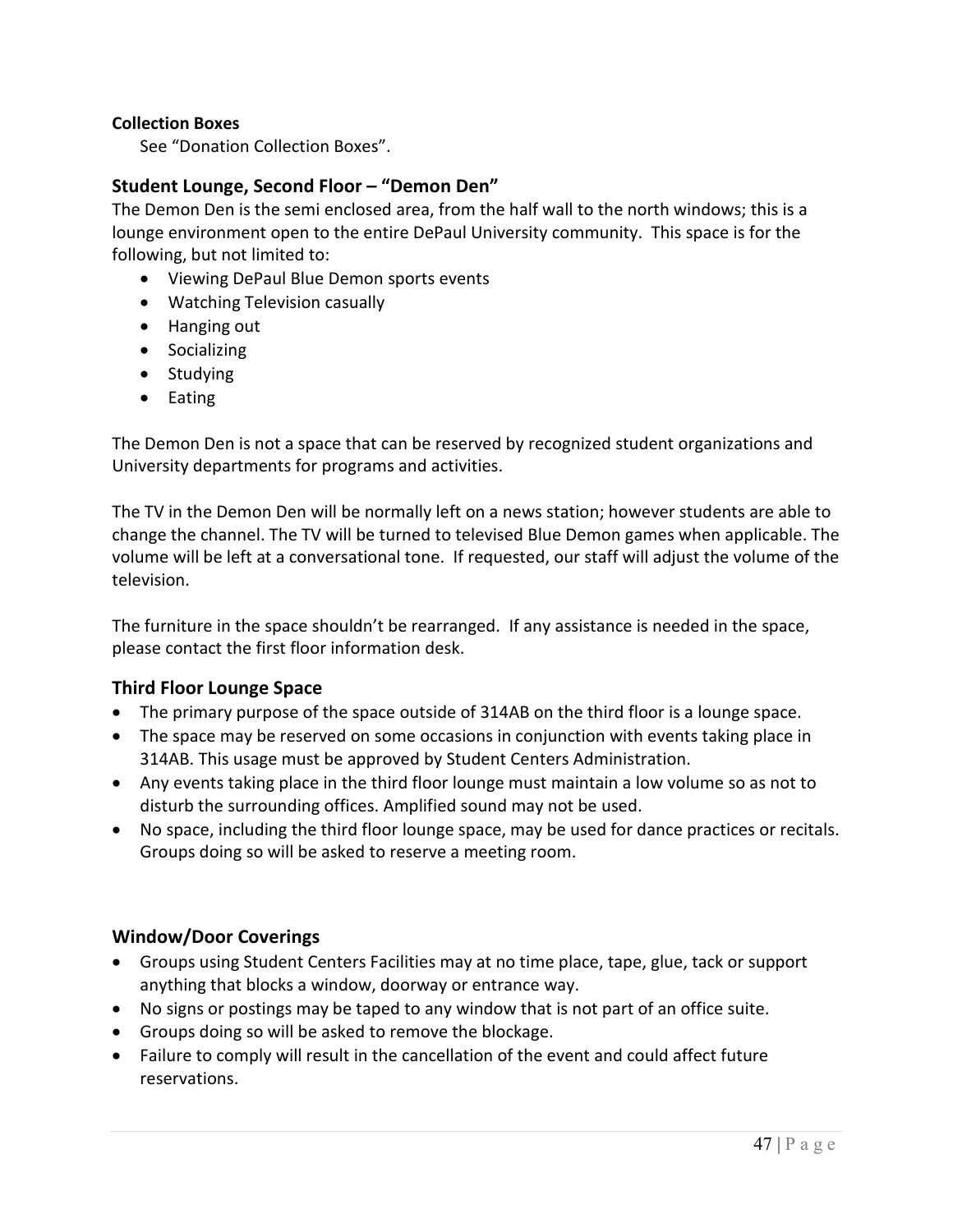# **Quadrangle, Saint Vincent's Circle and the Arts & Letters Patio**

#### **Amplified Sound**

#### **Non Amplified Sound**

 $\circ$  Low levels of non amplified sound are permitted. Upon request by a university official, any and all noise during class hours must cease. Low levels of non amplified sound include acoustic guitar, and portable CD/radio. In scheduling any program with sound elements, efforts should be made to choose the location that will impact the least amount of people.

#### **Amplified Sound**

o Amplified sound is defined as and sound that exceeds normal conversational limits whether by natural, artificial or electronic means.

 $\circ$  Amplified sound is only permitted during hours when classes are not in session. Generally, this means after 5:00pm on Friday afternoons (depending on the ending time of classes for that particular quarter), Saturdays, and Sundays. Amplified sound cannot exceed the decibel level of 80 from a distance of 10 feet nor can the sound be audible to the ear from a distance of 300 feet per the city of Chicago's municipal code. All sound amplification equipment and speakers must face in a southwest direction. When using the Quad Power Box, groups must locate the amplified sound source, especially stages and bands as close to the center of the Quad as possible.

#### **Sound Equipment**

o Student Centers does not provide sound reinforcement equipment for outside events. Any sound amplification equipment must be rented from an outside vendor.

o If you are interested in renting Audio Visual equipment for your event, please contact one of the following Audio Visual Companies:

Midwest Event Solutions - 630-347-9875

Conference Technology – 800-743-6051

o Please also make the Event Coordinator aware of what equipment you will be using.

#### **Hours**

o Amplified sound cannot begin before 8:00 am and extend past the hour of 9:00 pm

o All load in and load out of any sound amplification equipment must be completed by 10:00pm. All programs must end in time so that loading of all equipment can end by 10:00pm.

#### **Notification of Neighbors about Amplified Sound**

 $\circ$  Program organizers for programs with amplified sound must work with the Office of Community, Government and International Affairs to notify neighbors that an event is taking place that includes amplified sound. With an announcement flyer, the neighbors are much more accepting of noise surrounding the event. Neighbors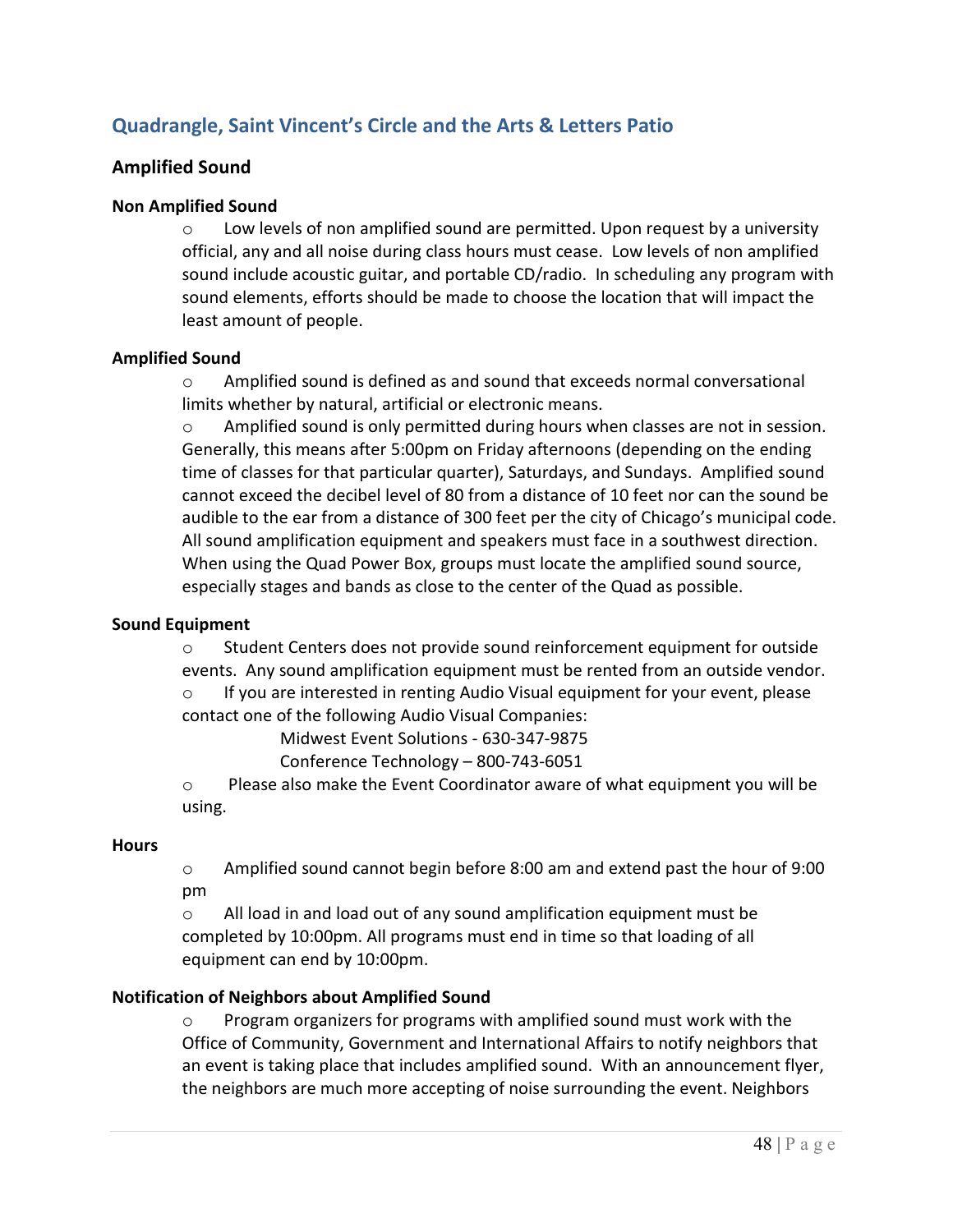should be informed about start and end times and generally what is involved in the event such as amplified sound and music.

o Program planners must flyer the surrounding residential blocks prior to the event on the Quad. The flyers that notify the neighbors should be distributed no later than one week prior to the event on the Quad. The following blocks must be notified:

1. Residents on the north side of Fullerton from Seminary to Racine (there are very few)

2. Montana (the first street north of Fullerton) from Racine east to Sheffield...both sides of the street.

3. Residences on the south side of Belden from Clifton to Kenmore

- 4. Residences on the east side of Clifton from Belden south to Webster
- 5. Residences on both sides of Seminary from Belden south to Webster
- 6. Residences on the west side of Kenmore from Belden south to Webster
- 7. The Oscar Mayer School...deliver to Principal (only if the event start time is in the afternoon when Oscar Mayer is still in session)

o All blocks listed above must be given notices of the event. Failure to flyer all of the blocks listed will result in the cancellation or relocation (space permitting) of your event.

## **Animals**

If animals are involved in a program or event, the following must be submitted with the Event Planning Form:

## **Safety Plan**

o All details must be outlined to Student Center's staff satisfaction. A safety plan should include all program components and how people will be safe at all times. If an animal is being ridden, show how you will stress the importance of having the riders pay attention to the handler's instructions. Include in your safety plan a place where onlookers are at a safe distance.

## **Space Use**

o When animals are present at a program, space reservation will be limited to the main quad area only. St. Vincent's circle cannot be used. Additionally, the event may not occupy or place obstructions on the main north/south roadway in the quad.

# **Clean Up**

 $\circ$  The handlers and program planners are completely responsible for any and all cleaning of the quad during and after an animal is present. This includes any waste from the animal as well as any equipment or materials from the program.

# **Arts and Letters Patio**

• **The Arts and Letters Patio is available for "As-Is" use. Additional catering tables may be requested but additional seating is not available.**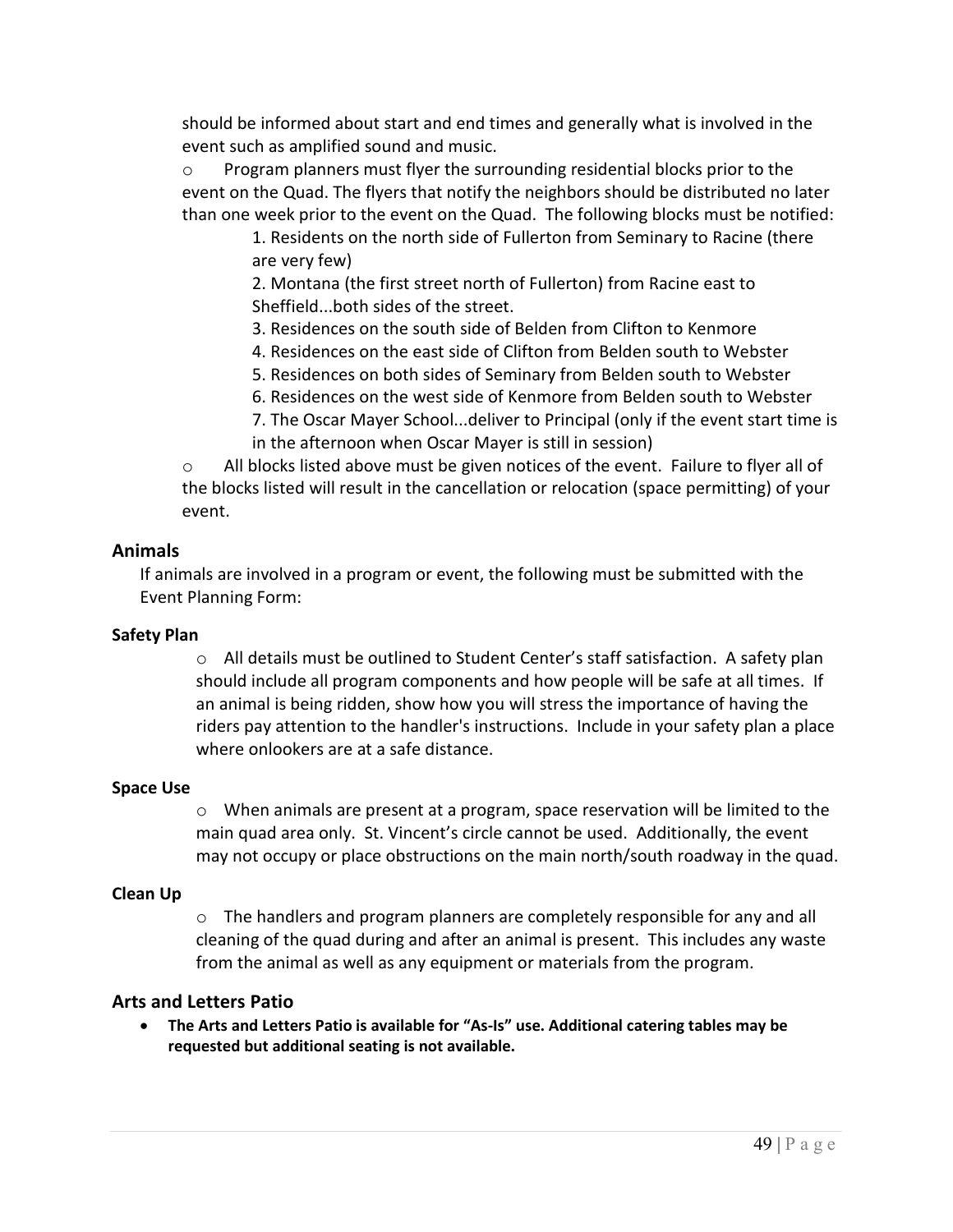## **Billing (if charges are applicable)**

- Chartfield, deposit, or payment arrangements are required to process reservations with billable charges.
- All invoices must be paid within 30 days

#### **Cancellations**

- Standard Event cancellations require at least 3 days notice to the Student Centers Administration Office.
	- $\circ$  Late cancels are accepted within that 3 day time period. Please email [studentcenter@depaul.edu](mailto:studentcenter@depaul.edu) or call 773.325.7346
- We request at least 2 weeks notice for Special Event however, 3 days is the minimum. Charges may apply for cancellations within 2 weeks.
	- o Late cancels are accepted within that 3 day time period; all charges will still apply. Please email [studentcenter@depaul.edu](mailto:studentcenter@depaul.edu) or call 773.325.7346.

 Failure to notify Student Centers of event cancellation may result in suspension, or loss of reservation privileges in Student Center Facilities.

 $\blacksquare$  If an event is cancelled all applicable charges still apply.

## **Cleanliness of the Quad**

It is the group's responsibility for maintaining the grounds in the quad during and after an event. Proper planning includes an estimation of how many garbage cans would be needed for the type of program. This will vary from event to event but a good estimation is one garbage can for every 50 people attending the event. During the program, organizers should monitor the grounds of the quad and the levels of garbage in the trash cans. After the program, event coordinators should pick-up and throw away any litter on the grounds and inform Facility Operations if there is a need for more garbage cans or if trash is overflowing.

 To request additional garbage cans or to notify Facility Operations that the cans are full, call 773.325.7377 during business hours. Call Public Safety if the program is after hours (4:30p) at 773.325.7777.

 Groups should leave the grounds as found if not better. Damages to and ground, facilities or fixtures are to be repaired only by DePaul University Facility Operations and all associated costs for repairs or replacements will be billed directly to the sponsoring group.

#### **Contact List**

■ The following are key contacts for your event on the Quad:

Chartwells Dining Services 773-325-7476

Housing Services 773-325-7196 Office of Community and

#### **Department Phone Number**

Facility Operations 773-325-7377 (if assistance is needed between 7:30am-4:30pm)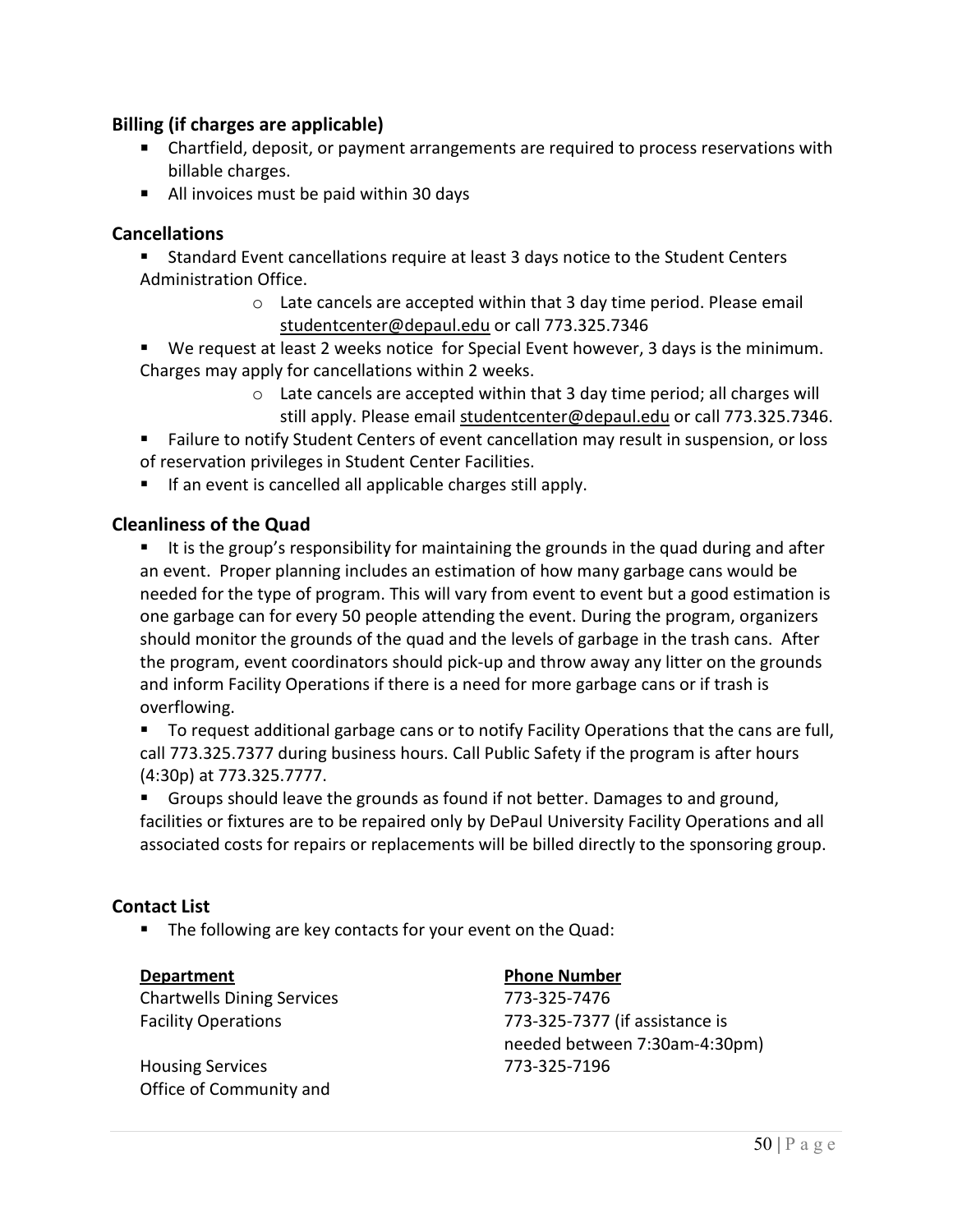| <b>Government Relations</b>  | 312-362-8100                         |
|------------------------------|--------------------------------------|
| Office of Risk Management    | 312-362-6531                         |
| <b>Public Safety</b>         | 773-325-7777 (Emergency)             |
| <b>Public Safety</b>         | 773-325-7777 (if event assistance is |
|                              | needed after 4:30pm)                 |
| <b>Residential Education</b> | 773-325-7196                         |
| <b>Student Centers</b>       | 773-325-7346                         |
| Student Involvement          | 773-325-7361                         |

## **Contingency Plans for Inclement Weather**

- Decisions about what to do if a program is impacted by rain should be made well ahead of time as a part of the program planning.
- Tent rental needs to be arranged well in advance at the group's expense. (See the Section 9--Tenting below for more details.)
- **If a program is being cancelled or moved due to inclement weather, Student Centers** Administration must be notified at least 3 hours prior to the start of the program. This should be done by calling the Student Centers Administration Office at 773.325.7346.

## **Decorations/Advertising**

#### **General**

 $\circ$  No materials, signs, or decorations of any type may be affixed to trees, fixtures, or buildings. Emergency equipment, landscaping, and facilities must be preserved in their original state.

## **Banners**

 $\circ$  Banners are prohibited in the quad except for the following: Banners may be affixed to the University Hall porch. Banners may only be displayed during the set up and duration of the program. Banners left after a program or posted at any other time will be taken down and discarded.

## **Chalking**

o See the earlier "Chalking" Policy. *Displays and Exhibits*

Displays and exhibits are intended to be passive displays to commemorate an occasion with a visual display. These may include, but may not be limited to, displays on the Quad's green space or ribbons tied around the Quads trees. All displays must be approved per the space reservations policy of the Student Center for the Quad. The Quad of the Lincoln Park Campus is the only external space that may showcase displays. Following are specific guidelines for exhibits and displays.

o Exhibits or displays may take place for one day only.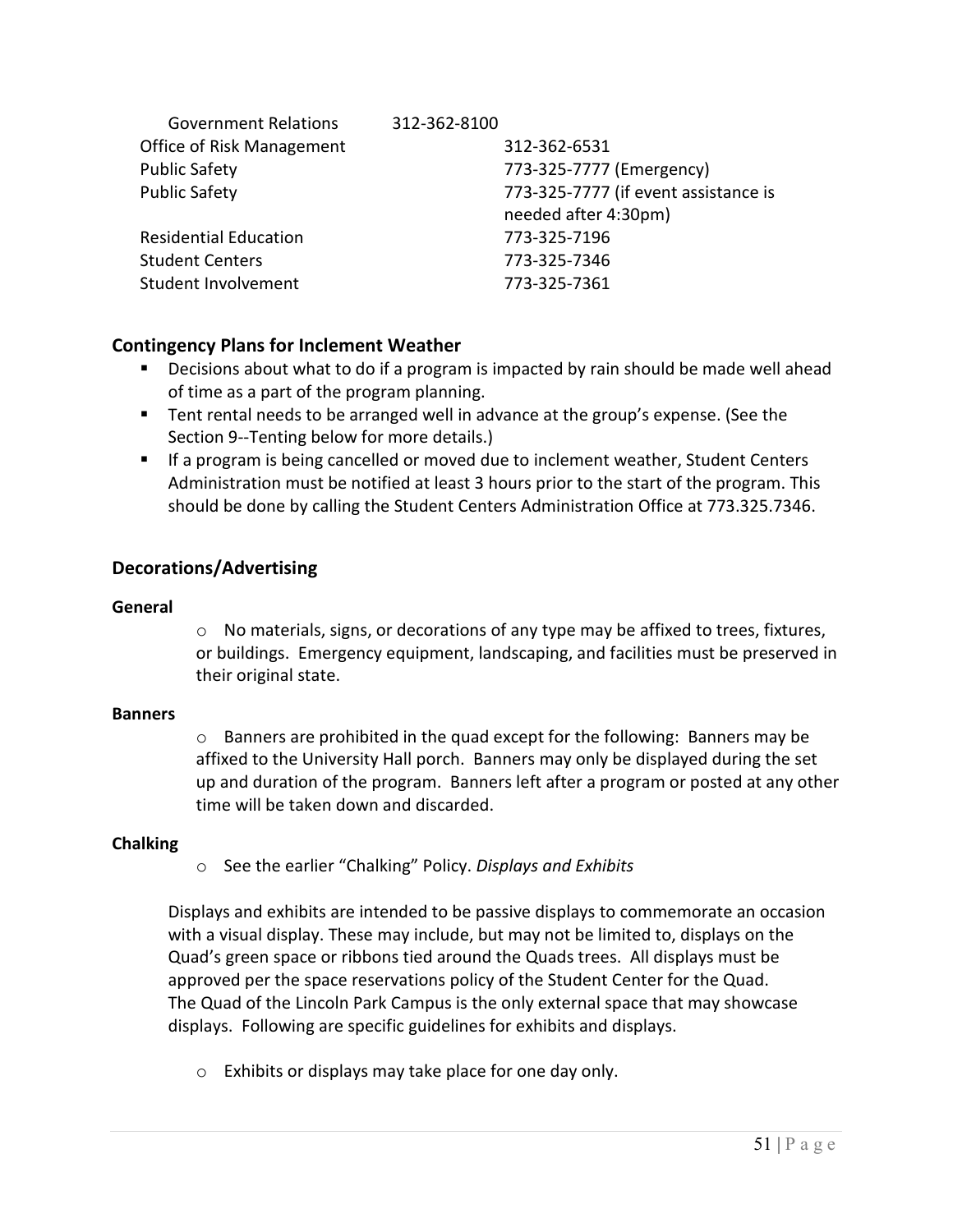- $\circ$  The exhibit or display must be put up and taken down by the sponsoring organization.
- $\circ$  Displays and exhibits must have explanation tags. Explanation tags must include sponsor, title of the display, that the display has been approved by the offices of Student Involvement and Student Centers, and a notation 'please do not remove.'
- o Ribbons must be 3" maximum in width. They must be tied, not stapled, glued or nailed to trees.
- o Ribbons may be placed only on trees in the Quad, not in the St. Vincent Circle or on City of Chicago trees.
- $\circ$  DePaul University is not responsible for the display and does not watch or guard a display.
- $\circ$  To hang banners on the University Hall porch, approval must be received from the U-Hall RD.
- $\circ$  Casual use of the Quad by students is allowed on the day of the display.
- $\circ$  Other programs may co-exist on the Quad together with these passive displays.
- $\circ$  All other Quad policies apply including staking, hanging or adhering methods and not blocking walking paths and the emergency access road.

#### **Posting**

o No flyers or posters may be displayed on the quad unless the group uses bulletin boards, display boards, or tables. Posting on buildings, light posts, doors, benches, or any other part of the quad is prohibited.

o For flyer and handbill approval, please visit Student Involvement in Student Center 201.

# **Electricity and power needs**

 Power in the quad can only be used with prior notification of number of amps that each piece of electrical equipment will need. If an event requires the use or more power than can be provided by the courtesy outlets located in the center of the Quad and outside of Science Building II, the event will qualify for as a Special Event and will need to submit all power requests no later than 4 weeks in advance. Courtesy outlets are located in the center of the Quad and outside of Science Building II. No other outlets may be used (i.e. University Hall, SAC, McGowan).

 DePaul University will provide no power equipment. Clients and outside vendors must supply all of their own power chords, extension cords, etc.

In the case that power generators are rented from an outside vendor, these generators must be operated by a trained professional from the outside vendor. Students, faculty and staff are not allowed to do so.

**• DePaul University reserves the right to disconnect any University power connections in** the case that conditions become unsafe.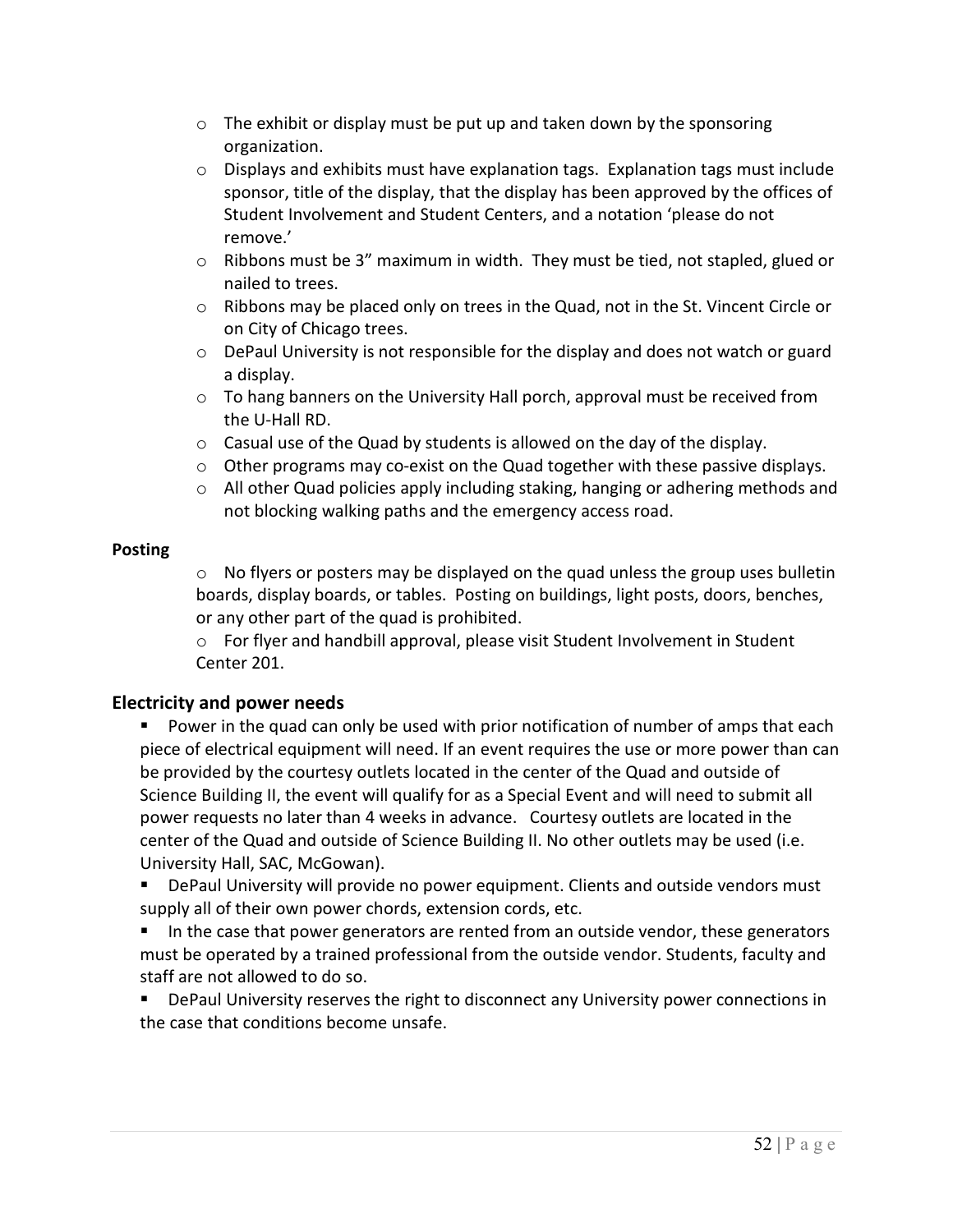#### **Event Levels**

Due to the outdoor nature of events on the Quad and in St. Vincent's Circle, they will be classified into two categories for planning purposes: Standard Events and Special Events. (Please see the chart below to help define your event.)

> **Standard Event:** A standard event consists of any event that does not have one or more of the components listed in the Special Events Section below. Standard examples include but are not limited to the following:

-Picnics

-Bar-b-Ques

-Small departmental or student group outings

**Special Events:** An event will be defined as a special event if it meets one or more of the following requirements:

-Amplified sound is used (beyond the use of a small radio or boom box)

-Any equipment or services are sub-contracted

-Alcohol is served at the event

-The event or a component of the event is sponsored by a non-DePaul group

-The number of people expected to attend the event is expected to exceed 100.

-Admission, money or donations is being collected at the event

 -Anything is being built, constructed, inflated, placed or erected on the Quad -There is a need for more electricity than is available from the courtesy outlets located in the center of the Quad

 -The event is scheduled to begin before 8:00am or extends beyond 10:00pm -Security is needed for the event

-One or more entrances to the Quad will be blocked

-Fencing will be used

-Any event taking place on a Sunday or being set-up or taken down on a Sunday.

| Event<br><b>Type</b>     | <b>Event Definition</b>                                                                                                            | <b>Examples</b>                                         | <b>Reservation</b><br><b>Deadline</b>   | <b>Event Details</b><br><b>Deadline</b> | <b>Needed</b><br><b>Event Details</b>                                         | Catering<br><b>Deadlines</b>                                                                                                                         |
|--------------------------|------------------------------------------------------------------------------------------------------------------------------------|---------------------------------------------------------|-----------------------------------------|-----------------------------------------|-------------------------------------------------------------------------------|------------------------------------------------------------------------------------------------------------------------------------------------------|
| <b>Standard</b><br>Event | Event with fewer than 100 people<br>that does not require things such as<br>special set-ups, external vendors or<br>special needs. | Picnics,<br>Bar-B-Ques,<br>Small outings                | 5 business<br>days before<br>the event* | 5 business days<br>before the<br>event* | Number and<br>location of<br>tables, chairs,<br>grills,<br>trashcans,<br>etc. | -10 business days-<br>Menu selections<br>-5 business day-<br>cancellation of<br>catering<br>-3 business days-<br>confirmation of<br>catering numbers |
| <b>Special</b><br>Event  | Any event that includes:<br>-Amplified sound<br>-Sub-contracting<br>-Alcohol<br>-Non-DePaul Sponsor                                | Movies, Musical<br>performances,<br>Festivals,<br>Fairs | 4 weeks<br>before the<br>event*         | 4 weeks before<br>the event*            | Completed<br>Event<br>Planning<br>Form                                        | -10 business days-<br>Menu selections<br>-5 business day-<br>cancellation of<br>catering                                                             |

## **Event Planning Definitions and Timeframes**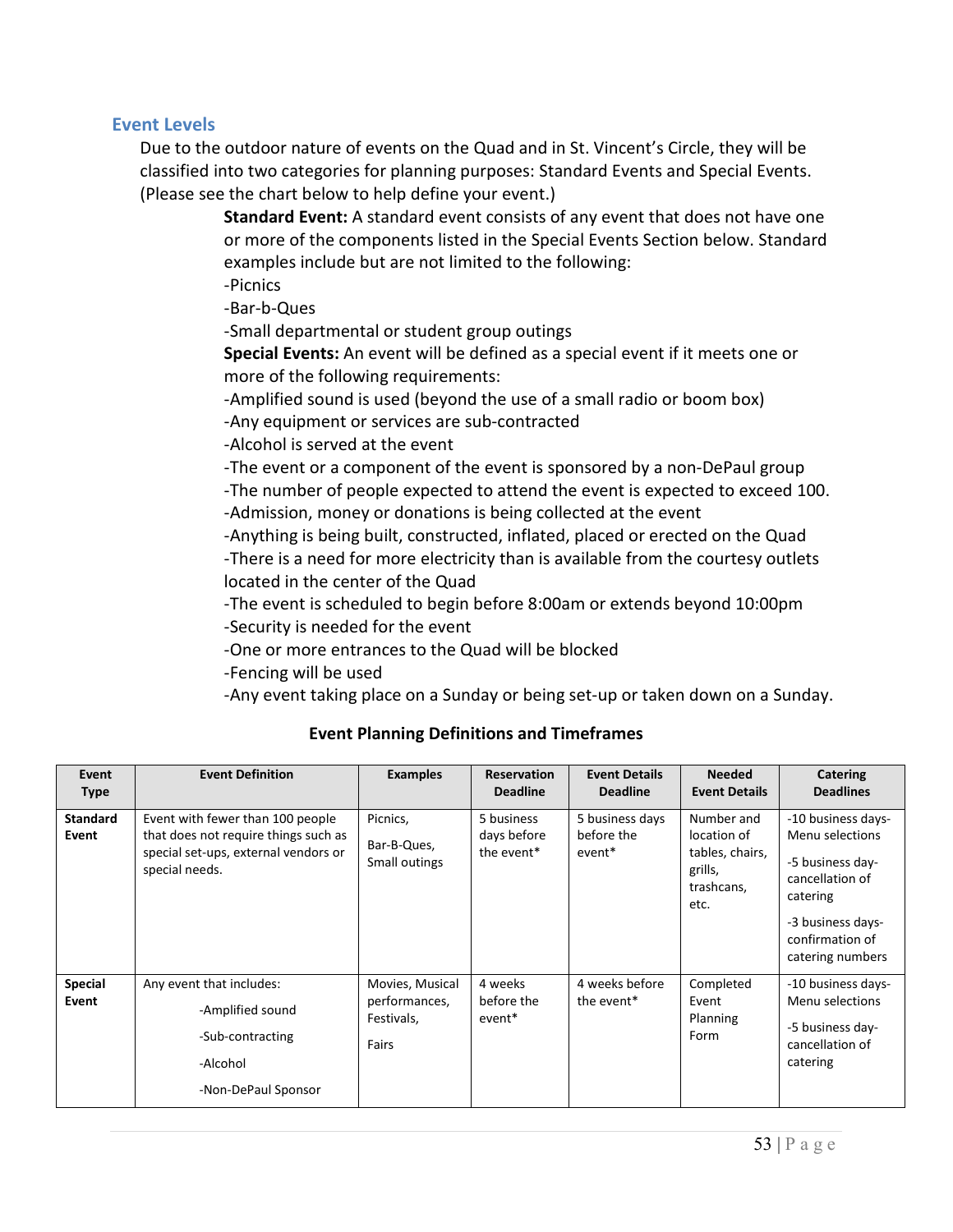| -More than 100 people       |  |  | -3 business days-<br>confirmation of |
|-----------------------------|--|--|--------------------------------------|
| -Admission or \$ collection |  |  | catering numbers                     |
| -Constructing or inflating  |  |  |                                      |
| -Special Power needs        |  |  |                                      |
| -Start time before 8:00am   |  |  |                                      |
| -End time after 10:00pm     |  |  |                                      |
| -Security                   |  |  |                                      |
| -Blocked Entrances          |  |  |                                      |
| -Fencing                    |  |  |                                      |
| -Sunday events              |  |  |                                      |

\*NOTE: If a reservation for an event is made on the deadline, ALL event details must be submitted and approved on that day.

#### **Standard Event Reservation Time Frames**

- *Ten working days notice for:*
	- o Food & Beverage menu selections
- *Five working days notice for:*
	- o Set-up requirements
	- o Cancellation of food service order(s)
	- *Three working days notice for:*
		- o Confirmation of food service guarantee numbers

#### **Special Event Reservation Time Frames**

- *Four Weeks notice for:*
	- o *Submitting completed Event Planning Form*
	- o *Set-Up Requirements*
	- o *Security*
- *Ten working days notice for:* o Food & Beverage menu selections
- *Five working days notice for:* oCancellation of food service order(s)
- *Three working days notice for:* oConfirmation of food service guarantee numbers

#### **Furniture Request and Set-Up**

- Groups using the Quad can request the use and set-up of rectangular six and eight foot tables, chairs, trash cans, water hoses and grills. Any other equipment must be rented and set by an outside vendor.
- **DePaul University cannot provide more than 100 chairs. If more than 100 chairs are** needed, all chairs must be rented from an outside vendor. The chairs must be sled based chairs.
- For Standard Events, the amount and set-up details of furniture being used must be given to Student Centers staff at least 10 business days prior to the start of your event. Failure to do so will result in not having the requested furniture for your event.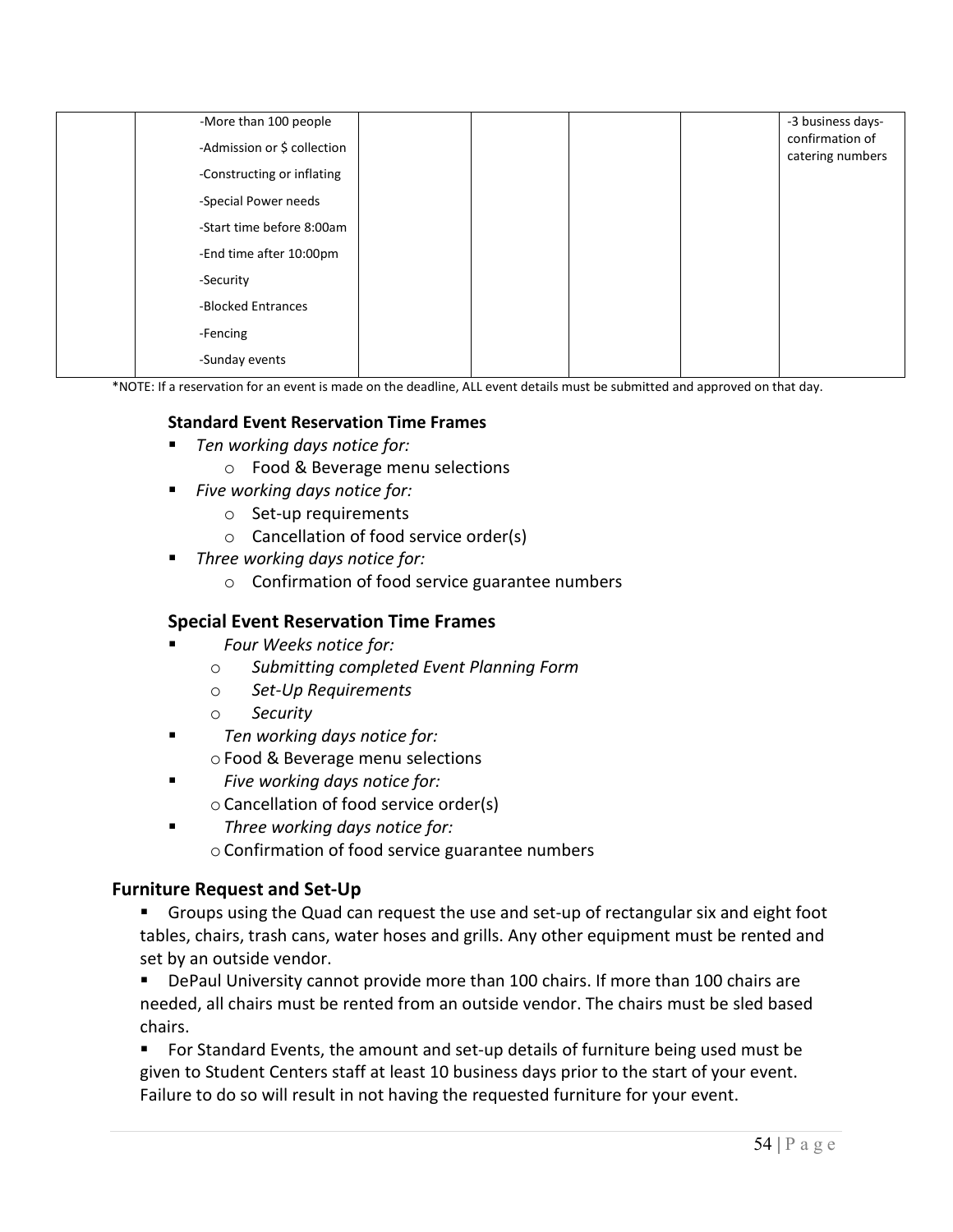**For Special Events, the amount and set-up details of furniture being used must be given** to Student Centers staff at least 4 weeks prior to the start of your event. Failure to do so will result in not having the requested furniture for your event.

 Events requiring set-up and take down on Sundays will be charged an additional fee for labor charges.

 The University Hall Porch is not part of the Quad and therefore is not reservable. Permission to use this space must be granted by the Residence Hall Director of University Hall (773.325.7196)

## **Grills**

 Groups needing a grill or grills for cooking in the quad must reserve the grills through the Student Center. Groups must provide their own charcoal. Groups may not bring their own grills.

Grills must be requested at least 10 business days prior to the start of the event.

## **Insurance**

In the case of a special event where groups rent equipment, animals, games, entertainment equipment or other equipment from an outside vendor, the organizing group must contact the Office of Risk Management to review the insurance necessary to cover the components of the event. Groups can contact the Office of Risk Management by emailing [insurancecertificate@depaul.edu.](mailto:insurancecertificate@depaul.edu) Groups should contact the Office of Risk Management no later than one month prior to the start of their event.

## **Multiple quad events**

 Multiple quad events are not encouraged and will not be allowed unless groups have agreed to share the quad or have agreed to co-sponsor or collaborate on a program together. Priority will be given to the group that first reserved the space. Groups that request the space after it is reserved will be placed on a waitlist while Student Center's personnel make the appropriate contact to inquire about space sharing.

No more than two (2) Special Events may take place on the Quad per week.

## **Overnight Programs**

 To reserve the quad for an overnight program, the requesting individual for the group must prepare a detailed outline of the program plan. Included in the plan must be plans for security and plans for emergencies. This must be given to the Assistant Director of Student Centers at least four weeks prior to the start of the event.

 Security is required for an overnight program at the requesting group's expense. The hiring of security will be done by the Student Centers at a ratio of security to students which fit the needs of the program. An estimated cost will be provided to the group. Should program plans be changed or altered in any way, the group will be responsible for additional security costs incurred.

## **Rental Charges and Event Responsibility**

**There is no charge for use of Student Center space for internal use by DePaul University** departments and recognized student organizations.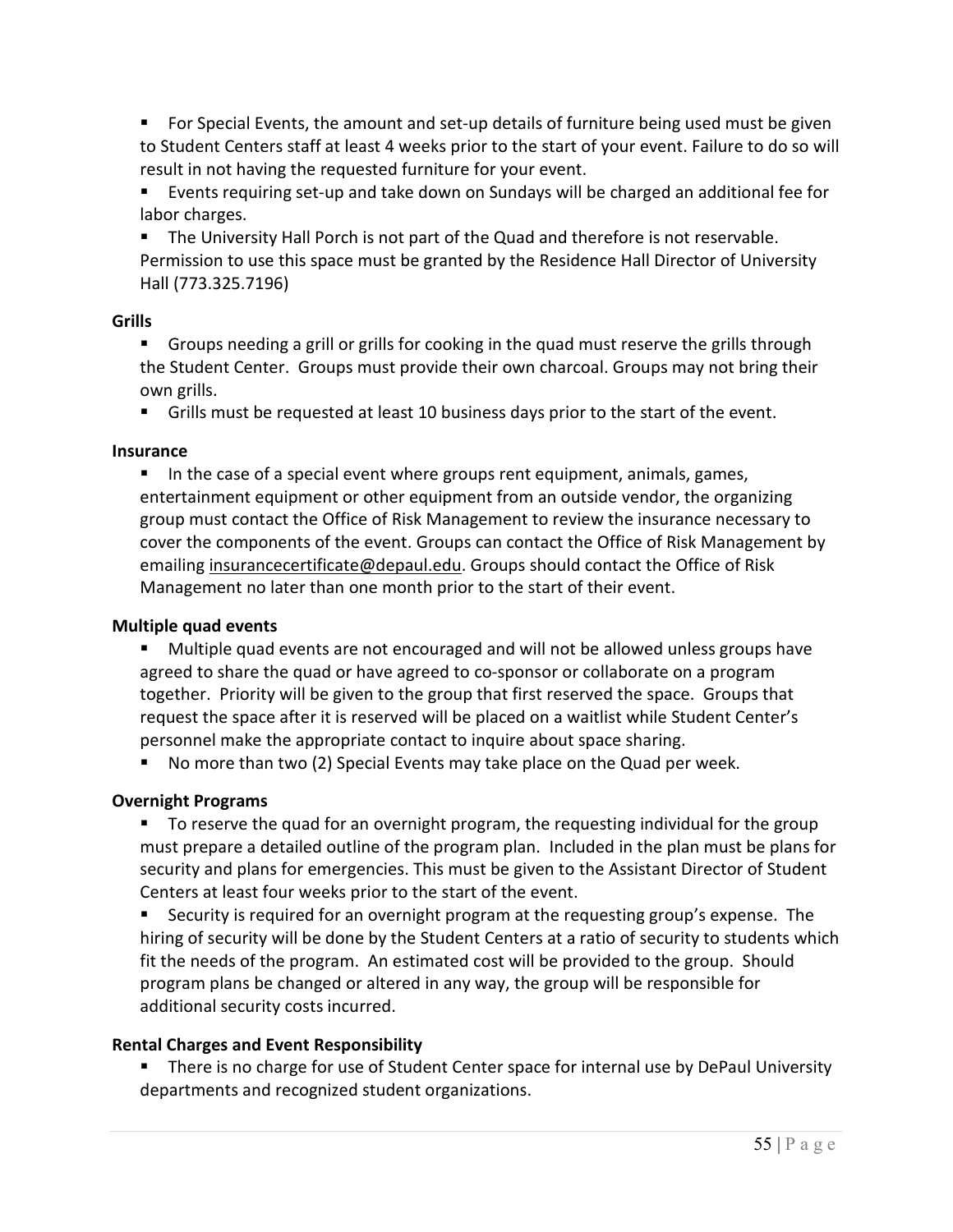An event that is attended predominantly by non-University guests or charges an admission fee will be charged room rental. A chartfield must be given to reserve space and a rental costs will be charged against that chartfield.

 An event that is reserved by a University staff member or department on behalf of a non-University organization will be charged rental for University space. A signature from the department chair or head will be required.

**The sponsoring organization is responsible for all charges, fees, and any damage** resulting from member of the organization or from anyone attending the event. The sponsoring organization will be assessed the full replacement cost for any damaged furniture, equipment, grounds or facilities.

## **Tenting**

- All tenting arrangements must be made well in advance so that the proper permits may be obtained and all arrangements may be made in advance with the City of Chicago. Planning for the use of any size tent or shelter on the Quad should start no later than three months before the start date of the event.
- Any structure placed on the Quad great than 240 square feet requires a permit from the City of Chicago as well as approval from the Alderman's Office. These may be obtained by working with the Office of Community, Government and International Affairs. (312- 362-8100)
- All costs associated with tenting are the responsibility of the organizing group.
- No stakes can be used on the Quad for tenting or other things such as inflatables, volleyball nets or movie screens. Only water barrels and sandbags may be used.
- **Nothing may be tied around any tree, bush, light pole, railing or any other natural or** artificial fixture on the Quad in order to support anything constructed on the Quad.
- **Any subcontracted vendor supplying tenting equipment must supply current and valid** Certificates of Insurance that meet University Requirements according to the Office of Compliance and Risk Management [\(insurancecertificate@depaul.edu\)](mailto:insurancecertificate@depaul.edu).

# **Use of Motorized Vehicles**

- The use of motorized vehicles on the Quad is not permitted.
- Motorized vehicles are only permitted on the concrete walkway to load and unload equipment during the set-up and take down of the event. Arrangements for loading and unloading must be made at least five days in advance with the Assistant Director of Student Centers so that the barricades may be removed to gain access to the Quad.
- No vehicles may be parked on the concrete walkway to the west of Richardson Library. This walkway is deemed a fire lane by the City of Chicago. It is illegal to block this fire lane.
- **Parking vehicles on the Quad during an event is not permitted. Arrangements for** parking on campus must be made with the Parking Services Office.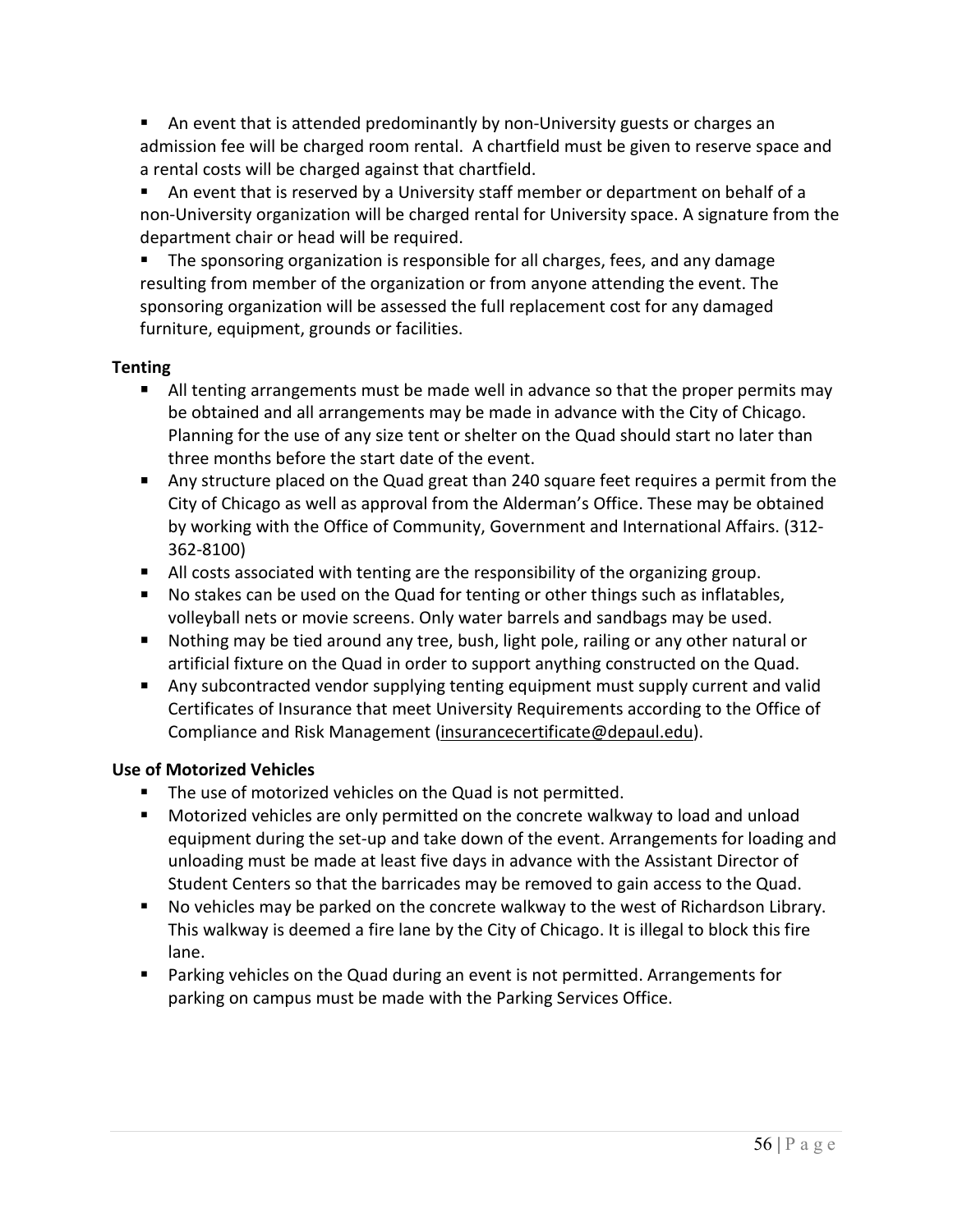# **Concourse Performance Space- Lower Level; 1 E Jackson Blvd; DePaul Center**

This large open space can accommodate the maximum capacity of 125 people in a dining roundtable setting. Venues can be seen from the first floor level of DePaul Center. It has builtin-audio visual equipment. All requests are made from the office of Conference Services. All users of this space will encumber a Facility Operations set-up and take-down fee.

The use of the concourse area does not consist of the hallway leading to Barnes and Noble, the Egan Center offices, nor the classrooms on the concourse level. Only the large open performance space is available for use.

#### **Space Availability**

The concourse space is available from 7:30 am – 5:30 pm Monday through Thursday (the end time M-TH is due to DePaul's evening class accommodations.) Usage allowances are made when classes are not in session such as spring and winter breaks.

On Fridays and Saturdays the times are 7:30 am – 9:00 pm.

#### **Stages**

If a platform or stage is required, the set-up will be managed by the  $11<sup>th</sup>$  floor Student Center Office.

#### **Standard Set-Up Rates**

Effective July 1, 2010: Concourse Performance space users (internal and external) will be accessed a \$250-\$300.00 set-up fee for tables and chairs (beyond 40) see chart below. This includes (1) set-up and take-down arrangement from B French.

> 20 tables (up to 40 chairs) = **NO CHARGE**  21-30 tables (up to 60 chairs) = **\$250** 31-50 tables (up to 120 chairs) = **\$300**

In the event of larger events, the set-up will be reviewed by Facility Operations with *Conference Services* in advance and a fee will be determined before final confirmation orders.

**If extension cords or power strips are needed, this information will be outlined on your reservation confirmation. The department reserving the cords is responsible for returning the equipment to The Office of Conference Services (DPC 8003). If they are not returned by the next morning of the event, there will be a \$50 fee for each extension cord and a \$25 fee for each power strip.** 

The requestor is responsible for submitting a diagram to the Conference Service office of how they wish the space to be set-up and determine if any fees will be incurred.

## **Work Order Provisions for Payments**

Conference Services provides a chart of account number on the facility operation department's work order request system for set-ups. Once the set-up is completed, the FO business manager will process the chargeback through the Controller's office at month end. If a chart of accounts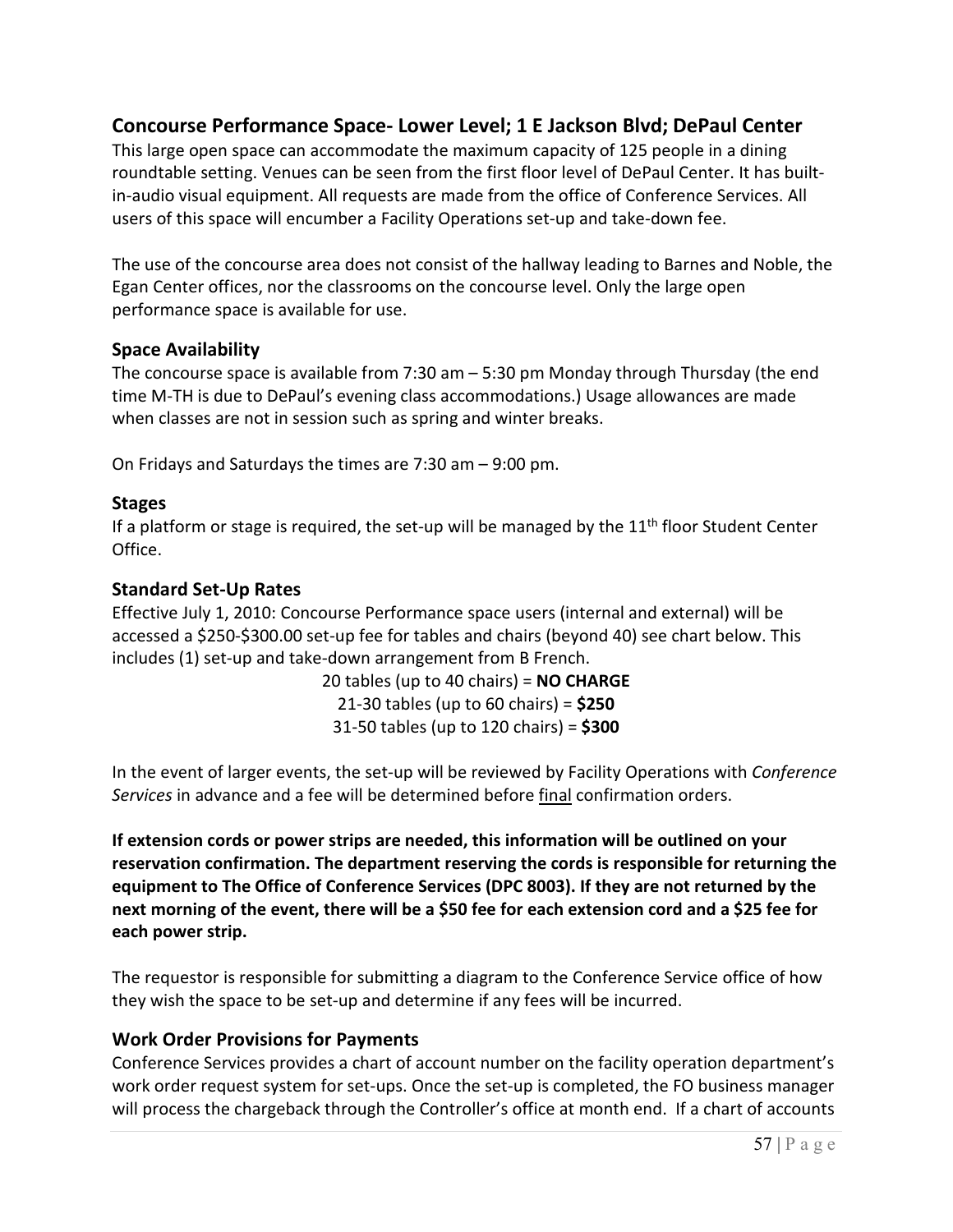is not provided when the work order is submitted then the order will not be processed and the event will remain on a tentative status.

Additional FO charges may incur for unusual setups.

# **Loop Campus Policy and Procedures**

## **Advertising/Promotional Material**

DePaul University's name may not be used on promotional materials without explicit written approval from Enrollment Management, except for the sole purpose of specifying the location of the event. Under no circumstances may a sponsor or their agents, invitees, employees or independent contractors use or display the University's trademarks without the express written approval of DePaul University's Enrollment Management.

## **Animals**

Visitors who feel it is necessary to have service/assistance animals on campus should be prepared to provide Public Safety or other DePaul representatives with information about the nature of the work or task that the animal is trained to perform upon request. All determinations about the permissibility of animals on campus will be made based on available information in as timely a manner as possible. DePaul reserves the right to ask the owner of any animal who does not meet these requirements to immediately remove the animal from DePaul property.

## **Banners**

Banner space exists on the windowed environment between the Terrace and elevator bank. Banners should be placed on the hooks provided on the window strips or with suction cups only. No tape, Velcro, or any adhesive can be used that will alter the stare of the walls, windows, paint, valances, etc. All event advertisements must be removed by the morning after the event date by the event facilitator or department scheduler.

## **Building Entrances**

DePaul Center building – 1 East Jackson Blvd Lewis Center building – 25 East Jackson Blvd

# **Cancellation**

Conference Services must receive written notice when cancelling a reservation. Please send cancellation emails to [confservices@depaul.edu.](mailto:confservices@depaul.edu)

Total payment will be refunded for events paid in full or deposits made, if proper cancellation notice has been submitted. When cancelling less than (5) days 50% of total payment will be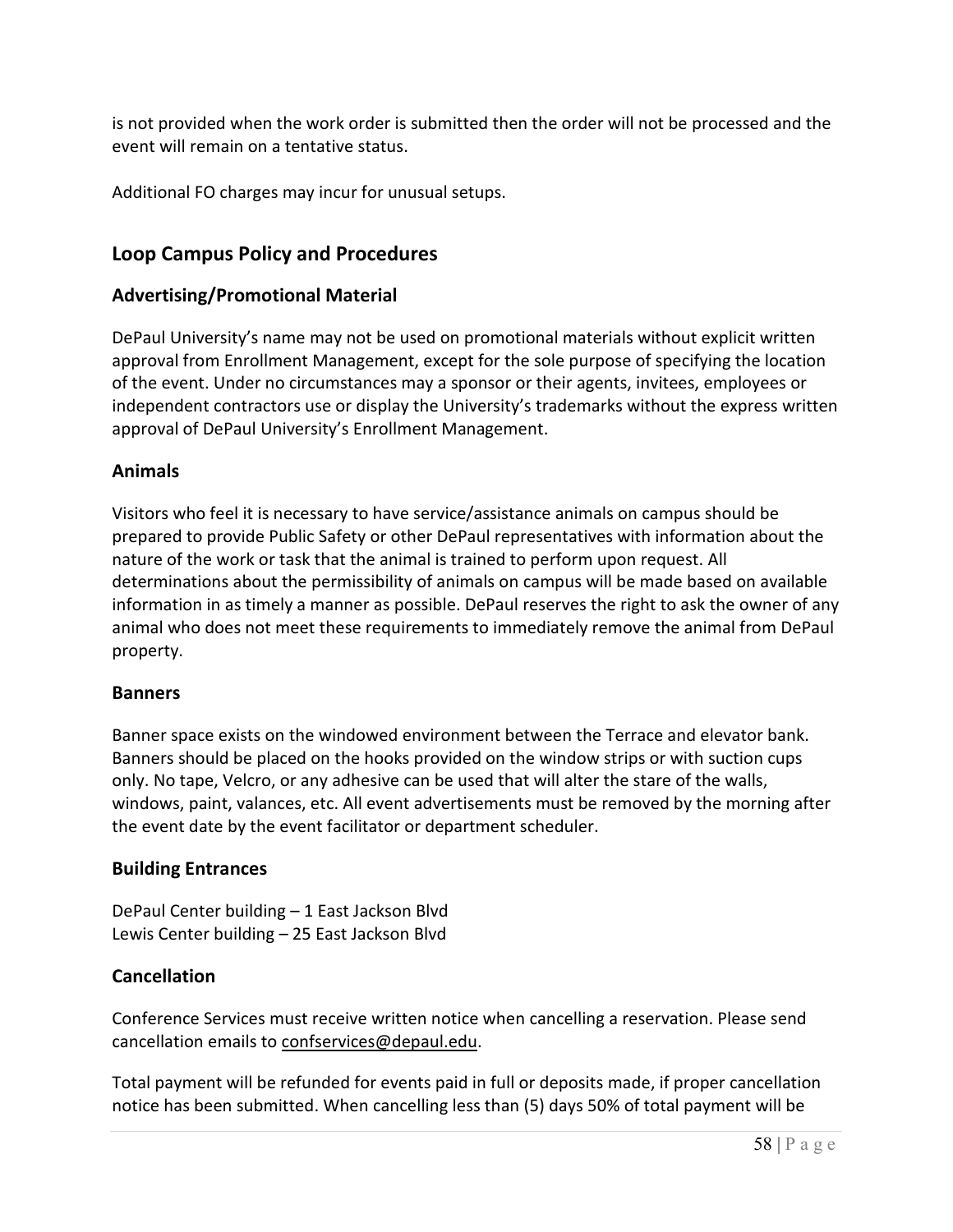refunded, however, deposits are non-refundable. In addition, it is the renter's responsibility to notify Chartwells catering and/or Classroom Technology Services of cancellation of scheduled events.

Failure to notify Conference Services of event cancellations will count as a no show and may result in suspension, or loss of reservation privileges in both Student Center facilities.

# **Catering, Food and Alcohol Beverage Policies**

DePaul has an exclusive catering contract with our in-house caterer, Chartwells. To place a catering order for the loop campus, contact Monique Araujo a[t maraujo@depaul.edu](mailto:maraujo@depaul.edu) or (312) 362-5041 before completing the Catering Service Order Form. Clients will be given additional information concerning the ordering process.

Donations of food for DePaul departments and student organizations may be arranged in certain circumstances. Due to health/safety issues relating to the preparation, cooking, storing and transporting of food, a catering donation request form [\(http://offices.depaul.edu/student](http://offices.depaul.edu/student-centers/event-management/Documents/event-policies-catering-donation-request.pdf)[centers/event-management/Documents/event-policies-catering-donation-request.pdf\)](http://offices.depaul.edu/student-centers/event-management/Documents/event-policies-catering-donation-request.pdf) and a catering letter [\(http://offices.depaul.edu/student-centers/event](http://offices.depaul.edu/student-centers/event-management/Documents/event-policies-catering-letter.pdf)[management/Documents/event-policies-catering-letter.pdf\)](http://offices.depaul.edu/student-centers/event-management/Documents/event-policies-catering-letter.pdf) from the donating organization must be filled out at least (7) days before the event. Completed forms are forwarded to the Director of the Student Centers for approval.

If alcoholic beverages are to be served, the renter must notify Conference Services. Alcoholic beverages may be procured only through Chartwells catering. Student groups must obtain permission from Dean of Students - Dr Ashley Knight, [aknight@depaul.edu;](mailto:aknight@depaul.edu) (773) 325-7292.

Any organization bringing in its own food or beverages in violation of these policies will lose their right to meet in the Student Center for one quarter. In addition, Student Centers will assess a minimum \$50 fee if cleanup is required. All rooms should be left in the same condition in which they were set. This includes the cleanliness of the room. Additional waste receptacles are available upon request.

# **Certificate of Insurance**

A certificate of insurance (COI) is a document used to demonstrate evidence of insurance to another party and to provide information about specific insurance coverages. The COI gives the receiving party information such as types of insurance policies carried, lists the insurance companies providing the coverage, shows the insurance limits and deductibles, and the policy effective dates. COI's can be obtained by your insurance agent or broker.

DePaul University requires that all external clients provide a certificate of insurance, which names DePaul University as an (additional insured) for the date(s) of the event. This certificate shall be in the amounts of no less than \$1 million per occurrence and \$3 million aggregate for bodily injury and property damage and cover claims by DePaul students, faculty, employees,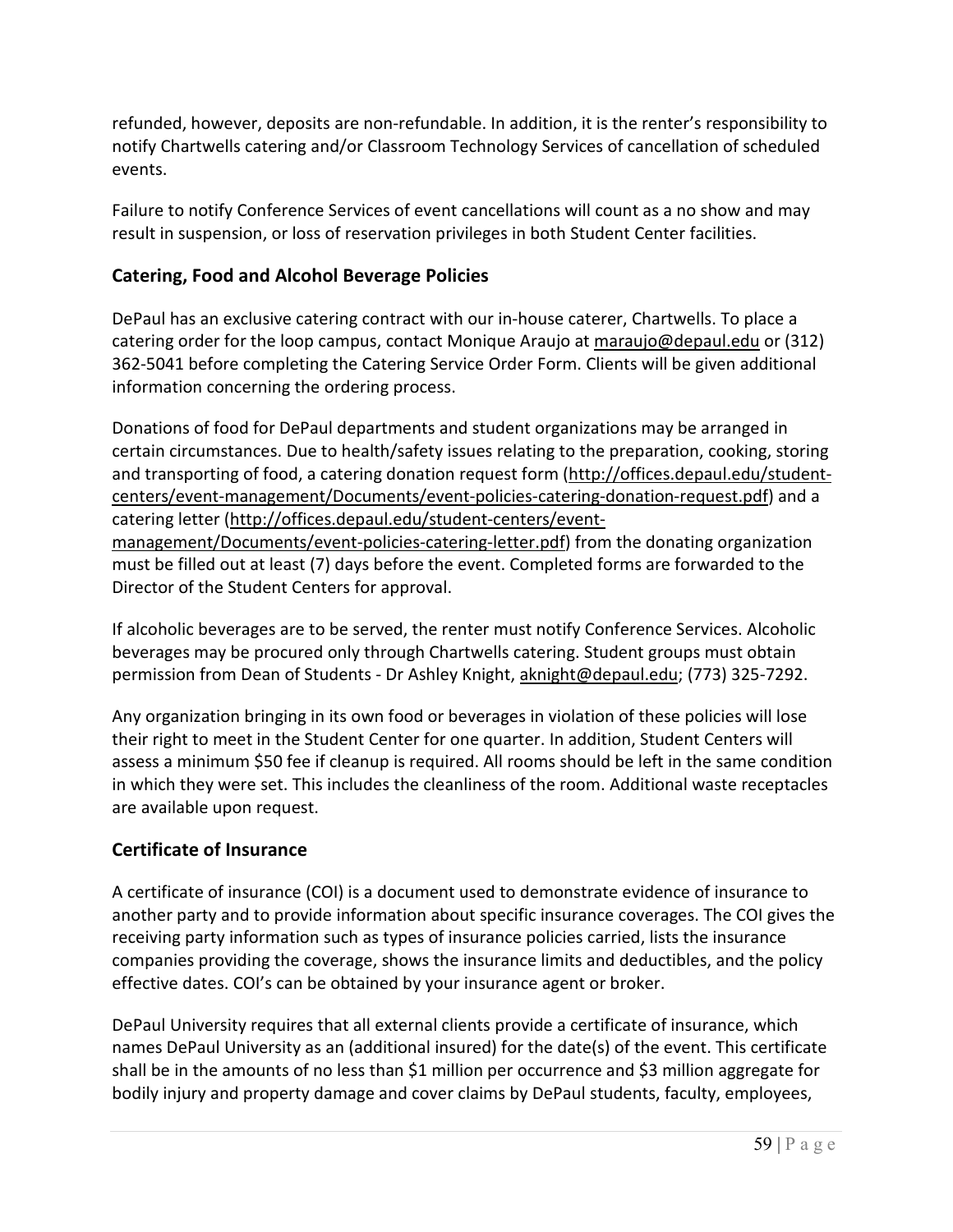and the public. Conference Services must receive this certificate no less than two weeks prior to the event. The university reserves the right to terminate the agreement if these requirements are not met.

# **Chalking**

No chalking is allowed in the Loop Campus. Not on the sidewalks or on the plaza of the DePaul Center

# **Clean up**

Food service staff – Chartwells providing food for the event will remove all food service items from the facility and wipe the tables as needed, no later than (15) minutes before the following event.

Facilities Operations: should be notified at least (24) hours prior to the event for major clean up and garbage/trash pickup. FO can be reached at 2-8682.

# **Coat Room**

The coat room is located across from DPC 8003 in the Conference center suites. Coat room attendants can be arranged through Chartwells catering.

# **Computer Lounge**

The computer lounge is located on the  $11<sup>th</sup>$  floor of the DePaul Center building, next to the Gallery Lounge. This space is for exclusive use of DePaul students, faculty and staff. This area can be used to do homework, surf the web and print documents, or any other activities that may require the use of a computer. This area is by no means capable of being reserved for a private event or class. The sole purpose of this room is to provide, primarily students with easier access to necessary computer and web material.

# **Conference Center Meeting Rooms**

- DPC 8002 is a flat classroom, with (9) chalkboards, that can accommodate (49) people. This room can be re-configured into various style seating (may affect overall capacity). This room does not have microphone capabilities. A podium, desktop computer and LCD projector come standard in this space. This room is also used as an overflow room for DPC 8005.
- DPC 8005 is an auditorium style classroom with fixed seating that can accommodate (108) people. This room has (9) chalkboards and built in audio visual capabilities.
- DPC 8009 is an auditorium style classroom with fixed seating, which can accommodate (32) people. DPC 8009 has (9) chalkboards. This room does not have microphone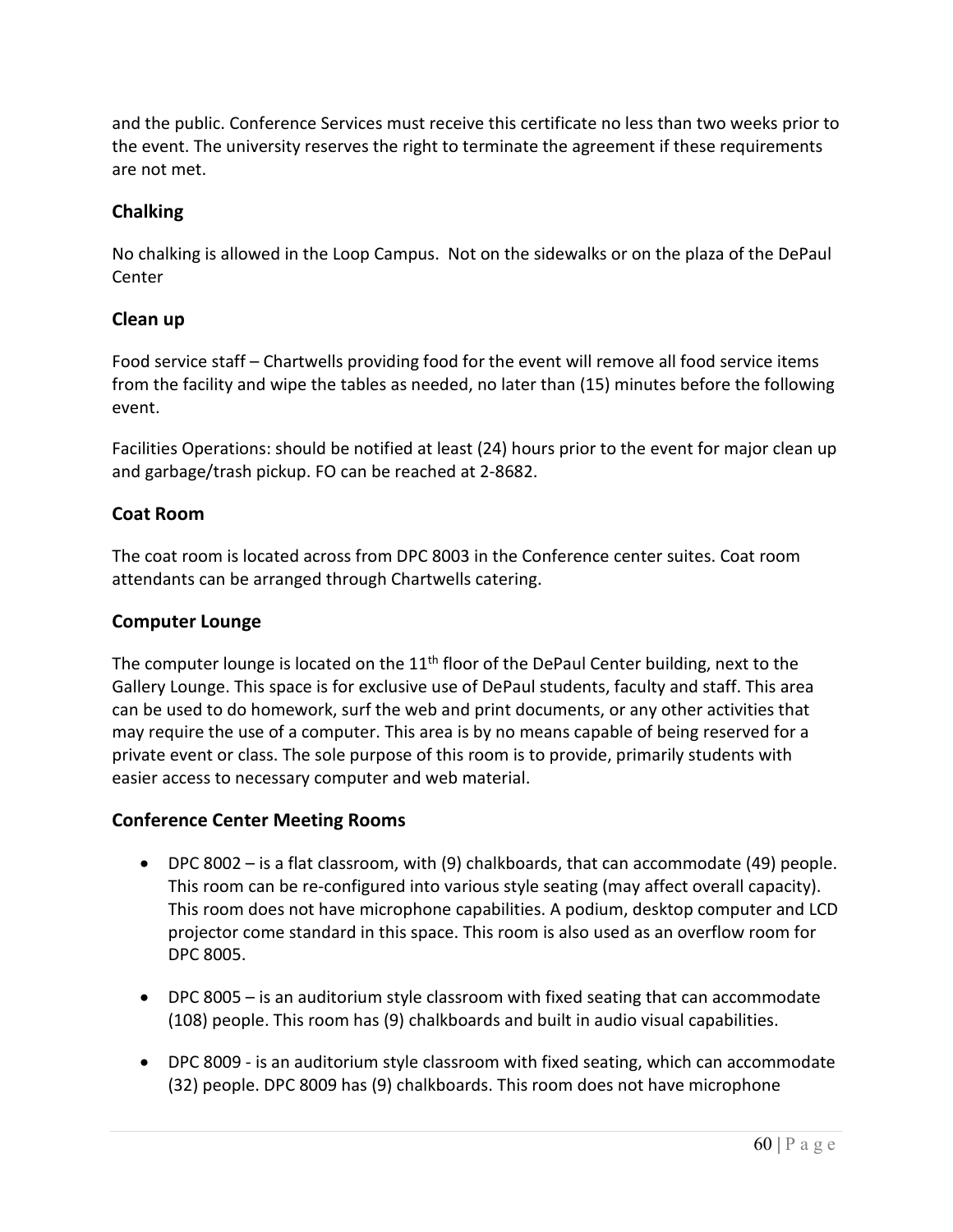capabilities. A podium, desktop computer and LCD projector come standard in this space.

- DPC 8010 is an auditorium style room with fixed seating that can accommodate (51) people. DPC 8010 has (9) chalkboards. This room does not have microphone capabilities. A podium, desktop computer, desktop outlets and LCD projector come standard in this space.
- DPC 8011 is a flat classroom that can accommodate (30) people. This room can be reconfigured into various style seating (may affect overall capacity). DPC 8011 has (3) chalkboards. This room does not have microphone capabilities. A podium, desktop computer and LCD projector come standard in this space.
- DPC 8014 is an auditorium style room with fixed seating, which can accommodate (32) people. DPC 8014 has (9) chalkboards. This room does not have microphone capabilities. A podium, desktop computer, desktop outlets and LCD projector come standard in this space.
- Lewis 1403 is a flat classroom that can accommodate (30) people. This room can be reconfigured into various style seating (may affect overall capacity). LC 1403 has (2) chalkboards. This room does not have microphone capabilities. A podium, desktop computer and LCD projector come standard in this space.
- Lewis 1411 is a flat classroom that can accommodate (30) people. This room can be reconfigured into various style seating (may affect overall capacity). LC 1411 has (2) chalkboards. This room does not have microphone capabilities. A podium, desktop computer and LCD projector come standard in this space.

# **Conference Services Contact Information**

Aida AtsBaha – Assistant Director; (312) 362-5774; [aatsbah1@depaul.edu](mailto:aatsbah1@depaul.edu)

# Mike Pecora – Event Production Assistant; (312) 362-8626; mpecora@depaul.edu Main office – (312) 362-8624; [confservices@depaul.edu](mailto:confservices@depaul.edu)

## **Decorations**

All decorations must be flame retardant. Any decorations used must be attached only to cement with masking tape. Decorations may not be attached to wood, metal, glass, paint, ceilings, floors, or other surfaces, as they scar the finishes of the facility. The use of tape, glue, thumbtacks or adhesive on the walls, ceilings, frames, columns, candles, or staging for attaching any materials is not permitted unless by special permission for the Conference Services. Pictures are not to be removed from walls. The use of paint is prohibited in Student Center Facilities. No decorations with diameters smaller than two inches may be used. This includes but is not limited to glitter, confetti, beads, marbles pebbles, etc. A cleanup fee of \$50 may be assessed if these items are used. Candles, incense, fire are not allowed in any of the Student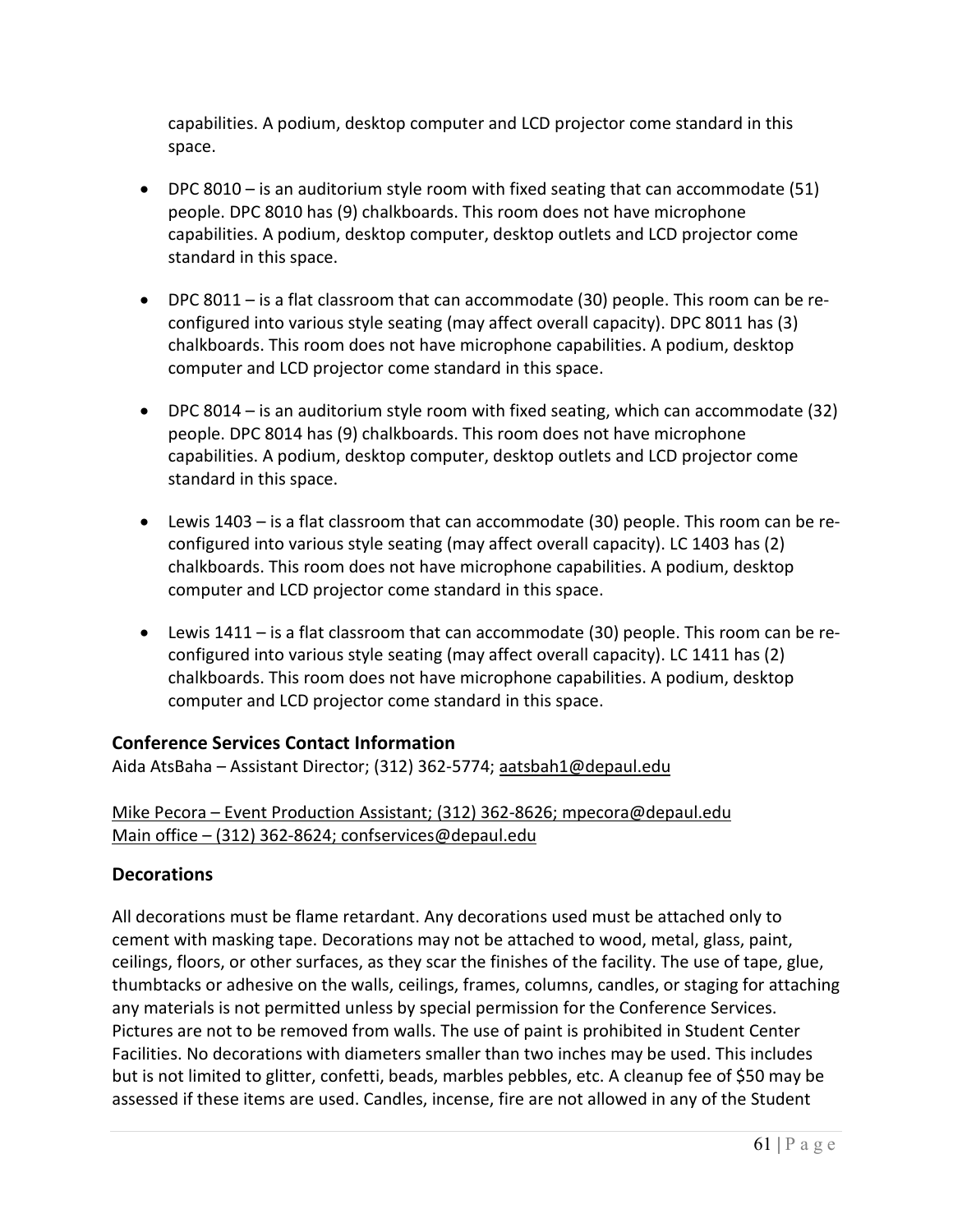Center facilities. No open flames, including candles and incense will be allowed. Smoke or fog machines are not allowed. Suspending material from the ceiling or light fixtures is prohibited, as are decorations, displays, or exhibits that require flame or water.

Conference Services reserves the right to deny the use of facilities for any event it deems inappropriate and to assess a charge for cleaning the area to return it to a conditions adequate for continued use by other groups. If the event poses any facility concerns, the reservation request could be denied.

## **Deliveries and Pickups**

Deliveries and pickups must be scheduled with Conference Services to arrive and leave on the same day of the event due to lack of storage space.

## **Easels**

Promotional easels are requested in the same way meeting rooms are reserved. No more than one easel in the entrance of the 11<sup>th</sup> floor Loop Student Center, off the elevators, can be used. The easel should be placed in front of the steps leading to the Terrace and must be removed immediately after each event. Please be mindful of student traffic and walkways when placing easels.

## **Emergency Evacuation/Fire Alarm**

The evacuation procedures are posted outside most classroom/auditoriums or near stairwells.

Upon sounding of the fire alarm, all occupants must evacuate, via stairwells only, to the ground level, exterior of the building. Use the emergency stairwells only (follow "exit" signs mounted on the ceilings of each floor). Never use elevators for emergency evacuation. Disabled occupants will be assisted by other floor occupants and/or university staff. For further assistance dial Public Safety dispatch at x28400. The Fire Department shall be the only authority to signal the "all clear" to re-enter the building.

# **Extension of Facility Hours**

All programs requesting an extension of facility hours will be charged a fee of \$150 per full or partial hour. This is due to our Student Centers guidelines which require that a staff member be present during any and all events. Not only does this provide support for the event, but it also ensures the safety of those attending the event, as our staff has been trained in policies and procedures relating to emergencies. These costs include but are not limited to; heating, air conditioning and general electricity expenses.

# **Digital Signage**

Organizations or departments have the opportunity to advertise their events or programs on the Conference Services digital signage system. TV monitors that will display your message are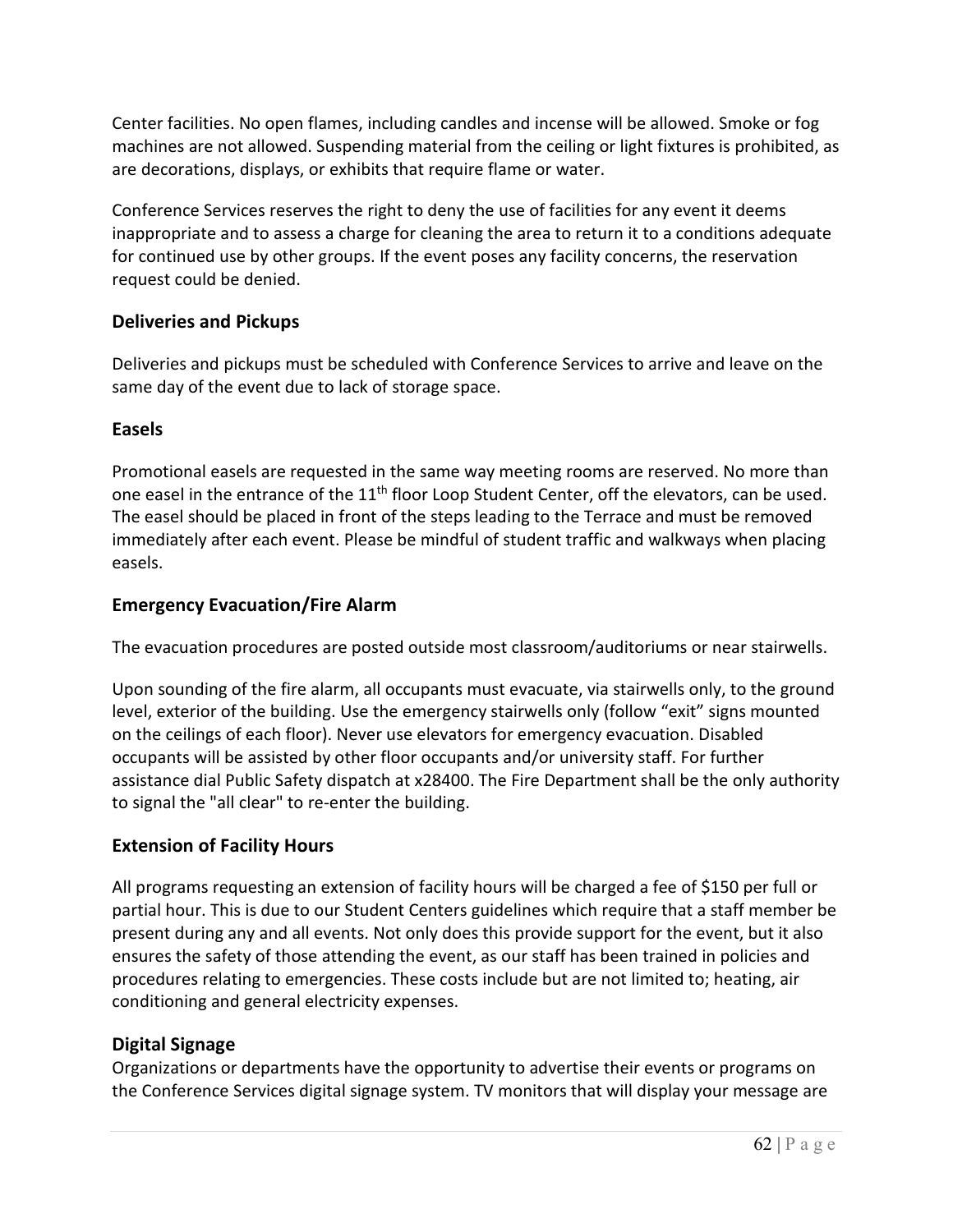available at both campuses. To submit a request, please visit [http://offices.depaul.edu/student](http://offices.depaul.edu/student-centers/student-centers-activities/digital-signage/Pages/upcoming-events-digital-signs-ad-form.aspx)[centers/student-centers-activities/digital-signage/Pages/upcoming-events-digital-signs-ad](http://offices.depaul.edu/student-centers/student-centers-activities/digital-signage/Pages/upcoming-events-digital-signs-ad-form.aspx)[form.aspx](http://offices.depaul.edu/student-centers/student-centers-activities/digital-signage/Pages/upcoming-events-digital-signs-ad-form.aspx) and complete the Digital Sign Ad Request Form. If you need more information please send email [confservices@depaul.edu.](mailto:confservices@depaul.edu)

# **Loading Dock and Freight Elevator Services**

Loading dock and freight elevator services are available Monday through Friday from 7:00am to 3:00pm. Freight elevators are located in the Lewis building and DePaul Center building only. Contact the loop Facility Operations office at (312) 362-8262 for freight elevation accommodations.

# **Loop Locker Rentals**

All locker rentals must be done online through campus connect with the following instructions:

1. Go to http://campusconnect.depaul.edu and login using your Campus Connect Username & Password.

2. Select Main Menu > Self Service > University Services > My Locker Details

3. This page will show you information including campus, building, floor, location, and combination of your current locker rental. To rent a new locker, select:

4. Select your campus, building, and floor from the available drop-down menus, then select

5. Choose the locker you wish to rent, and select Rent This Locker. For a map of the locker location, select "Locker Map" in the furthest right column.

6. Select to agree to locker rental terms and conditions.

7. You will be redirected to the university payment gateway to complete payment for your locker.

8. Once payment has been completed, you will receive the combination for your new locker.

Lewis Center: 2<sup>nd</sup> (for law students only), 7<sup>th</sup>, 8<sup>th</sup>, 9<sup>th</sup>, 10<sup>th</sup>, 11<sup>th</sup>, 13<sup>th</sup>, 14<sup>th</sup> and 17<sup>th</sup> DePaul Center: 8<sup>th</sup> floor only

Locker rentals are \$20 for the academic year. Locker renewals are done in the Spring Quarter of each year for \$10. Locker's not renewed in time for the designated deadline can be renewed at a late fee of \$25 during the first week following the deadline. Most odd number lockers are top lockers and even number lockers are bottom lockers. Each locker is equal in size and about 3ft tall.

# **Loop Cafeteria/Dining Area**

The loop cafeteria/dining area is located on the  $11<sup>th</sup>$  floor of the DePaul Center building and is for exclusive use of students, faculty and staff. This space is for use during major rush periods such as breakfast, lunch, dinner and breaks between classes. The dining area cannot be reserved for use without the discretion and approval of Conference Services. To reserve the dining area, send all requests to [confservices@depaul.edu.](mailto:confservices@depaul.edu)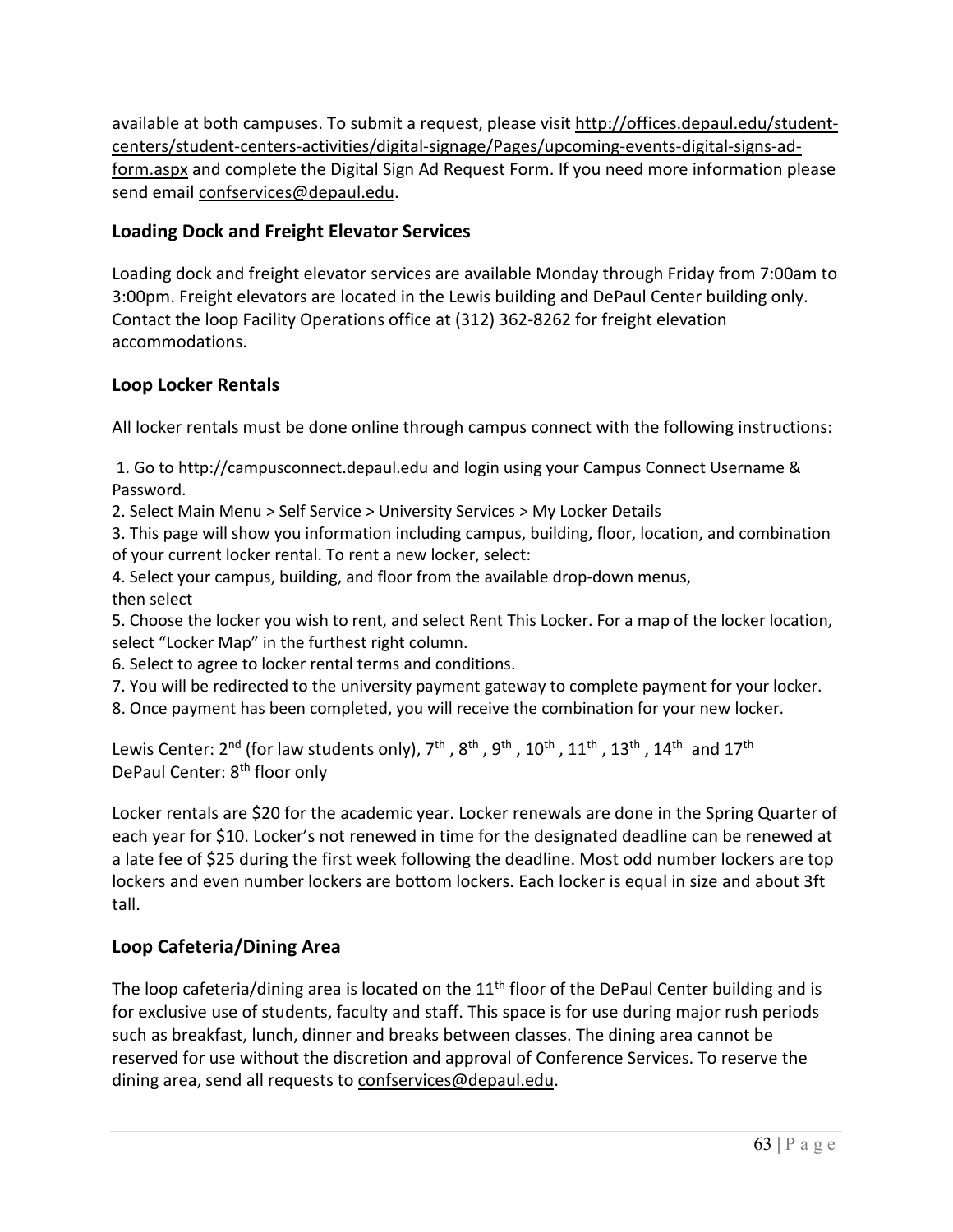## **Loop Student Center Spaces**

- **DPC DePaul Club** is a flat conference space with rounds for (60) people. A podium, desktop computer, LCD projector and podium microphone come standard in this space.
- **DPC North Café** is a flat conference space with rounds for (60) people. A podium, desktop computer, LCD projector and podium microphone come standard in this space. This room has a white board. The walls can be removed by request, no later than (3) business days before scheduled booking; removal of walls may incur a Facility Operations labor charge. Note: air handlers sound above ceiling.
- **DPC 11013** is a flat conference space for (30) people. A podium, desktop computer and LCD projector come standard in this space. This room has a whiteboard, but does not have microphone capabilities.
- **DPC Gallery** is an open lounge space that holds (60) people (located near the Copy Center area and the terrace. The space is managed by the Loop Student Center staff (opening/closing). Its function is that of a student lounge used for socializing, television viewing, studying and networking.

The student involvement office schedules promotional tables in this area and provides the Loop Student Center office a copy of their weekly schedule when applicable. During warmer climates the Gallery is used in conjunction with the  $11<sup>th</sup>$  floor Terrace (as a backup to the Terrace if the weather does not permit its usage).

As the Gallery is primarily a lounge space for the Loop campus, requests for meetings or programs that close the space to casual use are rarely honored. The Gallery can be used as a support space for an all-campus special program or fair such as the Involvement Fair, Health Fair and Spirituality Fair. It is possible to use the Gallery for receptions, except during the peak hours of lunch and dinner. Musical performances may not be amplified, as there are offices immediately adjacent. All programs must keep to the limit (60) which that space can accommodate. All programs must be held during published and re-servable hours or an extension of facility hours fee will apply.

Space can be reserved for exclusive event use; however confirmation of usage is at the discretion of the Conference Services office; otherwise, this space is open to all DePaul students, faculty and staff throughout DePaul's regular business hours.

• **Amenities** include: (1) Four Winds scheduling/announcement monitor with advertising capabilities; wireless environment; vending machines with snacks and beverages.DPC Terrace – is available to be reserved for private event usage (only from Spring to end of Summer months). When not in use by private event, students are available to use the space for socializing, studying and networking. Setups on the Terrace space cannot involve any items that may be ripped down, hindered or blown away due to the weather conditions. Musical performances may not be amplified, as there are offices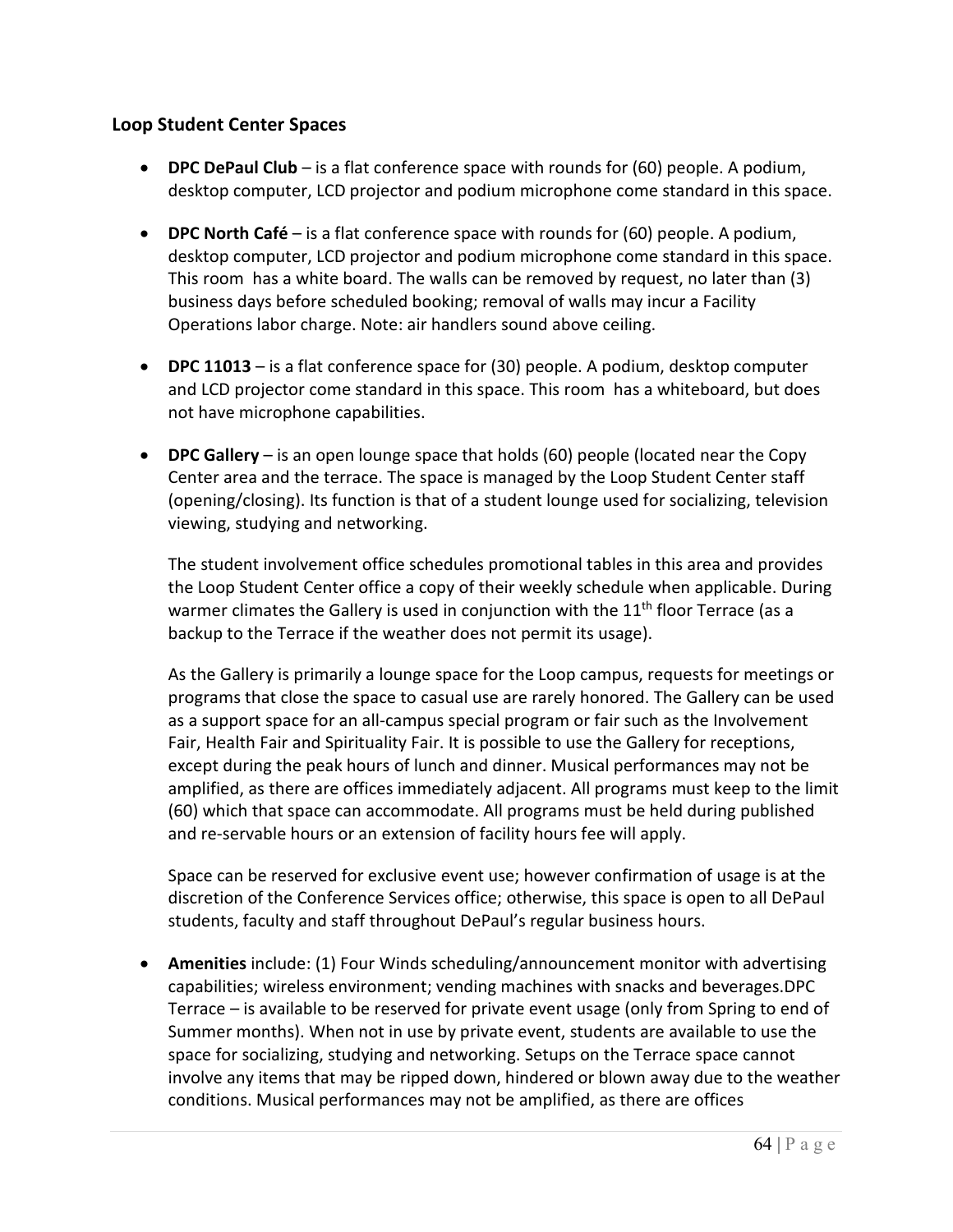immediately adjacent, and the library is located directly below this space. The Terrace hours are between 7am and 9pm Monday through Friday. This space closes down every year at the end of the autumn season.

## **Lost and Found**

All lost items in the Loop campus must be turned in to officers at Loop Public Safety stations.

Lost and Found is located on the lower level of the Lewis Center

## **Maximum Room Capacity**

Fire regulations require that clients and their guests do not exceed the maximum room capacity.

## **Media/Public Relations**

DePaul is a private institution and its campuses are closed to news media, commercial and other non-university filming/recording unless prior permission is granted by the university. Those seeking to film on campus should contact MPR at (312) 362-8591.

#### **No Show**

In order to accommodate as many requests for events as possible, we must ask all organizations to honor their reservations. Organizations which fail to use reserved space (without prior written notification) three times within a school year will be unable to meet in the Conference Service facilities for ten weeks not including breaks and summer quarter. Conference Services reserves the right to change and/or cancel a reservation or alter the use of other assigned space with the understanding that, at all times, every effort shall be made to provide comparable facilities. Failure to cancel reserved spaces within the proper timeframes will count as a No Show.

## **Office Hours**

The office of Conference Services is located on the  $8<sup>th</sup>$  floor of the DePaul Center building; room DPC 8003. The office hours are Monday through Friday from 7am to 9pm; closed on Saturdays and Sundays.

The Loop Student Center office is located on the 11<sup>th</sup> floor of the DePaul Center building; room DPC 11004. The office hours are Monday through Friday from 8am to 5pm; Saturdays from 8am to 3pm; and closed on Sundays.

Both offices are closed when the university is closed (holidays & winter break).

There is a charge of \$150 per hour to open the facility for any full or partial hours beyond the typically scheduled hours.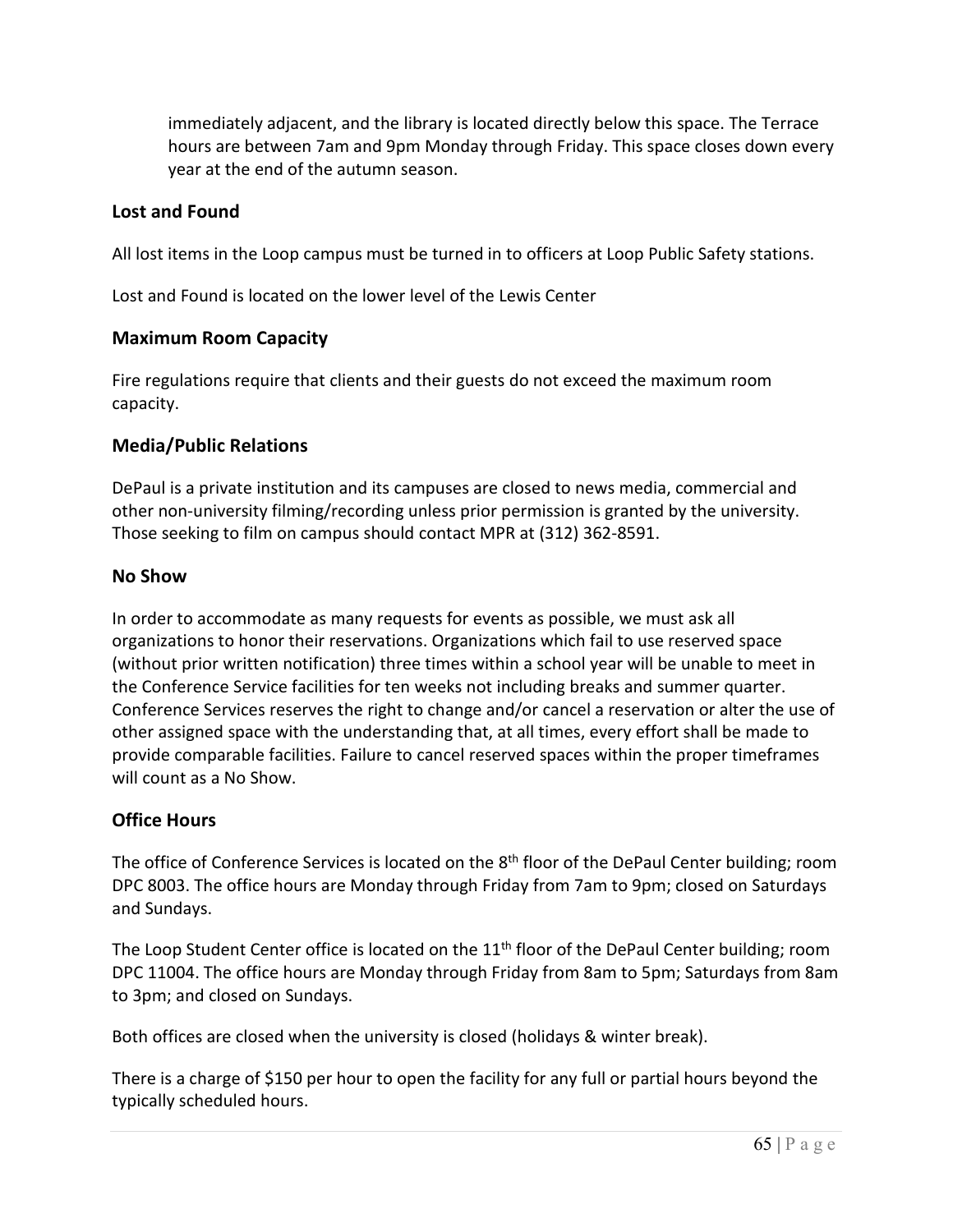# **Parking**

DePaul University has no parking facilities of its own in the Loop area, however, many private facilities offer discounts for DePaul students, staff and visitors. Tickets can be validated in the lobby of each DePaul Loop campus building. Two Chicago Park District underground garages and several private parking facilities are conveniently located for use by DePaul students, staff and visitors.

Auditorium Garage; Crosstown Auto Park; Grant Park Garage; InterParking; Monroe Street Garage; University Self Park.

#### **Payment**

For immediately scheduled events, total fees for events booked and held within two weeks are due in the Conference Services office no later than the day of the event.

For future scheduled events, a 50% deposit is required within two weeks of room(s) booking in order to hold space. Payment of remaining balance is due in the Conference Services office no later than the day of the event.

#### **Promotional Tables**

Promotional (Promo) tables are reservable table spaces used for a variety of advertising. There are (6) promotional tables in the Loop Student Center. Four (4) are located adjacent to the pillars between the Gallery and the Information Desk. Two (2) are located next to the entrance to the dining service, opposite the doors to the DePaul Club. Promotional tables are reserved and confirmed by the office of student involvement.

#### **Reserving Space**

Reserving space with Conference Services requires an email be sent to confservices@depaul.edu prior to submitting a space reservation form. It is recommended that space be booked no less than (5) business days before the date of the event. Based on your request(s), specifications and availability our office will tentatively schedule your event(s) and email you a notification. It is at that time that you complete the space reservation form. Please ensure to include the reservation number and submit it to our office. Completed forms may be dropped off at DPC 8003 or by fax (312) 362-5638, or via email to [confservices@depaul.edu.](mailto:confservices@depaul.edu) After review, our office will confirm your event and email you a confirmation.

## **Room Availability**

Monday through Friday: 7:30am to 5:30pm Evening Hours: 5:30pm to 9:30pm Saturday: 7:30am to 5:30pm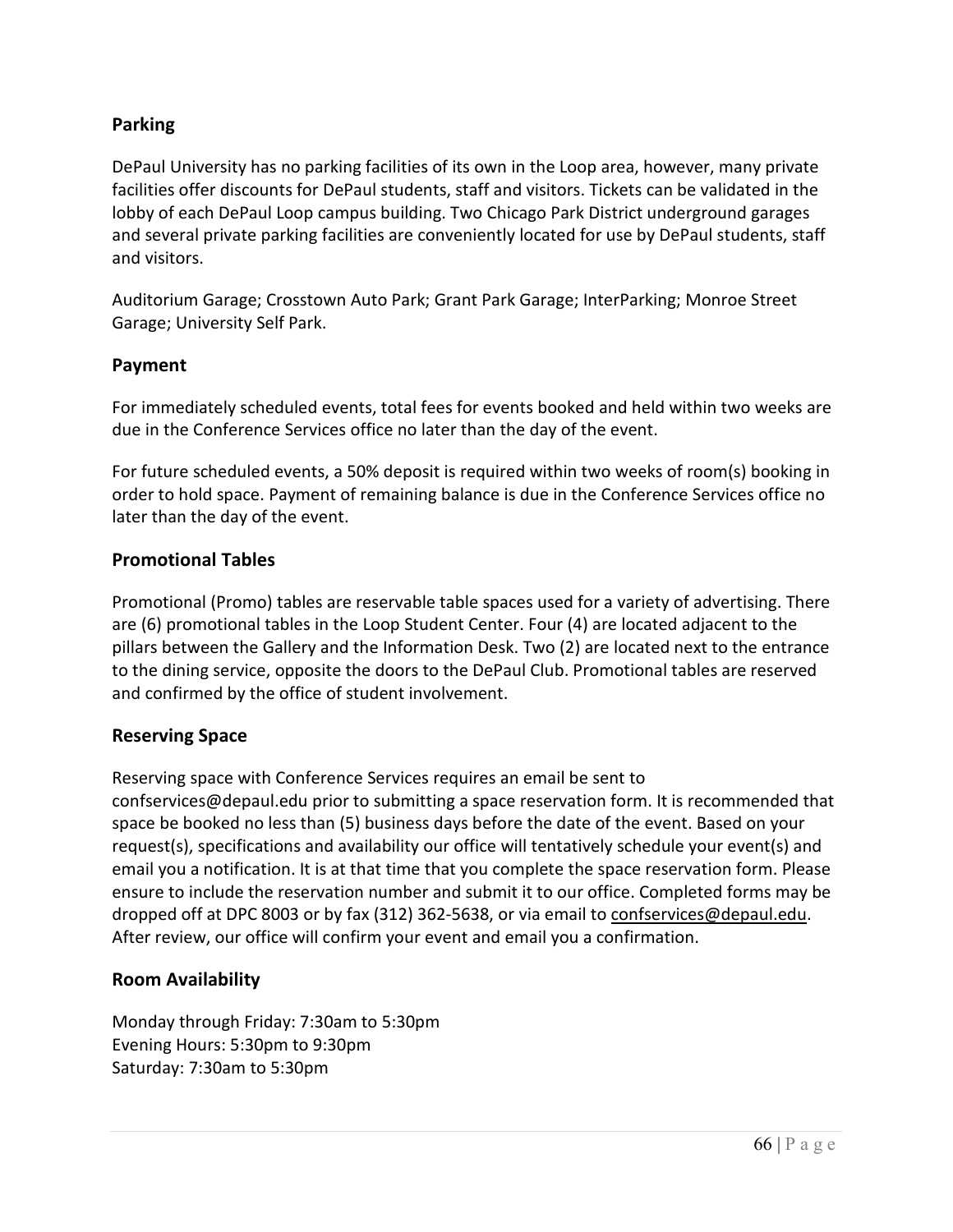Evening Hours: 5:30pm-9:30pm Sunday: By appointment Holidays: Building closed

## **Room Rental Fees**

Conference Services can assess room rental fees anytime during the course of the event planning process as information becomes available. Room rental charges apply if your event meets any of the criteria's listed below:

- Events for which space is reserved by a university unit (staff member or department) on behalf of a non-University organization; this includes events for professional associations or academic societies of which an academic department, administrative unit, or employee may be a member
- Events that are organized and executed by a university unit (staff member or department) – but the purpose of the event or program is not directly DePaul related; the majority of the audience are not members of the DePaul community; registration or admission fees are collected to attend the event

## **Setups**

All furniture must be moved by the Loop Student Center or Facility Operations staff only! Furniture may not be removed, relocated or added unless previously approved and scheduled. Any rented furniture will need to be paid for by the sponsoring department.

## **Smoking**

The University maintains a smoke-free environment. Smoking is prohibited within all university buildings whether using a natural, battery operated, or other device requiring activation. This includes any apparatus that emits smoke, gas, vapor, steam or mist. Individuals engaging in any of these instances will be considered in violation of this policy.

The smoke-free policy covers all areas within university owned or operated buildings and floors, including:

- Loop Student Center Terrace
- The DePaul Center 11<sup>th</sup> floor Cafeteria/Dining Area
- DePaul or Lewis center libraries
- General or private office spaces
- Elevators or stairwells
- Lobbies, lounges and hallways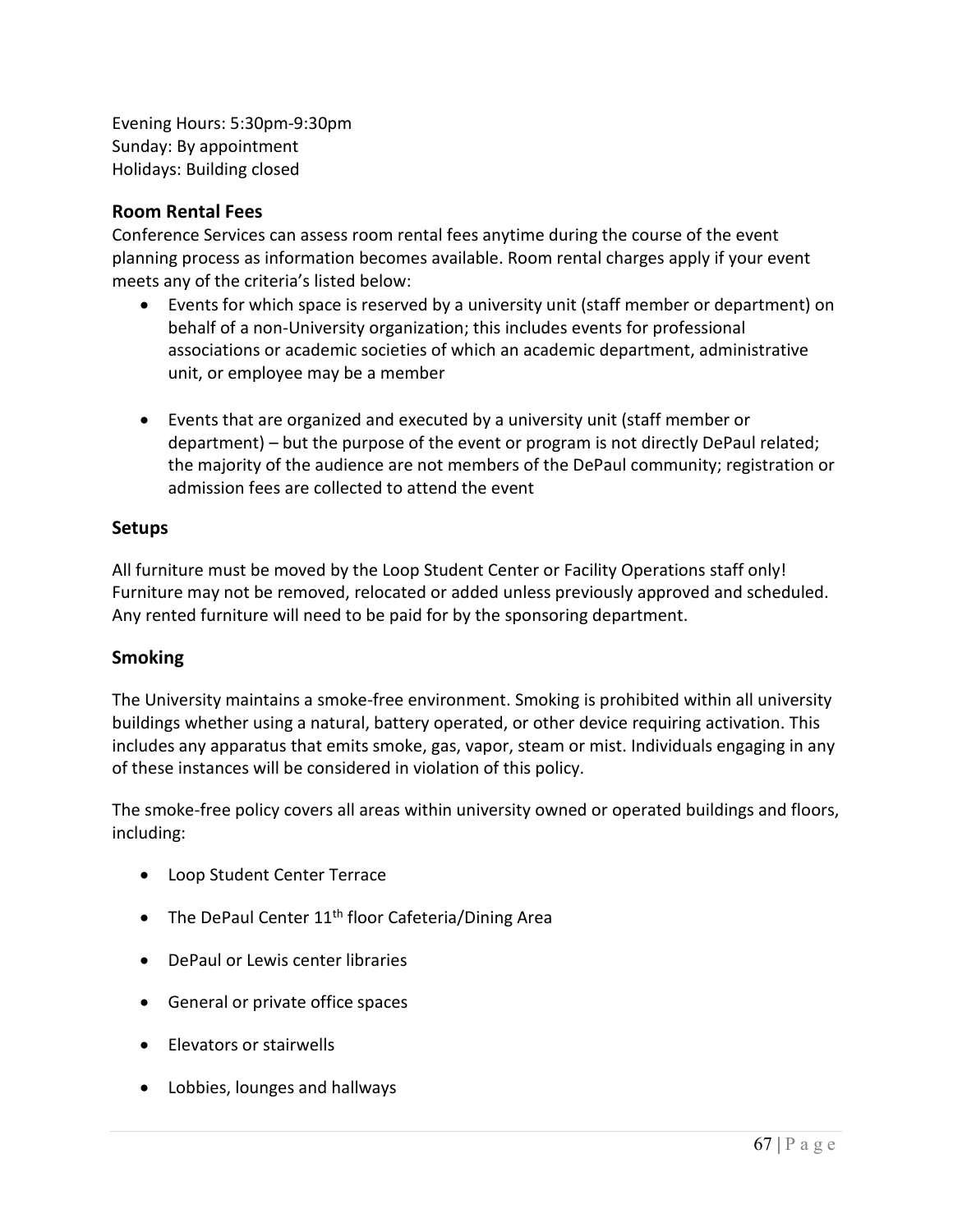- Classrooms or meeting spaces
- Restrooms or waiting rooms

## **Storage**

Conference Services will not be held responsible for any damage, theft, or loss of any items left or stored in the facilities. Conference Services will charge a fee to any external group wishing to use a meeting room as a storage space. The storage or setup of items in the rooms must be removed at the end of the event. If storage is needed past the end of the event, advance permission must be obtained from Conference Services. Conference Services retains the right to limit the number of storage items. All return shipment items, and all costs incurred from such acts, must be paid and arranged in advance by the student group, department, or off campus user. The hosting department/organization is solely responsible for these arrangements, as well as the transportation of the items to and from Conference Services.

## **Sunday Events**

Any approved Sunday reservations must provide a list of all attendees to Public Safety, (Kevin Connolly [kconnol8@depaul.edu\)](mailto:kconnol8@depaul.edu) 48 hours before the date of the event.

#### **Table Tents**

Table tent announcements can be placed on the  $11<sup>th</sup>$  floor cafeteria tables (only). Due to the versatile use of the gallery, please limit the tent card placement to the cafeteria only. This is provided that your department has approved the notifications, as is the policy with flyers placed on the bulletin boards around the university. We will rely on your department to approve ALL tent card literature. When the event has past, it is up to the requester to remove all tents placed on the cafeteria tables (no exceptions). Please make sure that the tents are placed on the tables no earlier than one week before the event and taken down no later than one day after the event has occurred. We request that no more than two groups place tent displays on a table at a time. If this tent card placement arrangement appears cluttered and look unsightly, please understand we will be forced to immediately discontinue this type of display. No other type of announcement display is allowed such as bowls of candy, balloons, flowers and flyers, etc. Food dining services, will remove all damaged tent cards at the end of each evening, it is the groups responsibility to monitor and replace them.

## **Teleconferencing**

Several rooms are available for teleconferencing. A \$100.00 connection fee will be charged.

## **Tours**

To tour the Conference Center please contact (312) 362-8624.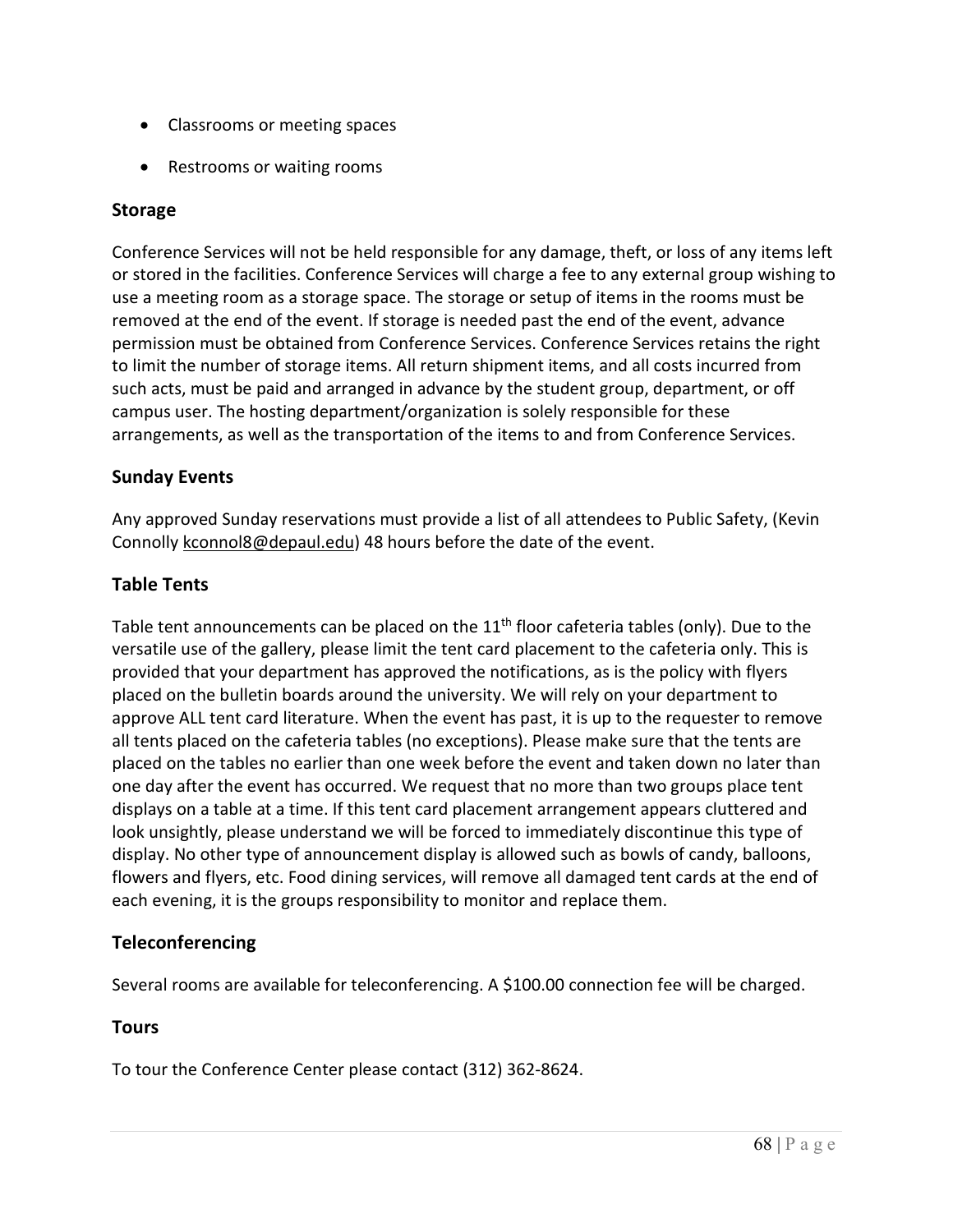## **Vending Machines**

Any issues with Loop campus vending machines should be reported to Conference Services. For refunds please stop by DPC 8003.

#### **Wheelchair Accessible**

The meeting rooms in the loop campus conference center are wheelchair accessible. Please see table below for appropriate entrances:

| <b>Rooms</b>           | <b>Entrances for Wheelchair Accessibility</b> |  |  |
|------------------------|-----------------------------------------------|--|--|
| <b>DPC 8002</b>        | Main entrance                                 |  |  |
| <b>DPC 8005</b>        | Northwest entry doors                         |  |  |
| <b>DPC 8009</b>        | Main entrance                                 |  |  |
| <b>DPC 8010</b>        | Northwest entry doors                         |  |  |
| <b>DPC 8011</b>        | Main entrance                                 |  |  |
| <b>DPC 8014</b>        | Main entrance                                 |  |  |
| LC 1403                | Main entrance                                 |  |  |
| LC 1411                | Main entrance                                 |  |  |
| DPC 11013              | Main entrance                                 |  |  |
| <b>DPC DePaul Club</b> | Main entrance                                 |  |  |
| DPC North Café         | Main entrance                                 |  |  |
| Terrace                | North end ramp(by sky bridge connecting       |  |  |
|                        | to 14 <sup>th</sup> floor Lewis center)       |  |  |
| Concourse              | South end elevator of main level              |  |  |

Accessible restrooms and water containers are located throughout the facility. All restrooms provide ambulatory stalls. Automatic entry doors to access restrooms are only located on the 11<sup>th</sup> floor (restrooms with power-assisted doors are located:

- By the sky bridge connecting to the Lewis center
- By the cafeteria entrance

## **Wireless Access Codes**

Internal departments can request wireless access codes (also known as conference ids) for their guests. The sponsoring faculty or staff member must contact the Technology Support Center at (312) 362-8765 to obtain conference ids. Please note that Conference Services will only generate conference ids for external clients only. There is no fee for this service.

# Payment Guidelines

# **Billing (if charges are applicable)**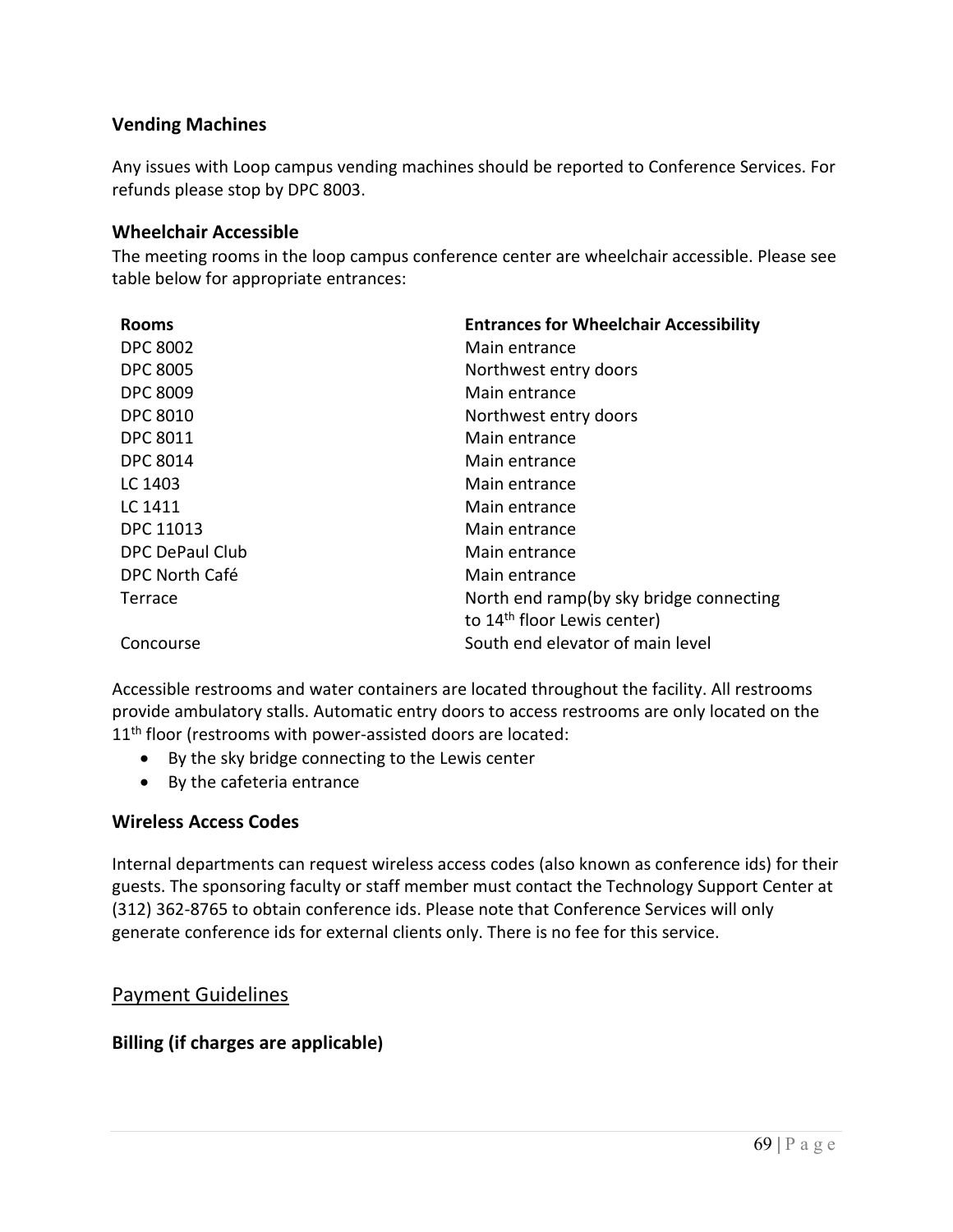A chart field number, a deposit, or agreed to payment arrangements that are written and signed are required to process reservations with billable charges. Room rental and associated charges must be paid in full prior to or on the day of the event.

## **Deposits and Payments**

External clients such as a wedding party and other non-affiliated patrons of Student Centers must submit a 50% deposit of the estimated total charges, an external agreement and a reservation form or the rooms will not be guaranteed. Room rental and associated charges must be paid in full prior to or on the day of the event.

Additional costs will not be incurred if cancellations are made as long as the guidelines of the cancellation policy are followed. However, if additions are made at any time before the event, the regular rental rates will be added.

# **Fee Guidelines**

DePaul University student organizations, academic and staff departments may use meeting facilities in the Student Centers for no room rental charge, when all attendees are members of DePaul University students, faculty, or staff. Internal and external clients may be required to pay for additional equipment, staff expenses, and building extension charges.

- In addition to room charges, other fees may include any or all of the following: Audio/Visual equipment and staffing, set up/teardown, food and beverage, rental fees, security, and building hour extension fees.
- Any program at which non-DePaul participants are in attendance is subject to room rental policies.

# **Rates**

Rental rates are set by the Director of the Student Centers and approved by the Vice President for Facility Operations. The Student Centers was built by the University for University events and functions. Space will not be given in exchange for services or other in-kind donations.

# **Room Rental Charge Policies**

DePaul University Student Center defines organizations in three types as follows for purposes of determining room rental charges:

- **Recognized Student Organizations:** Any student group formally recognized by the Office of Student Involvement, Student Government Association, the Vice President for Facility Operations and the Vice President for Student Affairs.
- **University Departments and Administrative Units:** DePaul University faculty and staff organizations and administrative units (i.e. departments, centers, schools, committees, colleges and divisions) which regularly receive university appropriated funding.
- **External Groups:** Groups outside the University (who do not receive appropriated funds) whose functions or activities does or does not involve affiliation with a University department or unit, are sponsored by the respective department, and utilize University resources and services.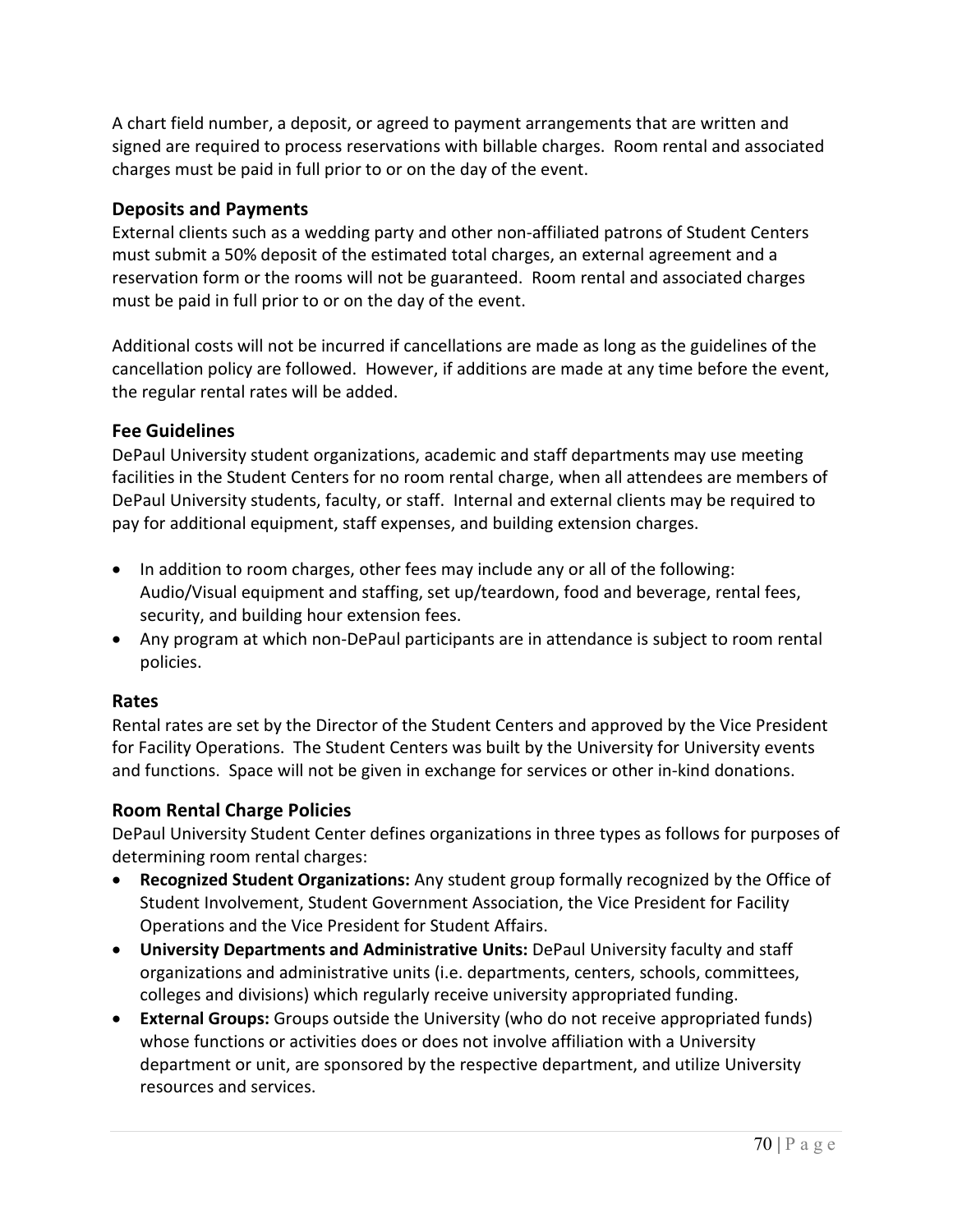- 1. Group A Recognized Student Organizations
	- A. *No Charge*:
		- 1) For meetings or programs attended by the DePaul community in conducting the business or mission of the organization.
	- B. *External Rates*:
		- 1) Will apply when sponsoring a regional chapter of their organization, which relates directly to the purpose or mission of the student organization.
	- C. *External Groups:*
		- 1) Does not apply
- 2. Group B University Departments and Administrative Units
	- A. *No Charge*:
		- 1) For meetings or programs open only to DePaul students, faculty, and/or staff in conducting the business of the University.
	- B. *Affiliate Rates:*
		- 1) Will apply to departments and administrative units sponsoring workshops, conferences, symposia, seminars, or programs, where the content or program is related to the mission of the sponsor and external guests are invited/attend. Event space will be charged at 75% of the external rate when there is full participation in planning by the sponsoring department.
		- 2) Will apply to department and administrative units reserving space for external organizations offering workshops, conferences, symposia, seminars, events or programs where the content or program is related to the mission of the sponsor and external guests are invited/attend, where there is no sponsorship by the department. Event space will be charged at 100% of the external rate.
		- 3) **Note**: Sponsorship is not allowed if the content or program is not related to the mission of the sponsoring group.

## 3. Group C- Alumni

- A. *No Charge*: Not applicable.
- B. *Affiliate Rates*: Will apply to alumni reserving space for external organizations offering workshops, conferences, symposia, seminars, events or programs, where there is no sponsorship by the department whether admission is or is not charged. Event space will be charged at 75% of the external rate.
- C. *External Rates*: Will apply to groups that request space regardless of whether they charge or not for an event, workshop, conference, symposia, seminar, or program.
- 4. Group C External Groups
	- A. *No Charge*: Not applicable.

B. *Affiliate Rates*: Will apply to alumni reserving space for private events. Event space will be charged at 75% of the external rate.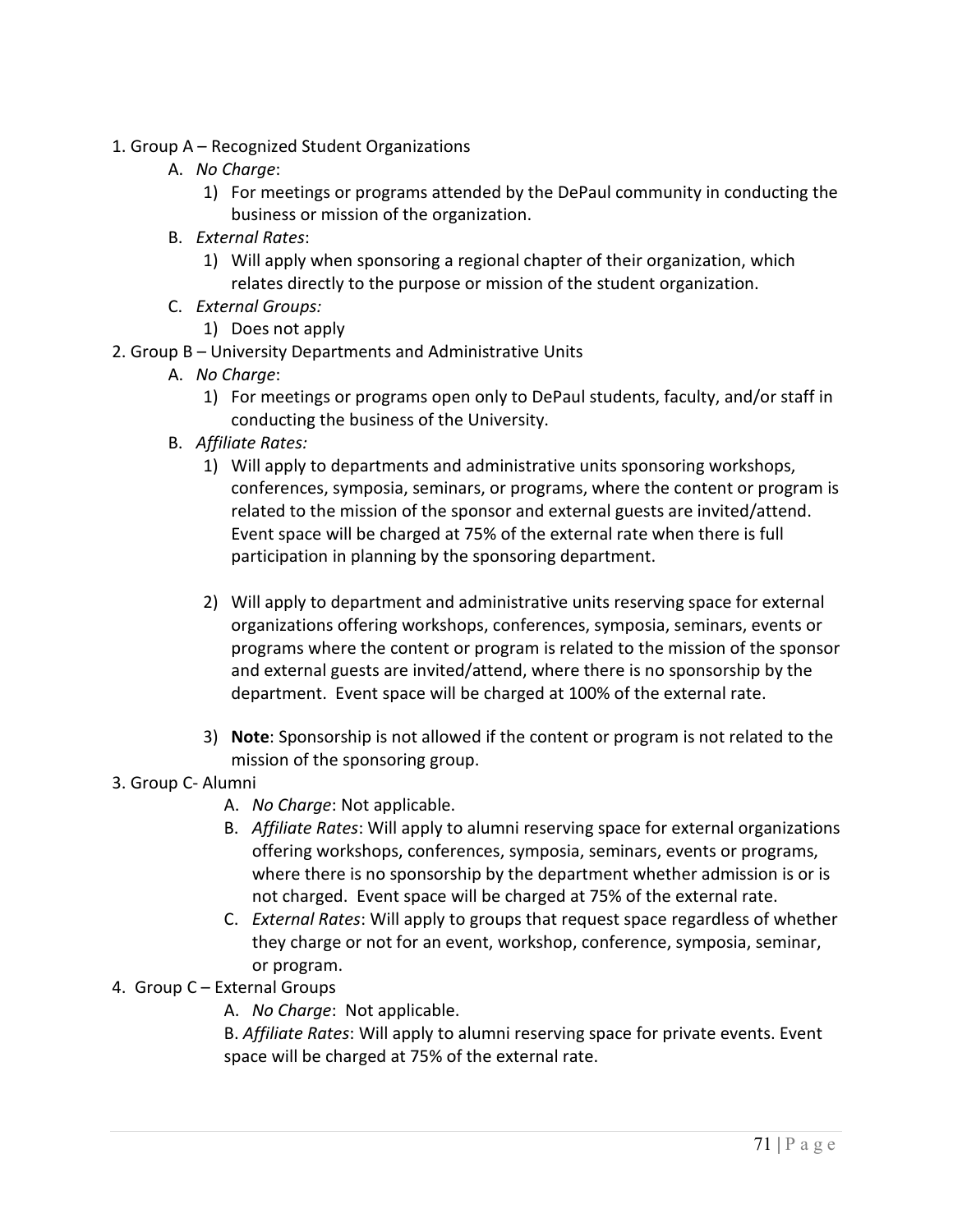C. *External Rates*: Will apply to groups that request space regardless of whether they charge or not for an event, workshop, conference, symposia, seminar, or program.

D. All other DePaul University polices apply.

4. Sponsorship Definition

The sponsoring University organization vouches for or assumes responsibility for the action of the organization that they are sponsoring. This includes:

- A. Financial responsibility The sponsoring organization is liable for all expenses billed to the organization using DePaul University spaces whether these expenses result from routine use and fees or from extraordinary circumstances or damage to DePaul facilities. The sponsor must provide a chartfield for billing.
- B. Program content responsibility Programs should be in line with the educational mission of DePaul University and should benefit DePaul students and the University community.
- C. Event Planning and Production responsibility The sponsoring University organization must assist with and take an active role in planning the event with the sponsored organization. This includes assuring that:
	- Reservation deadlines are met in a timely manner.
	- DePaul University Student Center facilities usage policies are adhered to (including those relating to fire and safety regulations regarding room capacities and set up).
	- Food and beverage policies are adhered to.
	- Adequate staff from both the sponsored and sponsoring University organization is on hand to supervise the event production.
	- Time restrictions are enforced.
- 5. Letter of Sponsorship

A student organization or University department wishing to sponsor a non-University group must submit, in writing, a letter or email of sponsorship to the Lincoln Park Student Center administrative offices, signed by the president of the sponsoring organization or by the department head. No reservation can be taken until this process is completed.

## **Room Rental Rates**

## **See the Student Center Website for Lincoln Park Rates –**

<https://offices.depaul.edu/student-centers/event-management/lincoln-park/Pages/rates.aspx>

## **See the Student Center Website for Loop Rates -**

https://offices.depaul.edu/student-centers/event-management/loop-conferenceservices/Pages/rates.aspx

| Student                     | Univ. Dept. or<br>Admin Unit w/                | Univ. Dept.<br>or Admin                                | External              |
|-----------------------------|------------------------------------------------|--------------------------------------------------------|-----------------------|
| Organization using<br>space | no external org<br>or attendees<br>using space | Unit w/<br>external org<br>or attendees<br>using space | client using<br>space |

## **Room Rental Charge Chart**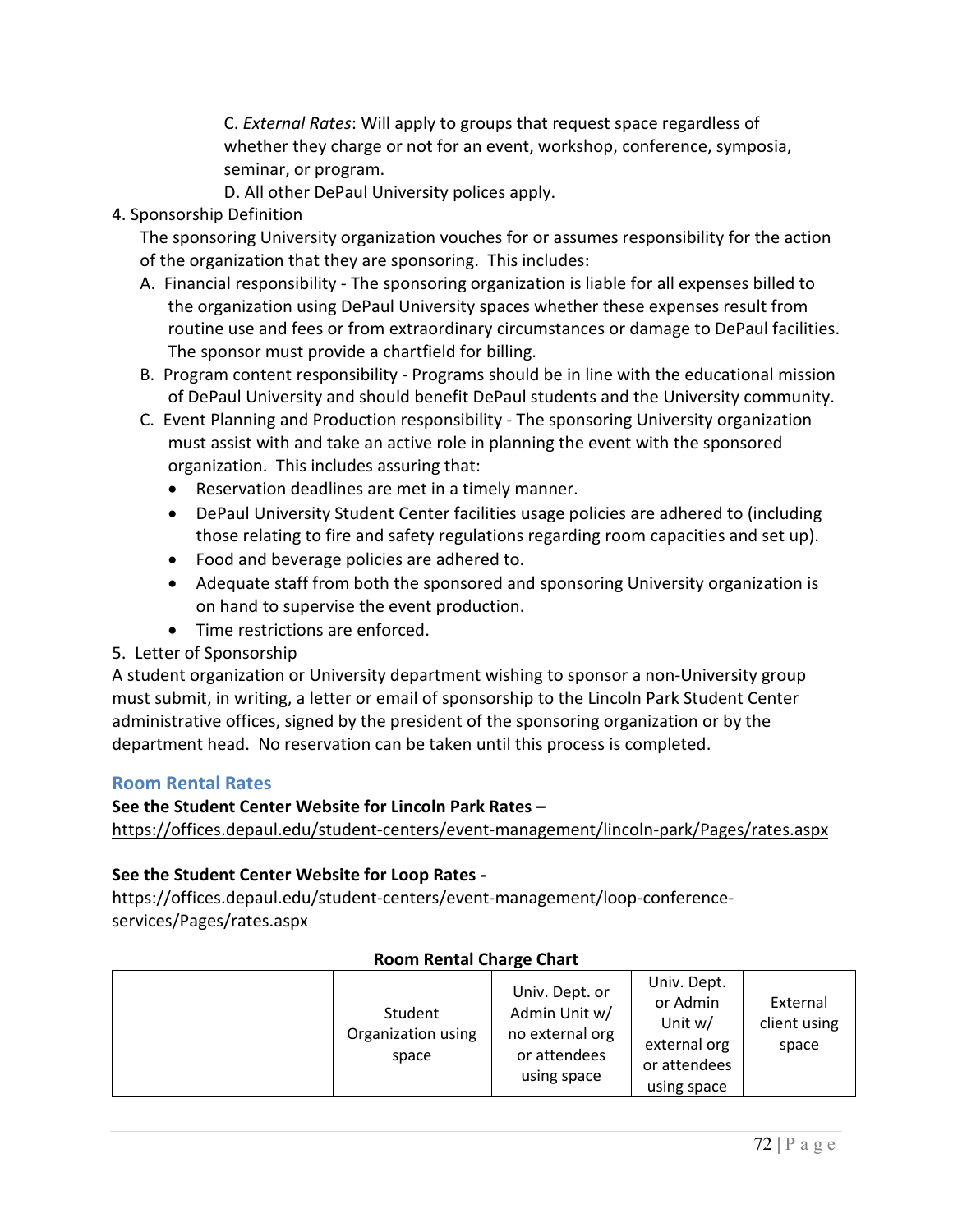| <b>Student Organization</b><br>reserving space                            | No Charge      | No Charge      | 75% of      | Does Not      |
|---------------------------------------------------------------------------|----------------|----------------|-------------|---------------|
|                                                                           |                |                | hourly rate | Apply         |
| <b>University Department</b><br>Or Administrative Unit<br>reserving space | No Charge      | No Charge      | Standard    | Standard      |
|                                                                           |                |                | hourly rate | hourly rate   |
|                                                                           |                |                | $w$ /o      | w/o           |
|                                                                           |                |                | sponsorship | sponsorship   |
|                                                                           |                |                | 75% of      | 75% of        |
|                                                                           |                |                | hourly rate | hourly rate   |
|                                                                           |                |                | w/          | w/            |
|                                                                           |                |                | sponsorship | sponsorship   |
| <b>External Group</b><br>reserving space                                  | Does Not Apply | Does Not Apply | Standard    |               |
|                                                                           |                |                | hourly rate | Standard      |
|                                                                           |                |                | $w$ /o      | hourly rate   |
|                                                                           |                |                | sponsorship |               |
|                                                                           |                |                | 75% of      | Alumni        |
|                                                                           |                |                | hourly rate | reserving     |
|                                                                           |                |                | w/          | space for     |
|                                                                           |                |                | sponsorship | private       |
|                                                                           |                |                |             | events. 75%   |
|                                                                           |                |                |             | of the hourly |
|                                                                           |                |                |             | rate          |

## **Fundraising**

The Student Centers reserve the right to deny access to any group promoting products or services that are in direct competition with current agreements with DePaul University. The Student Centers also retain the right to deny access to a group based upon the needs and/or best interests of the DePaul University community.

- Fundraising at promotional tables is reserved and approved through Student Involvement. (See "Promotional Tables")
- Fundraising events in the Student Centers must be discussed with staff in the Student Centers Administration Office.
- Groups must have a plan for securing money/donations at the event
- Security may be required based on the nature of the event and the amount of money expected to be collected.
- Fundraising using food must be approved in advance. If food items are approved for a fundraiser, the food must not compete with Chartwells and must be prepackaged, individually wrapped items. (see "Bake Sales")

## **Verification**

This policy covers internal reservations with charges, external reservations with room rental charges, additional service and equipment charges, and any other event with billable charges.

Room rental charges are 100% of the full rate or 75% of the full price rates depending on the level of sponsorship, attendance by non-DePaul individuals, program content, and admission/registration charges: